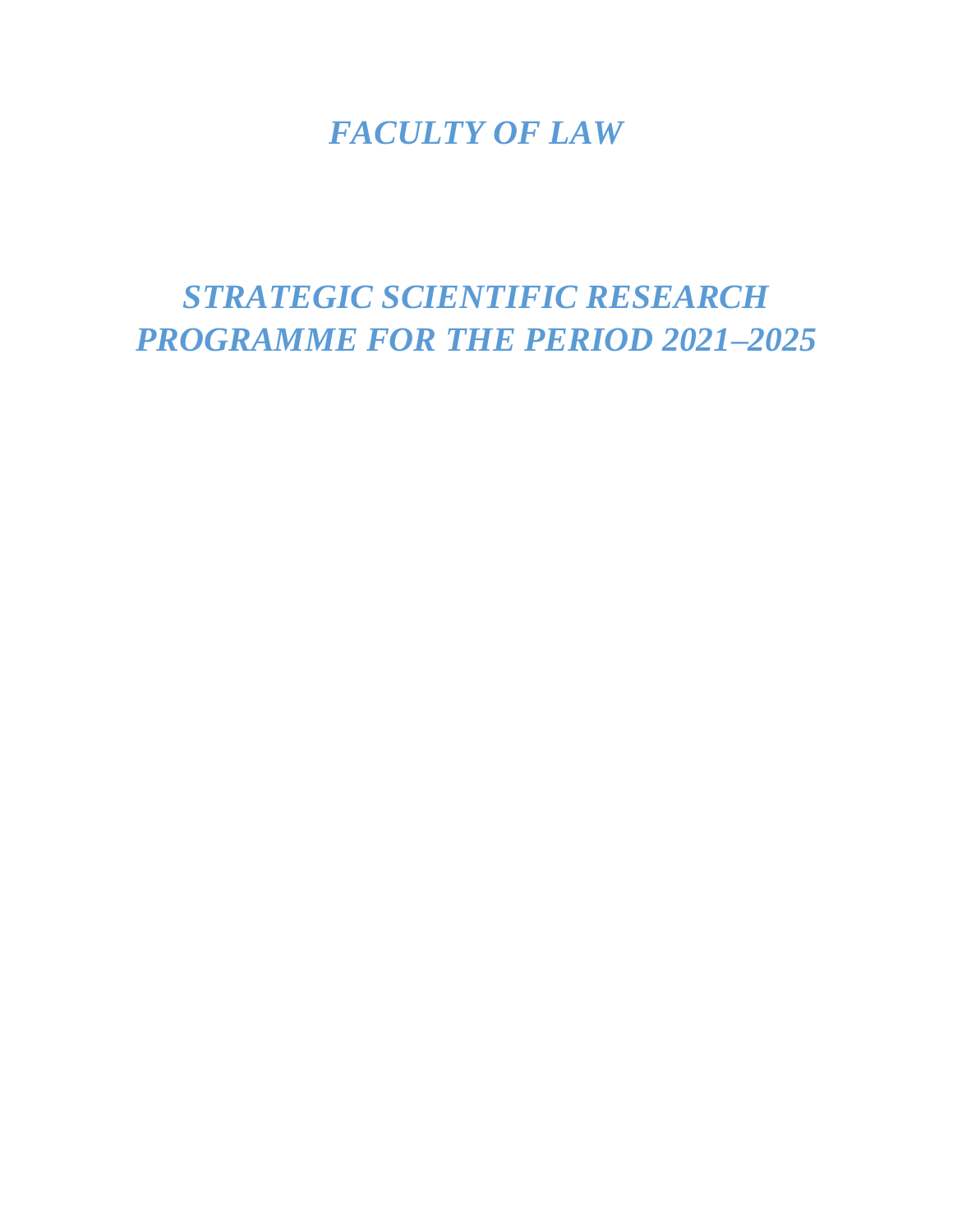# **CONTENTS:**

- 1. Introduction
- 2. Mission and vision of the University of Zagreb Faculty of Law
	- 2.1.Mission
	- 2.2.Vision
- 3. SWOT analysis of scientific activity
	- 3.1.Strengths
	- 3.2.Weaknesses
	- 3.3.Opportunities
	- 3.4.Threats
- 4. Compliance with EU and national strategy documents
- 5. Scientific research potential of the Faculty
- 6. Priority areas and topics of research in the period 2021–2025
- 7. Strategic goals of scientific research for the period 2021–2025
- 8. Performance indicators for the implementation of strategic goals of scientific activity of the University of Zagreb Faculty of Law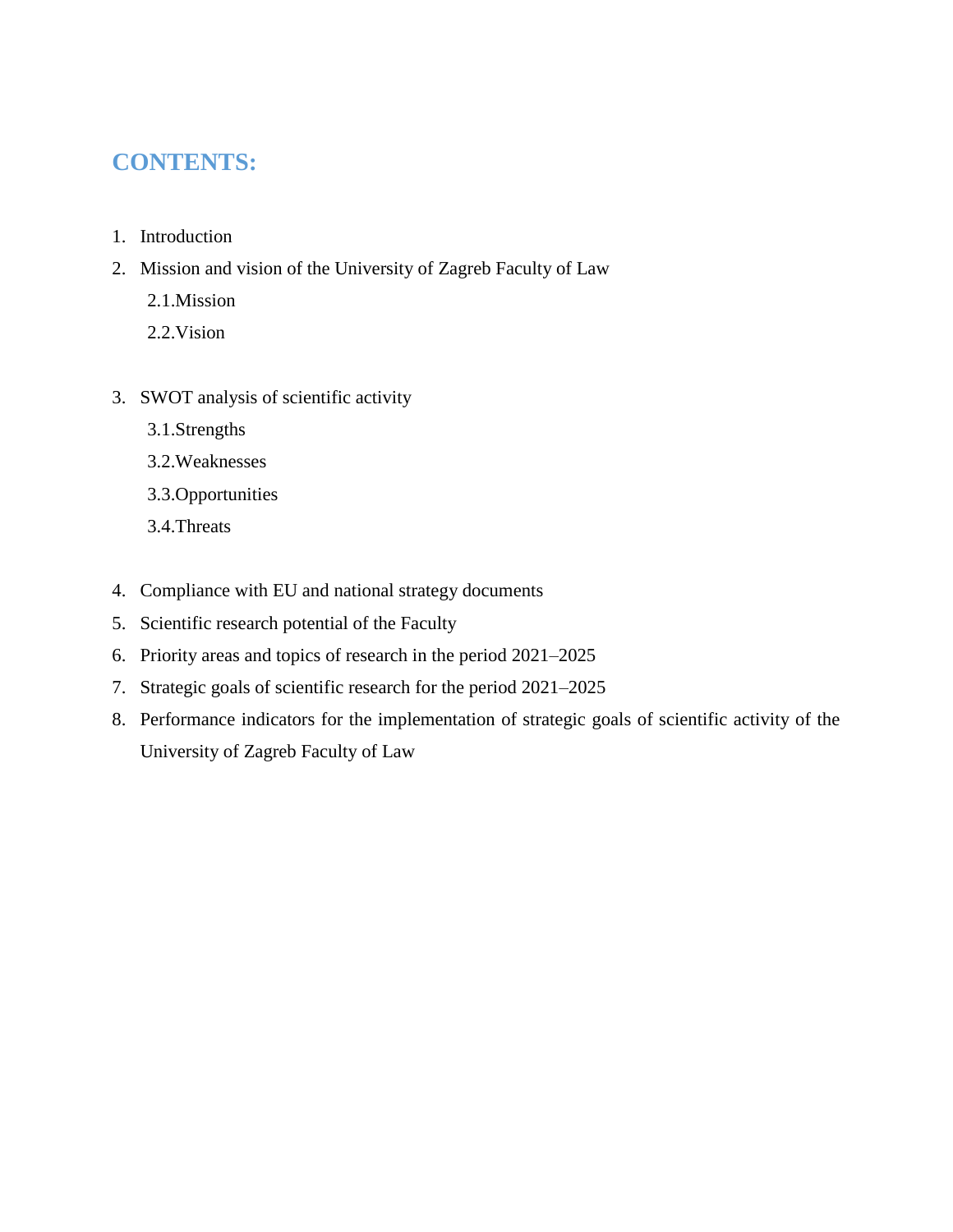## **1. Introduction**

The Strategic Scientific Research Programme is a document created to further the Faculty's mission and vision by setting scientific goals conditioned by selecting priority scientific areas and topics, indicating guidelines for their achievement, and stating their scientific and social relevance. The document refers to the next five-year period, from 2021 to 2025, and aims to further elevate the scientific research, teaching, and professional profile that the Faculty has been building within the university community and the broader context since it was founded.

The faculty was founded in 1776. Since its beginnings, the Faculty has been set up to support the **educational**, **scientific-research, and international dimension**s. This was evident from the outset, as the Faculty stressed the importance of international scientific cooperation and professional activities by ensuring its lecturers and students acquire education or additional training on various grounds at recognised faculties abroad. International cooperation solidified after the Republic of Croatia was established, when lecturers became increasingly involved in the work of foreign scientific institutions and began fostering cooperation with scientists in other countries, Faculty students started increasingly participating in regular exchange programs at foreign faculties, and the numbers of visiting international students visiting the Faculty started showing tendencies of rapid growth. The Faculty has been accumulating know-how and experience during its prolonged existence and, as the country's oldest and largest law faculty, it has asserted itself as **a leader in improving legal education and practice in Croatia** and as a guardian and promoter of Croatian legal culture as part of the Central European legal tradition. The commitment to researching different aspects of law and other law-related disciplines is mainly reflected in the Faculty's numerous scientific projects and a noticeable number of scientific papers published that its scientists and associates have published. The Faculty's institutional significance is also evident in its substantial publishing activities, which include several scientific journals.

The Faculty has had an essential role in developing legal education in a broader European context from the very beginning. It has established itself as a centre of excellence with a distinctive identity and well-established international cooperation. Aware of the Faculty's former role and its position in modern-day society, lecturers nourish its rich tradition while further contributing to creating the Croatian legal system, establishing the rule of law, and forming new generations of lawyers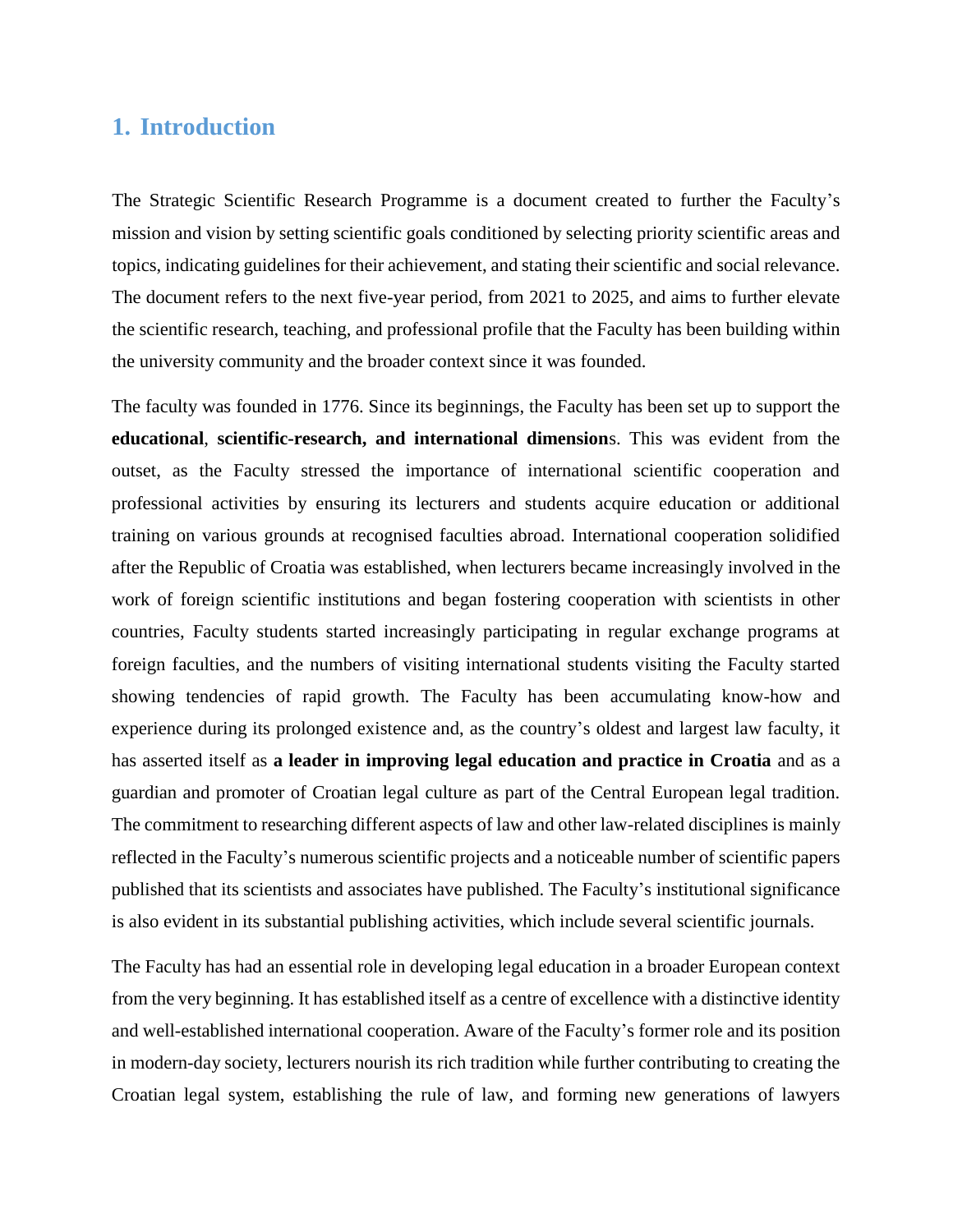according to the best European legal traditions. Performing educational and scientific research activities in the field of law, social work, and public administration, the Faculty has remained permanently committed to the **implementation of activities to improve and perfect teaching, scientific research and professional activities and contribute to the development of society following high-quality standards**.

The Strategic Scientific Research Programme is a document containing an analysis of the Faculty's scientific and research potential, compliance with selected EU and national strategic documents, a list of research topics and areas that form the backbone of the strategic programme, and goals and measures or performance indicators for their implementation. Goals and measures are based, *inter alia*, on a performed SWOT analysis: analysis of strengths, weaknesses, opportunities, and threats. As a scientific and educational institution, the University of Zagreb Faculty of Law has prepared this document to improve its scientific and research activities in an appropriate and timely manner, but also to enhance its social role and continue contributing to finding solutions to the challenges of the rule of law, developing the judiciary, legal culture, social activities, the economy and all social activities for the benefit of all Croatian citizens.

## **2. Mission and Vision**

# 2.1 Mission

The mission of the University of Zagreb Faculty of Law is to educate competent experts in the field of law, social work, social policy, and public administration, who will use their knowledge and skills to improve the practice, education, and scientific research in these fields. For many years, the Faculty has had the opportunity to enrol the best students from all over Croatia, which encourages the continuous development of study programmes based on the latest scientific and research results, the highest professional standards, and ethical principles. In this sense, the Faculty of Law also creates a stimulating intellectual environment. Within the framework of teaching and scientific activities and professional work in the scientific field covered by the study programmes, the Faculty of Law carries out several (international) scientific and expert projects and feasibility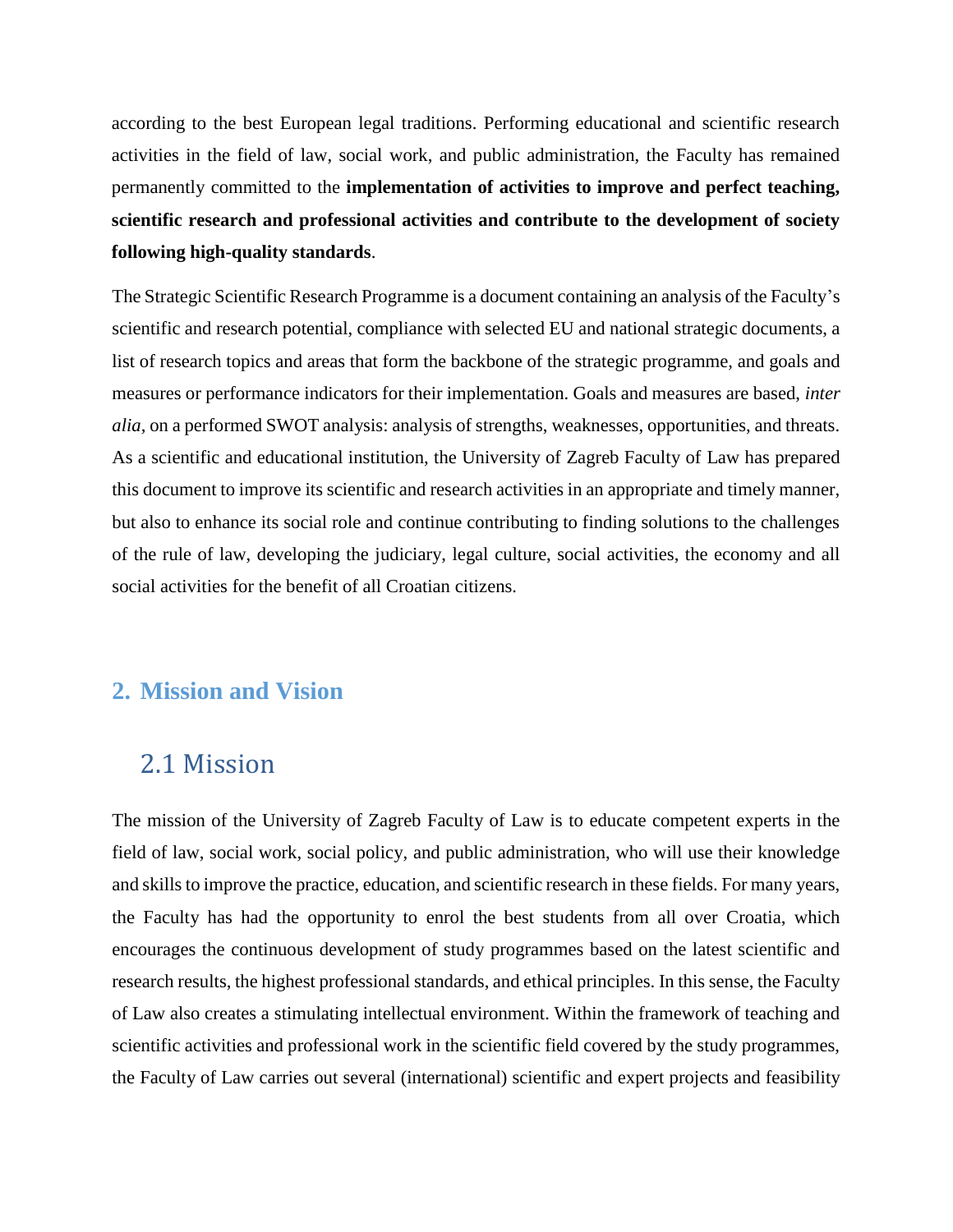studies, organises national and international scientific and professional meetings and conferences, and offers professional lifelong learning and training programmes for the interested internal and external stakeholders. The Faculty also carries out additional activities that support the above primary activities, which are carried out on a smaller scale and ensure the higher education system's integrity and required standard and the highest level of organisation and public accountability.

# 2.2. Vision

The vision of the University of Zagreb Faculty of Law is to continue, in accordance with the principles of excellence, to be the leading regional higher education and scientific institution in its field. Furthermore, the vision of the Faculty of Law is based on:

- further strengthening cooperation with the institutions of the European Research **Area and the European Higher Education Area**
- **continuously improving the teaching process based on new scientific knowledge,**
- **developing structured and more systematic cooperation with the local community, the economy, state judicial, legislative, and executive authorities, civil society institutions, and**
- **discovering and pursuing common interests in exploiting and transferring the positive effects of developing and improving the valuable and practically applicable knowledge and skills at the Faculty.**

It is possible for the Faculty to realise its vision at the institutional level only if it acts as a dynamic, critical, and engaged higher education institution, open to social, scientific, and educational changes, but also an academically autonomous and ideologically independent scientific and educational organisation. In doing so, the valorisation of the existing and future human capital is the fundamental value and the guarantor of success in achieving the Faculty's assumed mission and accepted vision. Based on the above, it is necessary to continue to encourage mobility and institutional support in the development of lifelong research careers of scientists and lecturers, responsibly apply the acts on quality assurance as a form of support and encouragement to all activities of the Faculty that we believe lead to the acquisition of valuable talents, skills, and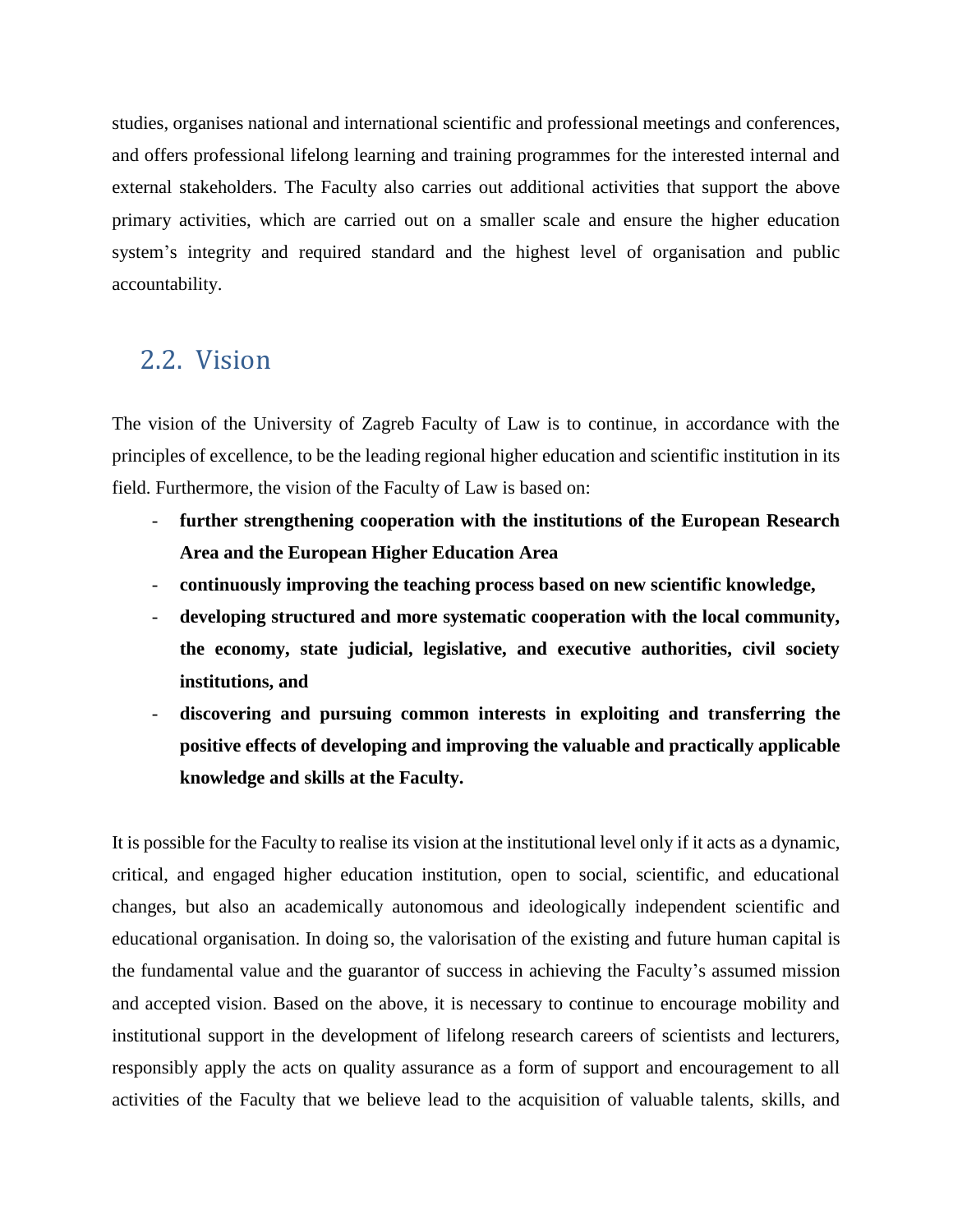knowledge while witnessing the efforts of all stakeholders who make up the human capital of the Faculty. The following values of the Faculty of Law contribute to achieving the mission and vision more effectively:

- commitment to the highest scientific research standards in the field of social sciences
- inclusion in the Central European circle of higher education institutions
- development of the highest research and ethical principles
- competent lecturers who are leaders in their scientific and professional areas in the Republic of Croatia and beyond and who enjoy a national, regional, and international reputation
- competent lecturers who perform the highest state duties in the Republic of Croatia and are very highly positioned within reputable international bodies
- the tradition and reputation of the Faculty of Law that guarantee an elevated level of quality in teaching, science, research, and practice
- teaching and research activity that prepares students and doctoral students to meet the challenges of the labour market and its changing environment.

# **3. SWOT analysis**

The SWOT analysis is the basis for determining strategic goals and activities by analysing the strengths and weaknesses of the Faculty of Law and opportunities and threats from the environment.

#### **STRENGTHS:**

- the most respected higher education institution in the field of law in the Republic of Croatia and the region
- the most numerous, highest-quality, and most scientifically productive teaching capacity in the Republic of Croatia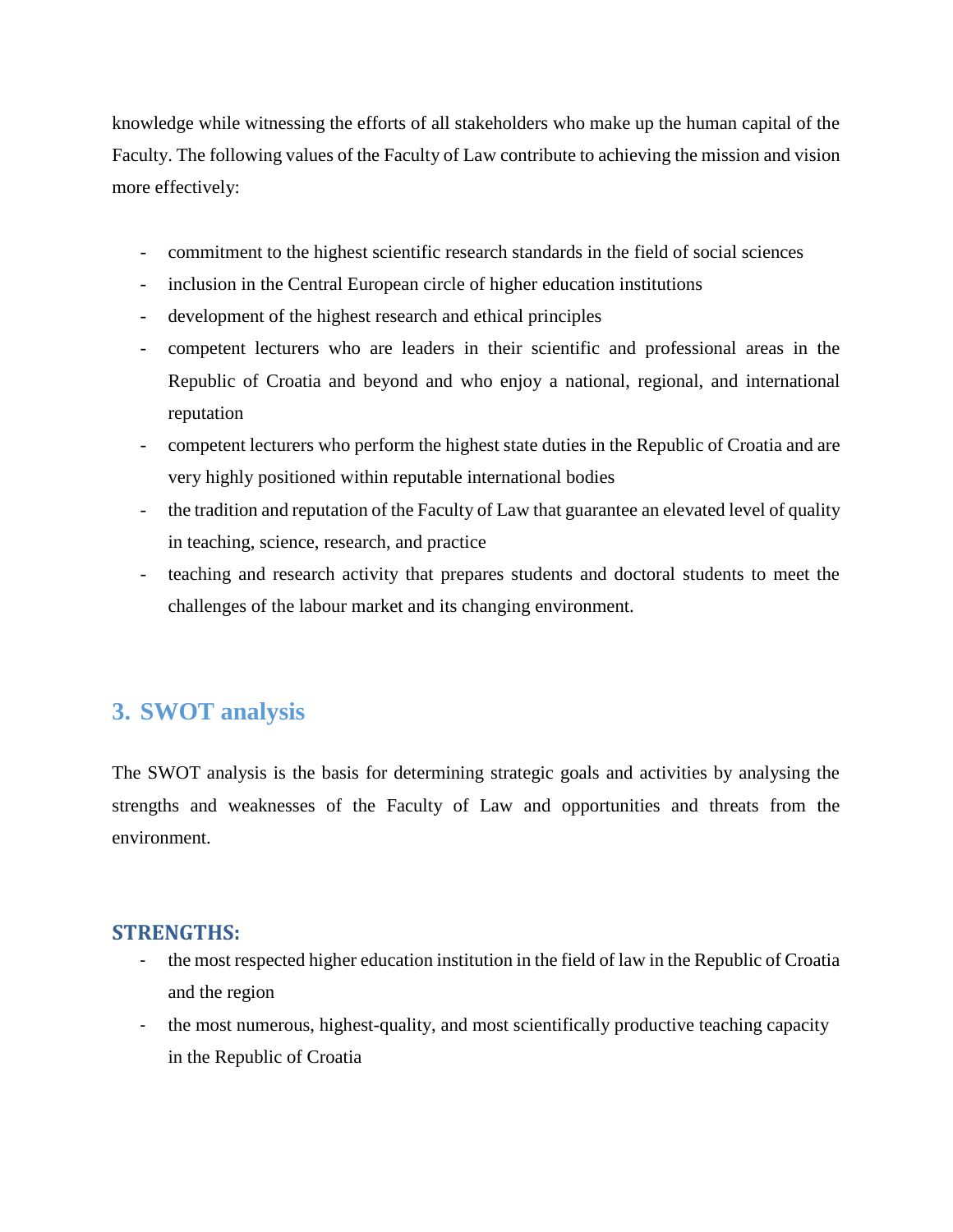- a large number of published scientific and professional papers, participation in national and international scientific conferences, and application of research results in practice
- partnership with a large number of foreign and Croatian universities
- partner relationship with public and private institutions, state bodies and companies and companies in public and private sectors
- existing activities in international scientific projects and research networks
- quality working conditions and professional development opportunities
- quality access to scientific literature and databases
- sound state of computer equipment and computer programs
- excellent availability of literature for research
- established quality publishing support
- higher education institution with the longest tradition of education in the field of social work in the Republic of Croatia
- institution offering vertical mobility and interdisciplinary professional education in the area of public administration
- constant interest in studies at the Faculty of Law
- distinguished role of the Faculty of Law and its employees in society
- advanced faculty infrastructure: library, halls, IT equipment.

#### **WEAKNESSES:**

- incomplete system of obtaining feedback from the labour market on the quality and needs of modification and adaptation of learning outcomes of study programmes
- generationally insufficiently harmonised structure of lecturers and associates
- insufficiently developed system and culture of participation in European and other international projects and publishing results in prestigious global publications
- insufficient use of modern, specific knowledge, skills, and methods of scientific research, as well as teaching technologies and methods
- an incomplete system of professional administrative support for the application, monitoring, and reporting of scientific research projects, including those at the European level.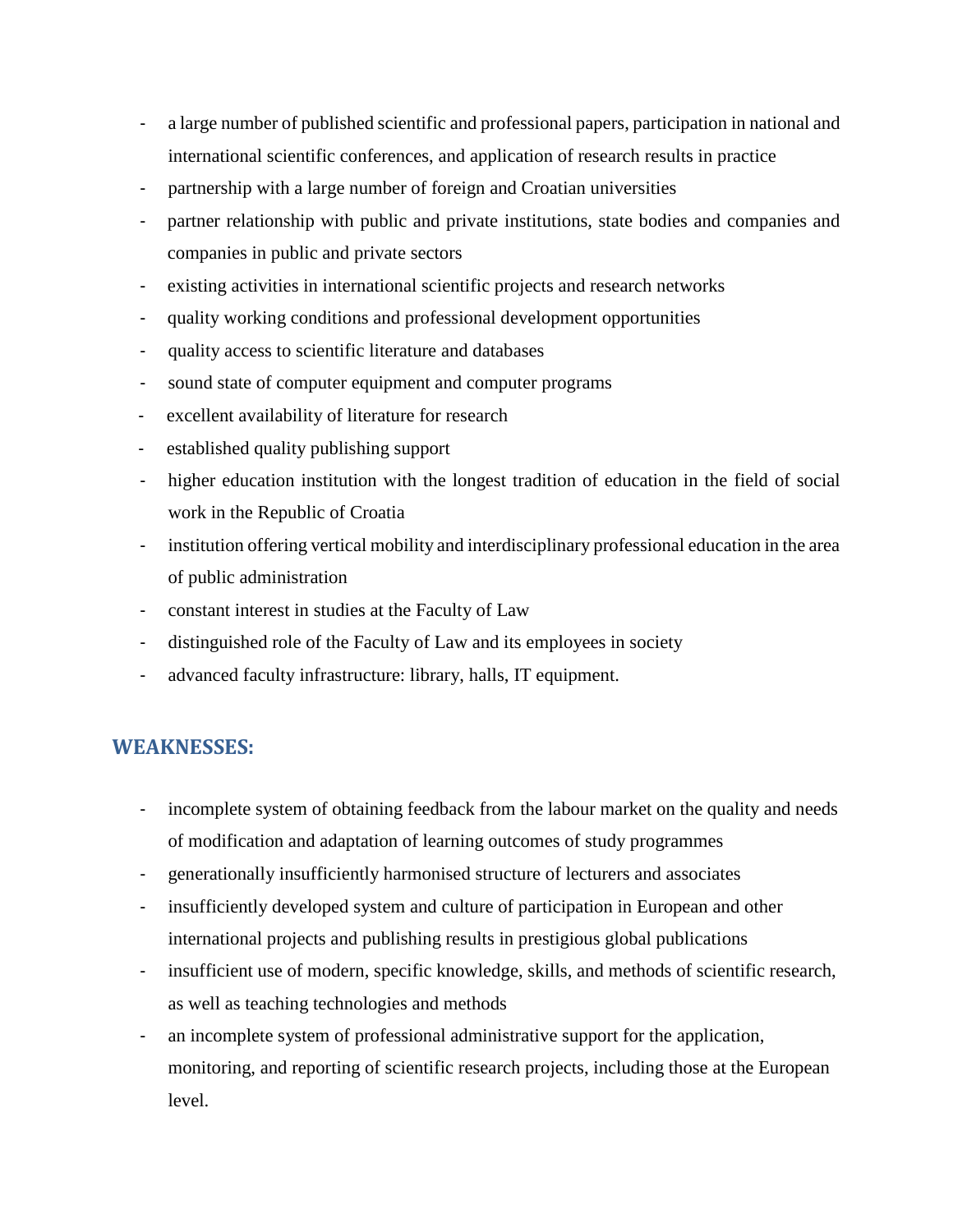## **OPPORTUNITIES:**

- increasing the mobility of students, doctoral students, and employees
- increased participation in projects financed by the European Union
- encouraging the publication of quality papers and scientific papers in journals with a high impact factor
- increasing international and regional recognition through quality university programmes, postgraduate joint studies, courses, and study programmes in English
- (re)defining learning outcomes, competencies, and qualifications at the level of study programmes and courses
- long-standing cooperation with external stakeholders and employers
- increased cooperation with prominent European universities through international projects
- strengthening ties with the Faculty alumni
- implementing and encouraging the utilisation of new lifelong learning programmes
- better integration of different scientific fields and launching interdisciplinary projects with other universities and scientific institutions
- launching a new doctoral study programme in legal sciences.

#### **THREATS:**

- insufficient funding from the state budget
- increased administrative requirements by various institutions in the field of science and higher education
- uncertainty of institutional changes in the environment
- an institutional framework that imposes unnecessarily long and complex bureaucratic procedures
- low interest of the economy in research projects
- the dominance of regional development criteria over research excellence criteria in the allocation of funds from the state budget
- underdeveloped awareness of the position and role of legal disciplines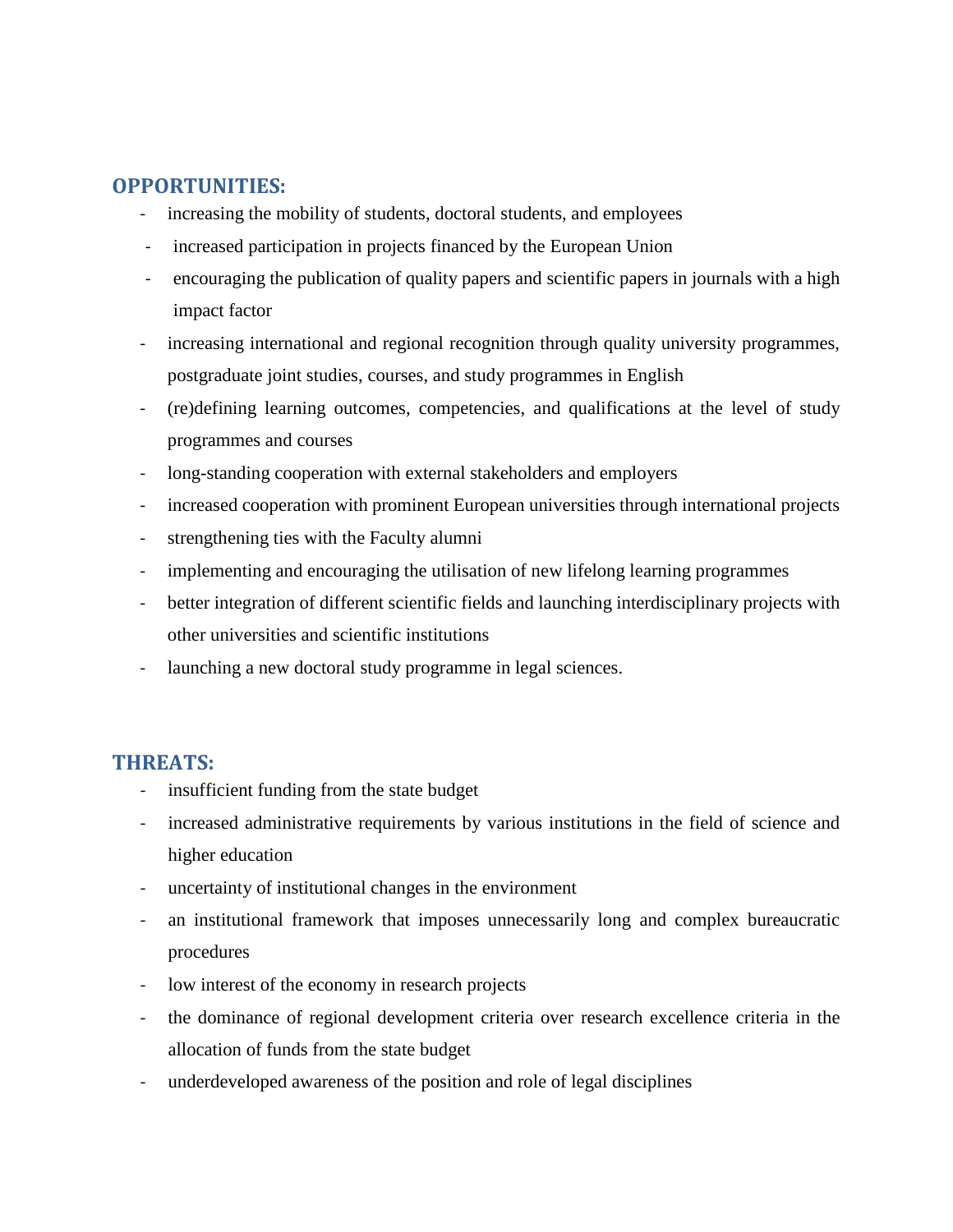- inconsistency of the science system with the need for developing a knowledge-based society.

## **4. Compliance with EU and national strategy documents**

The Strategic Scientific Research Programme is in line with the European and national strategic documents, namely Europe 2020 – A Strategy for smart, sustainable and inclusive growth, the Education, the Strategy for Education, Science and Technology of the Republic of Croatia, the Croatian Research and Innovation Infrastructures Roadmap, the Strategy for innovation encouragement of Croatia 2014–2020 and the Research, Technology Transfer and Innovation Strategy of the University of Zagreb.

- *The EU Strategic Agenda 2019–2024* (protecting citizens and freedoms, developing a strong and dynamic economic base, building a climate-neutral, green, fair, and social Europe, promoting European interests and values in the world) and *the European Commission's priorities*
- *The National Development Strategy 2030 of the Republic of Croatia*
- The *Croatian Research and Innovation Infrastructures Roadmap*. In line with the Research and Innovation Infrastructures Roadmap, new knowledge and innovation can only be developed in an environment with adequate research infrastructure. Furthermore, the Roadmap emphasises that the concept of infrastructure also includes knowledge centres providing services to the broader research community based on a set of specific knowledge, techniques, and skills. Therefore, the Faculty's Strategic Scientific Research Programme's primary goal is to improve scientific infrastructure.
- *Strategy for Education, Science and Technology of the Republic of Croatia.* The Strategy for Education, Science and Technology of the Republic of Croatia highlights education and science as development priorities that bring long-term social stability, economic progress, and cultural identity assurance. Learning through research provided by universities is a crucial facet in implementing measures to achieve the goals of the Strategy. The Faculty's Strategic Programme takes on an active role in transferring innovation from science to the economy. It plays an integral part in the education system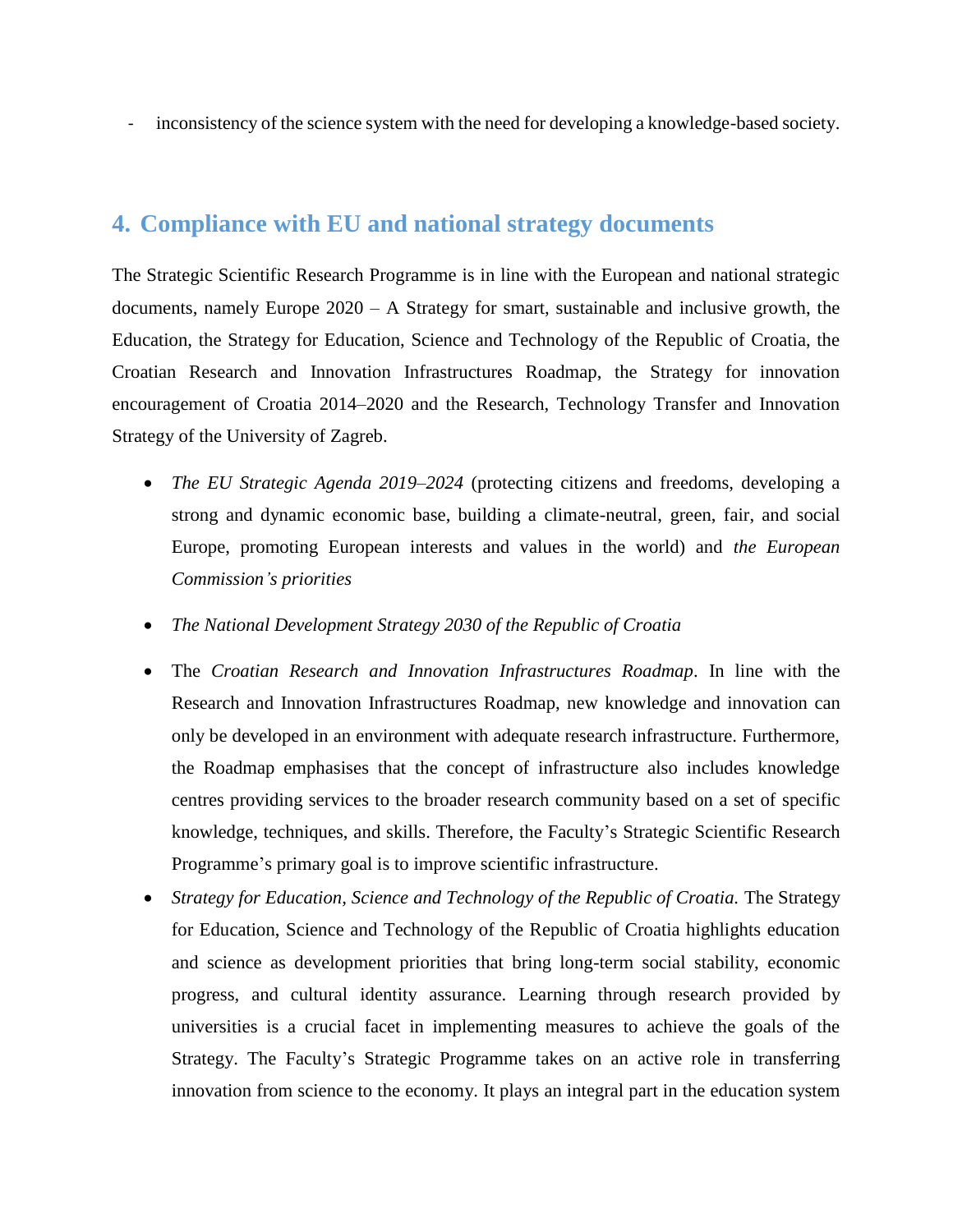by creating competitive predisposition and raising the quality of knowledge, skills, and competencies for further interaction at social and economic levels.

- *The Strategy for innovation encouragement of Croatia 2014–2020.* The Strategic Scientific Research Programme is in line with the objectives and thematic pillars of the Strategy for innovation encouragement. These documents coincide in developing the innovation system of the Republic of Croatia, strengthening the innovation potential of the economy (particularly in the protection of intellectual property and technology transfer), reinforcing cooperation and knowledge flow between the business, public and scientific research sectors, enhancing human capacities for research, technological development, and innovation, and creating a stimulating environment for internationally competitive researchers.
- *Research, Technology Transfer, and Innovation Strategy of the University of Zagreb.* The goals of the Strategic Scientific Research Programme are in line with the principal and immediate objectives of the Strategy, which includes encouraging academic excellence, creating a stimulating research environment, developing international cooperation and networking, fostering the application and management of international projects, encouraging more extensive and ambitious research projects, systematically conducting international evaluation, ranking, and benchmarking of the University, establishing a system for introducing young researchers into the work of the University, and developing and strengthening the innovation role of the University.

# **5. Scientific research potential of the Faculty**

#### 1. *Strong human research capital*

The Faculty employs 164 professionals with research and teaching titles who enable doctoral students to achieve scientific research excellence with their scientific productivity, networking, and recognisable expert and general professional engagement in many essential areas of social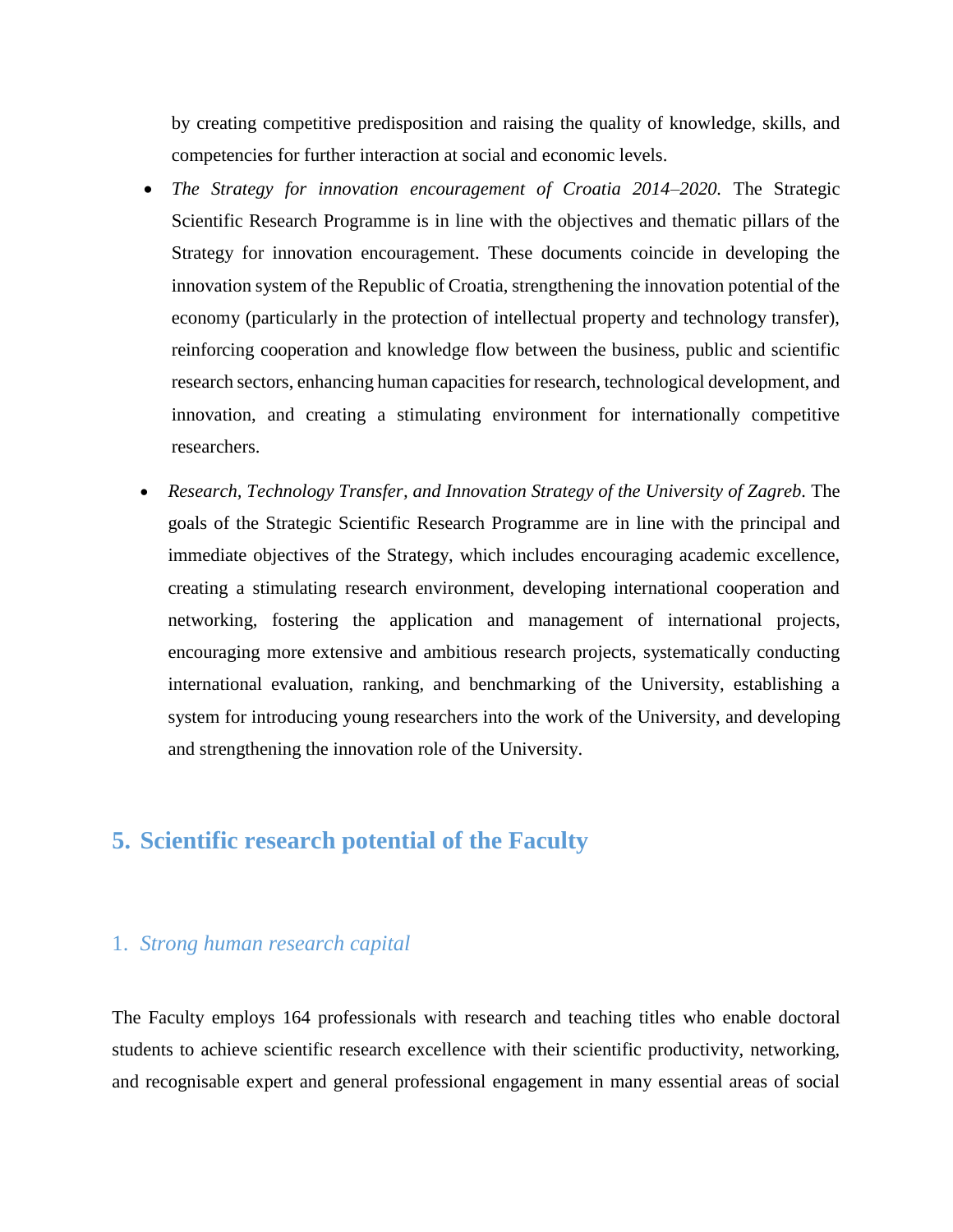activities in Croatia, the European Union and worldwide. In particular, this is a consequence of the Faculty's extensive recent participation in research projects in the field of legal sciences and our lecturers' appointments in the international research space, in various bodies of commercial entities and public administration, in expert groups for drafting laws and regulations, and at the European Court of Human Rights, the courts of the European Union, the United Nations, etc.

The Strategic Scientific Research Programme for the period 2015–2019 (source: *Self-analysis of the University of Zagreb Faculty of Law*) envisaged, *inter alia*, that research would result in:

- at least 423 scientific articles published in national and international publications
- at least 327 appearances at scientific conferences at home and abroad with the aim of presenting research results
- at least 9 conferences organised to present research results
- at least 21 books (textbooks, monographs, collection of papers)
- at least 15 studies, proposals of measures, and other strategic documents
- at least 10 proposals to change the existing legal regime
- at least 5 doctoral dissertations.

However, the indicative data collected in the last five years show significantly higher achievements of the Faculty:

**1024** papers of **the highest category** were published in accordance with the Regulations on the Conditions for Election to Scientific Titles, of which **90** were in cooperation with other higher education institutions and scientific organisations.

**414** papers were published as part of the "other papers" category, in accordance with the Regulations on the Conditions for Election to Scientific Titles, of which **26** in cooperation with other higher education institutions and scientific organisations.

**15** books penned by a foreign author, **35** books penned by a Croatian author, **9** of which in cooperation with other higher education institutions and scientific organisations, **455** chapters in books, **23** of which are the result of inter-institutional cooperation, **38** book editorials, **5** of which in cooperation with other higher education institutions and scientific organisations.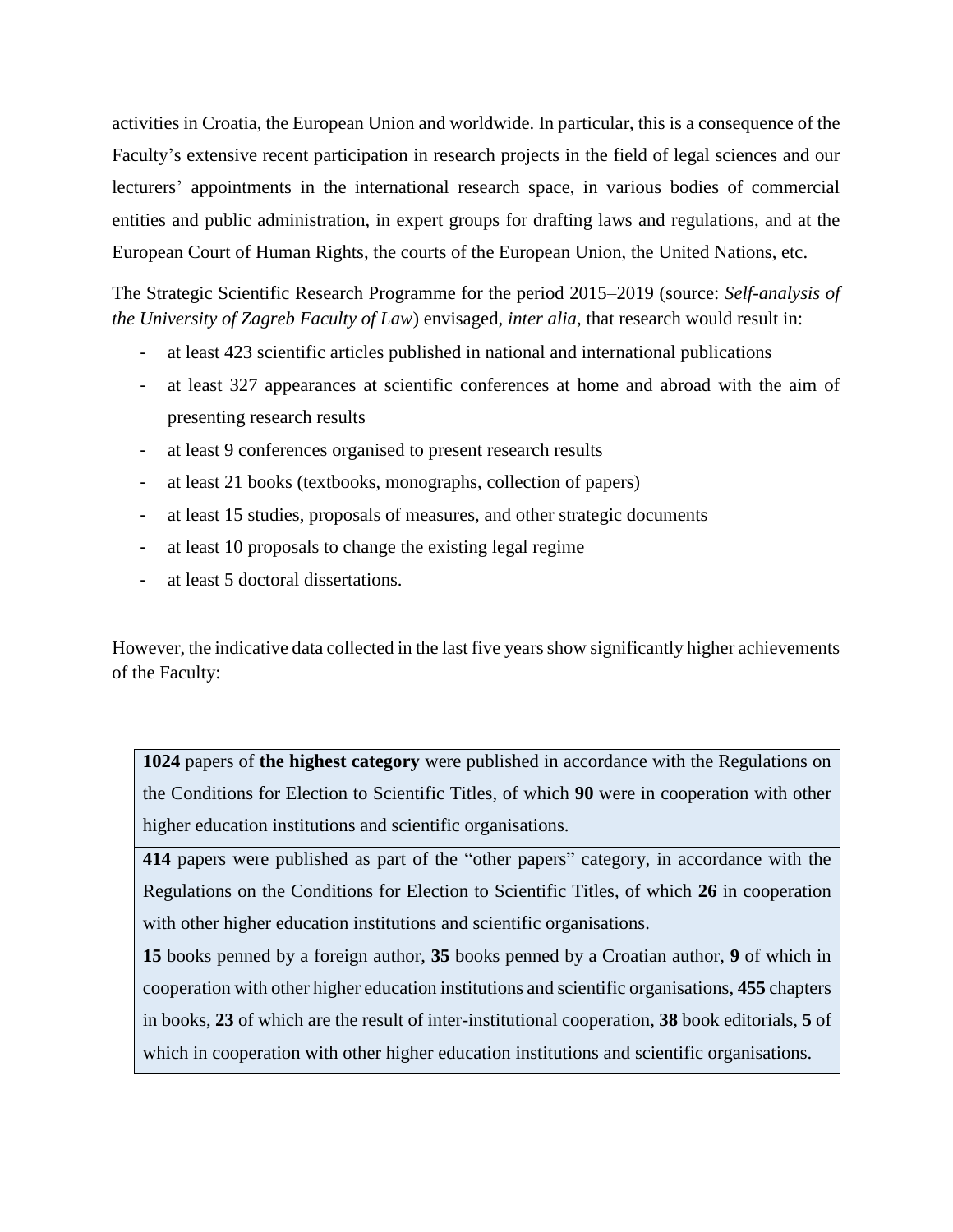In total, **106** professional papers were published, **8** of which in cooperation with other higher education institutions and scientific organisations, and about **235** peer-reviewed papers from scientific conferences, **31** of which in inter-institutional cooperation.

Out of the total number of published papers, **194** were published in journals of the Faculty (Collected papers of the Faculty of Law – 79, Zagreb Law Review – 17, Croatian Yearbook of European Law and Policy – 9, Croatian Journal of Social Policy – 26, Annual of Social Work – 29, Croatian and Comparative Public Administration – 34).

The Faculty employees are leaders or members of about **250** scientific projects.

The Faculty hosted or co-hosted more than **60** international and regional conferences with other national and international entities.

More than **60** doctoral dissertations were defended.

## 2. *A large number of international cooperation agreements at the European, regional, and global level*

The Faculty's most developed segment of international cooperation is its international cooperation within Europe and especially in the European Union. This is primarily the result of the cooperation with partners from the European Union and the countries of the European Research Area taking place within the Erasmus+ programme, which provides the external (extracurricular) funding for this cooperation. Of the 123 Erasmus+ bilateral agreements, as many as 119 refer to partners from European Union countries and European Research Area member states. Despite a large number of existing active cooperation agreements, the Faculty seeks to expand its cooperation with partners from those countries where the degree of said cooperation has not reached the desired level. In this regard, intensive negotiations are underway to expand cooperation with the Swiss institutions and the institutions of the United Kingdom and Ireland. The Faculty has recently signed a cooperation agreement with the Europa Institut of the University of Zurich, thus marking the first step in the institutionalisation of cooperation between the Faculty and the University of Zurich, which should be followed by the conclusion of an Erasmus+ agreement. The Faculty is also negotiating an Erasmus+ agreement with the Faculty of Law of the University of Hull, UK, among several other universities in the United Kingdom and Ireland. With the successful completion of negotiations on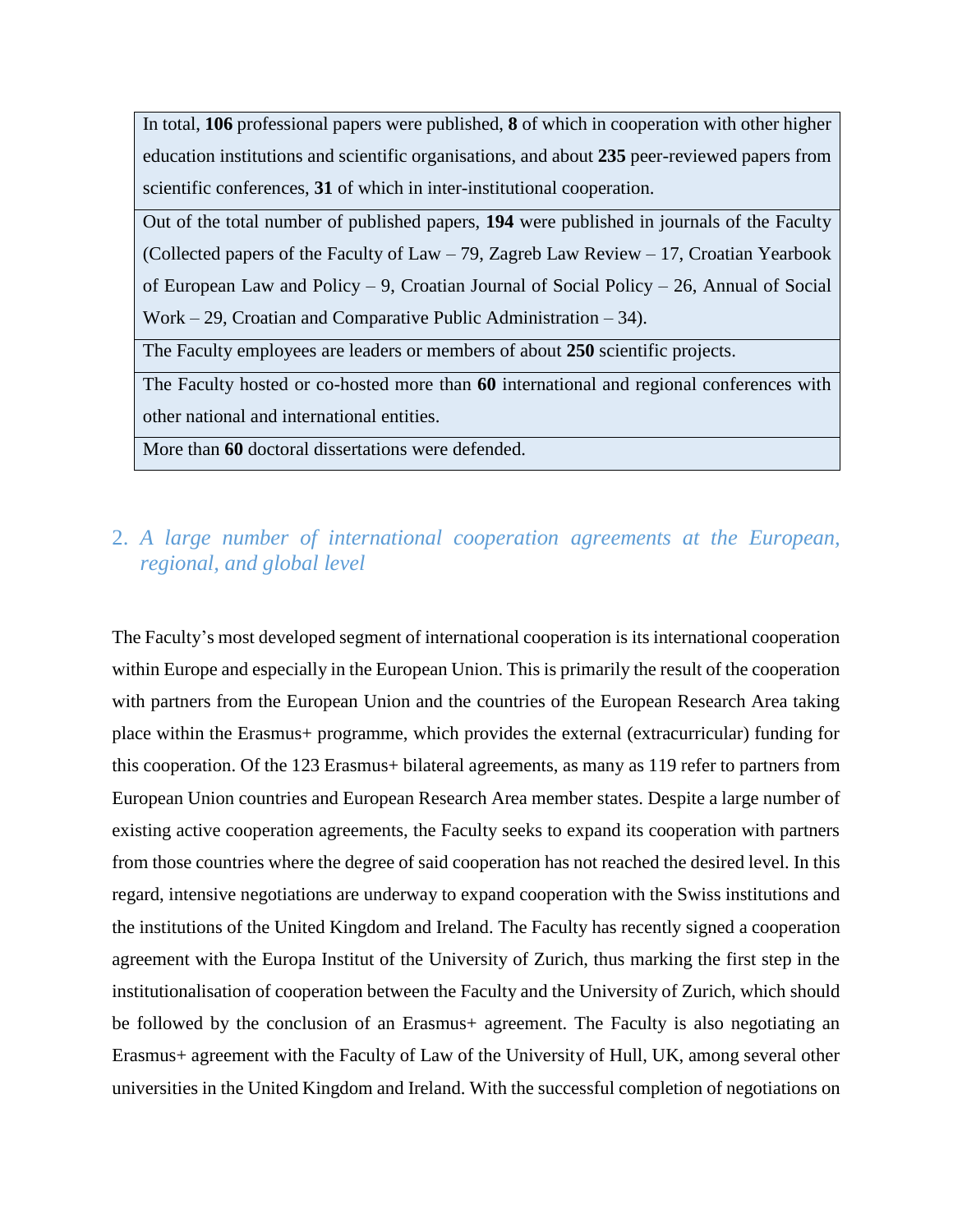Erasmus+ cooperation agreements with institutions from these countries, the Faculty would essentially complete its international cooperation network in Europe.

The Faculty participates in the Jean Monnet Programme, an integral part of the Erasmus+ programme. The Jean Monnet programme recognises research and teaching excellence and enables networking with other stakeholders in Europe and the world. The Faculty currently hosts the Jean Monnet Centre of Excellence *EU Global Leadership in the Rule of Law*, which, in addition to researching the concept of the rule of law, conducts several teaching activities, organises international conferences, as well as a series of guest lectures titled the *Jean Monnet Lecture Series* that count on the participation of distinguished professors from European and global higher education institutions and judges of the Court of Justice of the European Union.

Due to the recognised quality of teaching and scientific work at the Faculty, in 2015 the Faculty was invited to join the CIEL network (Certificate in Comparative, International and European Law) that counts the University of Antwerp, University College Dublin, Maastricht University, Universität Mannheim, Universitat Pompeu Fabra Barcelona, Université de Toulouse 1 Capitole among its members, and which aims to cooperate in the field of comparative, international and European law.

There are also two UNESCO Chairs at the Faculty. Since its founding in 2014, the UNESCO Chair on Free Movement of People, Migration and Inter-Cultural Dialogue has been conducting a series of internationally recognised research, teaching and international cooperation activities in areas related to the freedom of movement of EU citizens, migration and asylum.

The UNESCO Chair in Bioethics and Human Rights was founded in 2010. Ever since World Bioethics Day started being internationally celebrated, the Faculty of Law in Zagreb has been actively engaged in creating thematic celebrations. We wish to emphasise that the Croatian form of celebrating this day is accepted worldwide as a model that includes interdisciplinarity and active student roles. The UNESCO Chair also fosters the study of medical law, i.e., bioethics and human rights, supports research and organises conferences on important topics that prepare students for their work in the digital age, in a time when artificial intelligence plays an increasing role.

Apart from long-term multilateral/bilateral cooperation agreements, the Faculty develops cooperation in the implementation of specific programmes such as: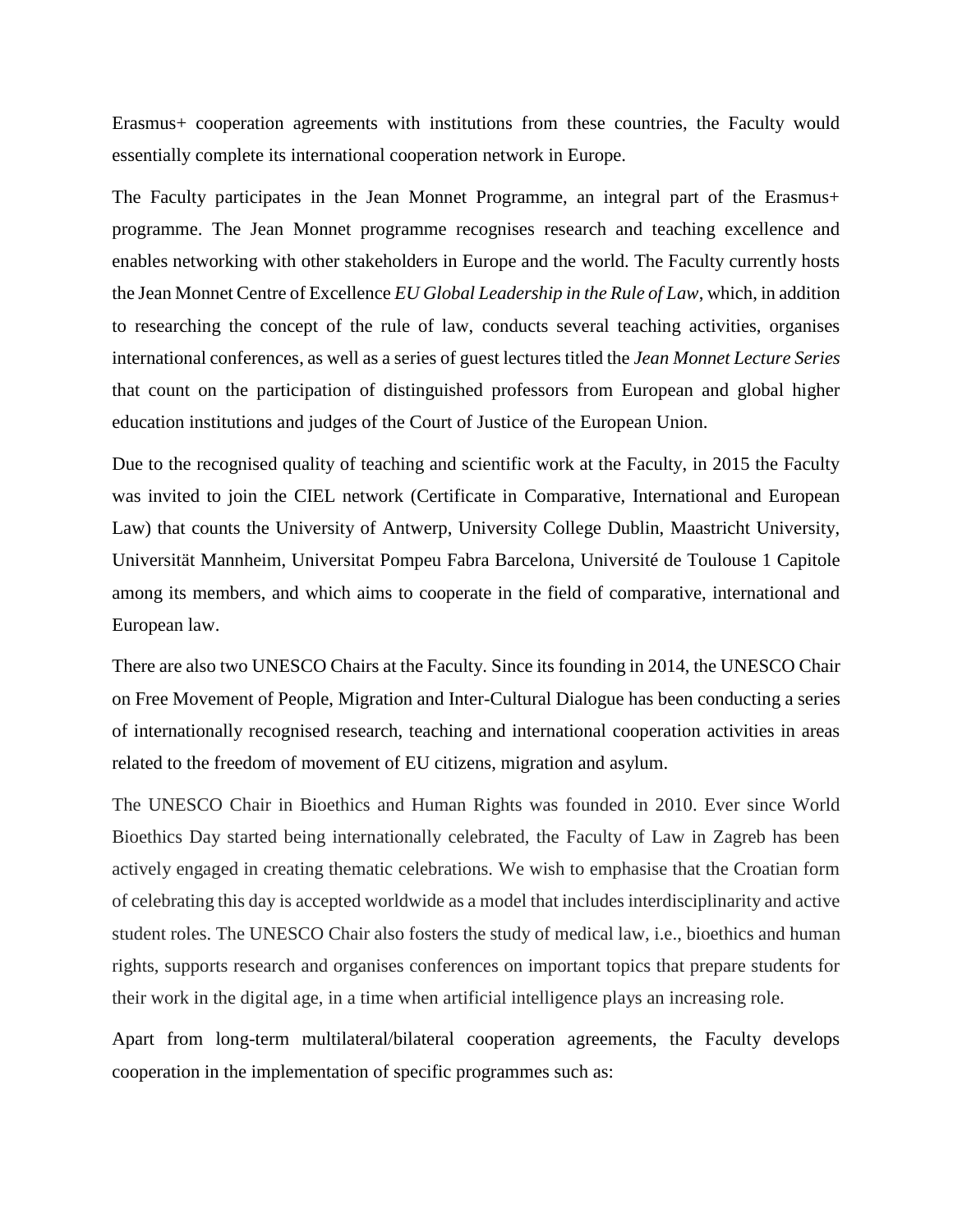- postgraduate courses at the Inter University Centre Dubrovnik, which our Faculty's lecturers have been conducting or participating in for many years
- collaboration between the Faculty and the University of Oxford in the implementation of the *Freedom of Expression Law Clinic*
- cooperation between the Faculty and the Faculté de Droit & IPAG, Université de Valenciennes, France, organised by the Cogito Hubert Curien project *Good Local Governance - local public services in France and Croatia in the context of the European subsidiarity principle*
- cooperation between the Faculty's Study Centre for Public Administration and Public Finance and the French Lille 2 University in the implementation of two projects - the *Observatory of Local Autonomy* and *Establishing an Operational Typology of Local Governmental Systems in Europe*.

In its Central European environment, the Faculty is particularly successful in cooperating with the faculties of law from Maribor and Graz within the postgraduate study organised by the so-called Joint Seminar – Legal Harmonisation with the EU Law: The Case of Croatia, Slovenia, and Austria – Selected Topics. As of lately, the scientific-teaching collaboration has been particularly intensive with the University of Vienna Faculty of Law of the Faculty of Law of the Eötvös Loránd University in Budapest, especially in the field of legal history. The Faculty also conducts a joint doctoral study with the University of Padua.

In addition to cooperating with partner institutions from the European Union, the Faculty has developed cooperation with institutions from other European countries that do not belong to the European Union, such as the Lomonosov Moscow State University, the most influential university in Russia. Furthermore, since 2013, the Faculty has intensified its cooperation with the Faculty of Law of the University of Istanbul, the largest and most influential law faculty in Turkey.

In terms of cooperation with partner institutions from other continents, we wish to highlight the ongoing cooperation with universities from the United States (DePaul, Penn) and universities from China (Hong Kong, Bishkek). The Faculty had successfully collaborated with the Indiana University School of Law on the Law Summer Programme for a number of years. Still, this collaboration came to an end in 2009 due to the lack of financing. Since 2010, the Faculty has intensely collaborated with the University of Pittsburgh School of Law and the Touro College Jacob D. Fuchsberg Law Center in organising the *Institute of International Commercial Law and*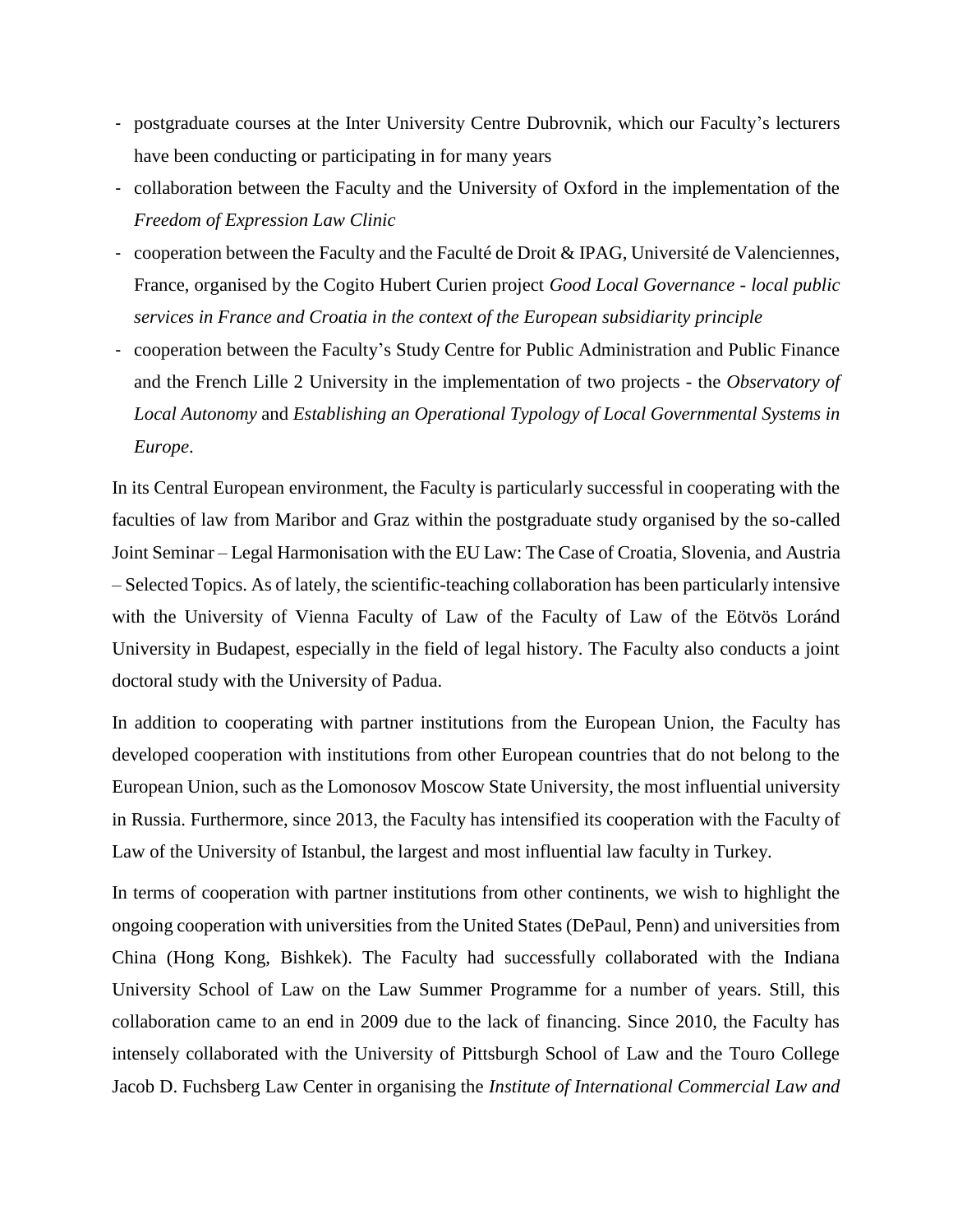*Dispute Resolution*, a programme accredited by the American Bar Association. The cooperation with the University of Pittsburgh School of Law entails organising American professors' guest lectures at the Faculty and vice versa. Despite the lack of a formal cooperation agreement, we have enjoyed a successful collaboration in lecturer exchange with Fordham University, the University of Michigan Law School, and Yale University, where a number of doctoral students have been educated. In 2013, the Faculty signed a cooperation agreement with the East China University of Political Science and Law in Shanghai. This was the Faculty's first cooperation agreement with a Chinese university, but it was followed shortly by one with the China University of Political Science and Law in Beijing.

#### 3. *Faculty's involvement in international scientific and professional organisations*

The Faculty strives to build its international recognition by joining various professional associations. In addition to being a member of the Rotterdam Law Network, the European Law Faculties Association and the South East European Law Schools Network, in 2014 the Faculty became a member of the European Law Institute, an association studying European law, which, apart from individual members, offers membership to various institutions dealing with the law. The faculty is also a member of the International Academy of Comparative Law, the world's most influential association for comparative law, the International Political Science Association (IPSA), the European Group of Public Administration (EGPA) and the Network of Institutes and Schools of Public Administration in Central and Eastern Europe (NISPACee).

The Faculty has entered into several multilateral and bilateral cooperation projects to achieve its regional goals in recent years. Since 2011, the Faculty has thus been participating in the so-called SEELS (South Eastern European Law Schools) network, which includes 13 law faculties from Albania, Bosnia and Herzegovina, Montenegro, Croatia, Macedonia, and Serbia. The SEELS Network is focused on cooperation in the field of scientific research and the development of joint teaching content.

*South-Eastern European Studies*, the interdisciplinary joint postgraduate programme carried out by the Faculty in cooperation with its partners, the University of Belgrade Faculty of Political Science, Ss. Cyril and Methodius University in Skopje, University of Ljubljana, University of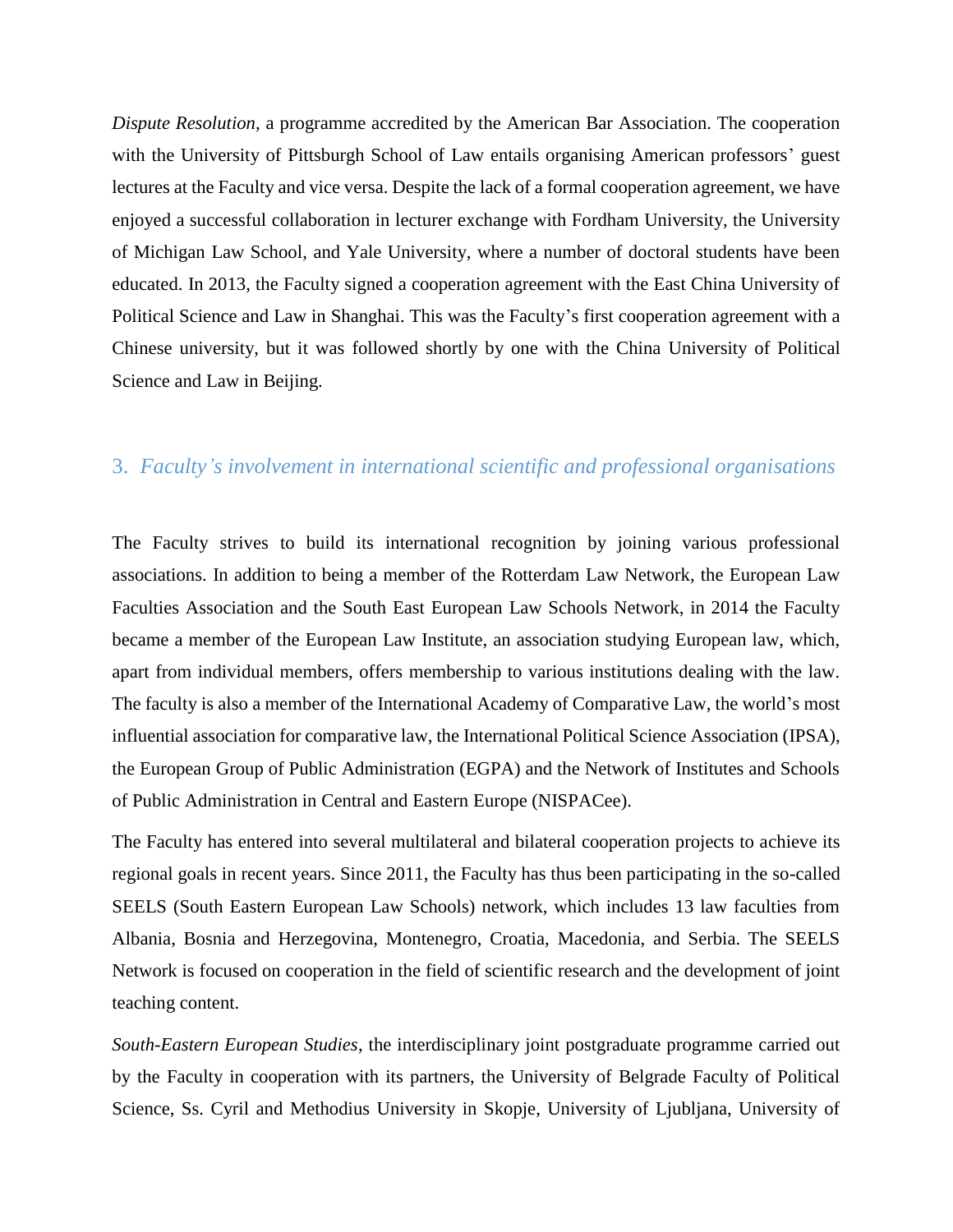Novi Sad, University of Poitiers, University of Sarajevo, South East European University in Tetovo, University of Graz and the University of Bologna, certainly represents a link between the various macro-regions to which Croatia belongs.

Similarly, the *Balkan Criminology*, a network built on the Max-Planck Partner Group platform, co-founded in 2013 by the Max Planck Institute for Foreign and International Criminal Law in Freiburg and the Faculty, is the only network of its kind established by the Max Planck Institute in Freiburg outside Western Europe. The *Balkan Criminology* network, located at the Faculty, brings together partners from Slovenia, Hungary, Bosnia and Herzegovina, Bulgaria, Romania, Serbia, Kosovo, Montenegro, Macedonia, Greece, Albania, and Turkey and represents a central place for comparative criminological research in this region.

The University of Zagreb Faculty of Law has been a full member of the *Children's Rights European Academic Network* - CREAN since 2012. The network was founded in 2003 with the aim of encouraging academic activities in the interdisciplinary field of children's rights. Today, CREAN connects more than thirty European higher education and science institutions that cooperate in developing education and research on children's rights. The Network's Coordination Office is located in the Centre for Children's Rights Studies at the University of Geneva.

The Faculty of Law in Zagreb has a leading role in representing the University of Zagreb in the project of shaping the European University of Post-Industrial Cities (UNIC, [https://www.unic.eu/\)](https://www.unic.eu/), approved by the European Commission under the Erasmus+ programme. UNIC is an alliance between the universities of Deusto in Bilbao, Spain; Ruhr in Bochum, Germany; Koç in Istanbul, Turkey; Erasmus University in Rotterdam (alliance coordinator), the Netherlands; and the universities of Cork, Ireland; Liège, Belgium; Oulu, Finland; and Zagreb, Croatia. The duration of the project, which began on October 1, 2020, is envisaged to be three years, with the possibility of adding three years. The project is expected to ensure the mobility (*physical*, virtual or blended) of 50% of all students and 25% of lecturers and other staff from the University of Zagreb, modernise teaching through the application of practical learning (CityLabs), ensure the inclusion of students from vulnerable and marginalised social groups, create internationally integrated study programmes, bring about a stable and broad framework of international cooperation and significantly increase the social impact of studies. In addition to the original project, the month of November 2020 brought about an additional proposal to improve the scientific-research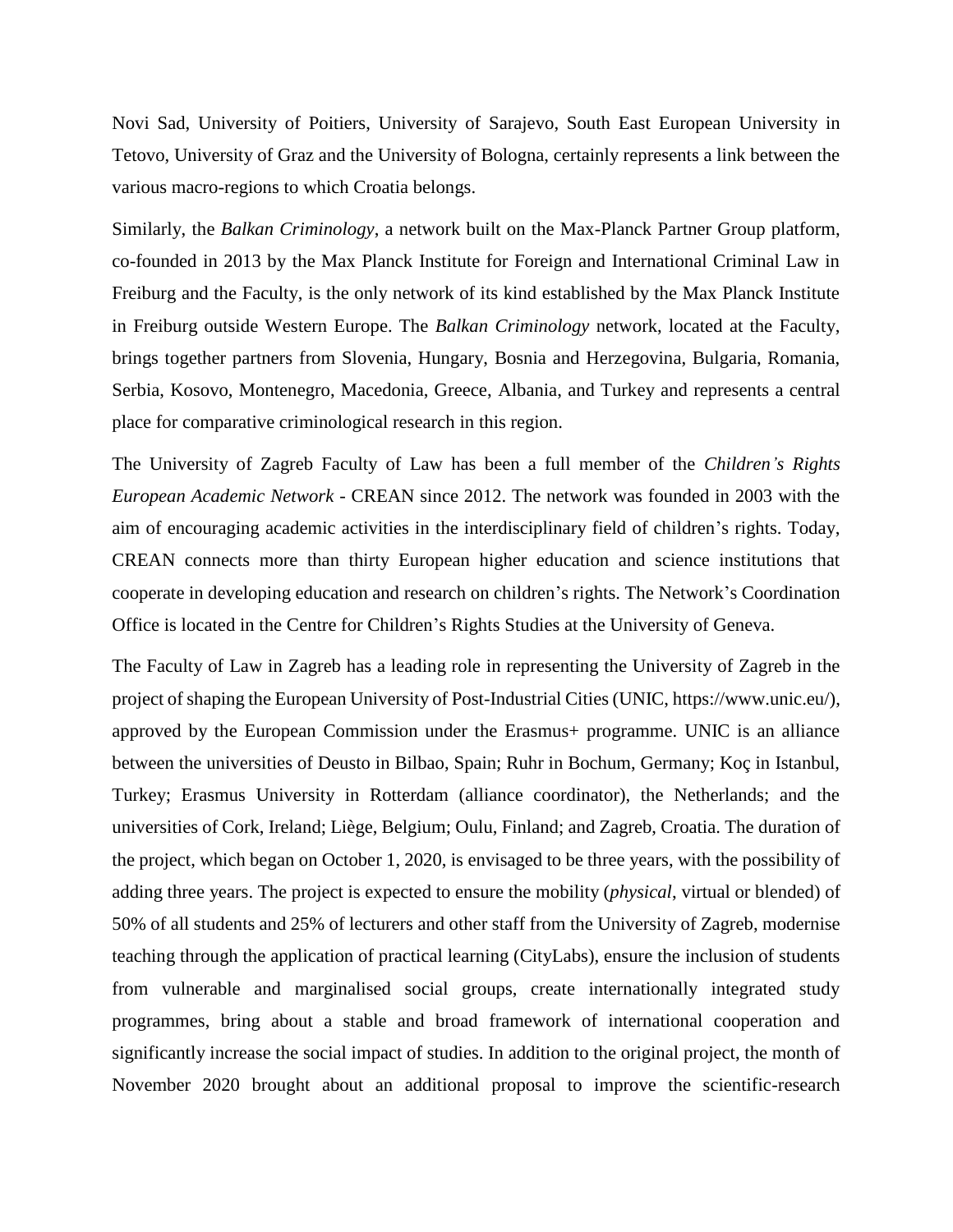cooperation of the same eight universities within the H2020 programme specifically designed to serve the alliances that are building European universities to ensure a stable institutional framework for cooperation between scientists and researchers from the eight universities involved.

#### 4. *Participation in international research projects and international conferences*

In the last ten years, lecturers and associates of the Faculty have participated in more than two thousand international scientific conferences and more than a hundred international scientific projects. In addition, the Faculty hosted or co-hosted more than sixty international and regional conferences with other national and international entities in the same period. For example, in cooperation with the Croatian Copyright Society and the State Intellectual Property Office, the Faculty organised the ALAI (Association Littéraire et Artistique Internationale) World Congress; it organised the 18th World Congress of Medical Law in cooperation with the World Association for Medical Law; the international scientific conference *European Civil Procedure Law* in partnership with Deutsche Stiftung für internationale rechtliche Zusammenarbeit, the Judicial Academy of the Republic of Croatia and the Lawyers' Academy of the Croatian Bar Association; a project conference and an annual assembly in cooperation with the European Law Institute; a regional conference on human rights under the European Convention on Human Rights in cooperation with the Council of Europe and the European Court of Human Rights; a regional conference dedicated to the Convention on Contracts for the International Sale of Goods (CISG) in cooperation with UNCITRAL; and an annual conference in cooperation with the Network of Institutes and Schools of Public Administration in Central and Eastern Europe. The Chair Social Policy is currently implementing the "RE-DWELL – Delivering affordable and sustainable housing in Europe" project, Horizon 2020 – MSCA – ITN – 2020 (Marie Sklodowska Innovative Training Networks) 2021–2024.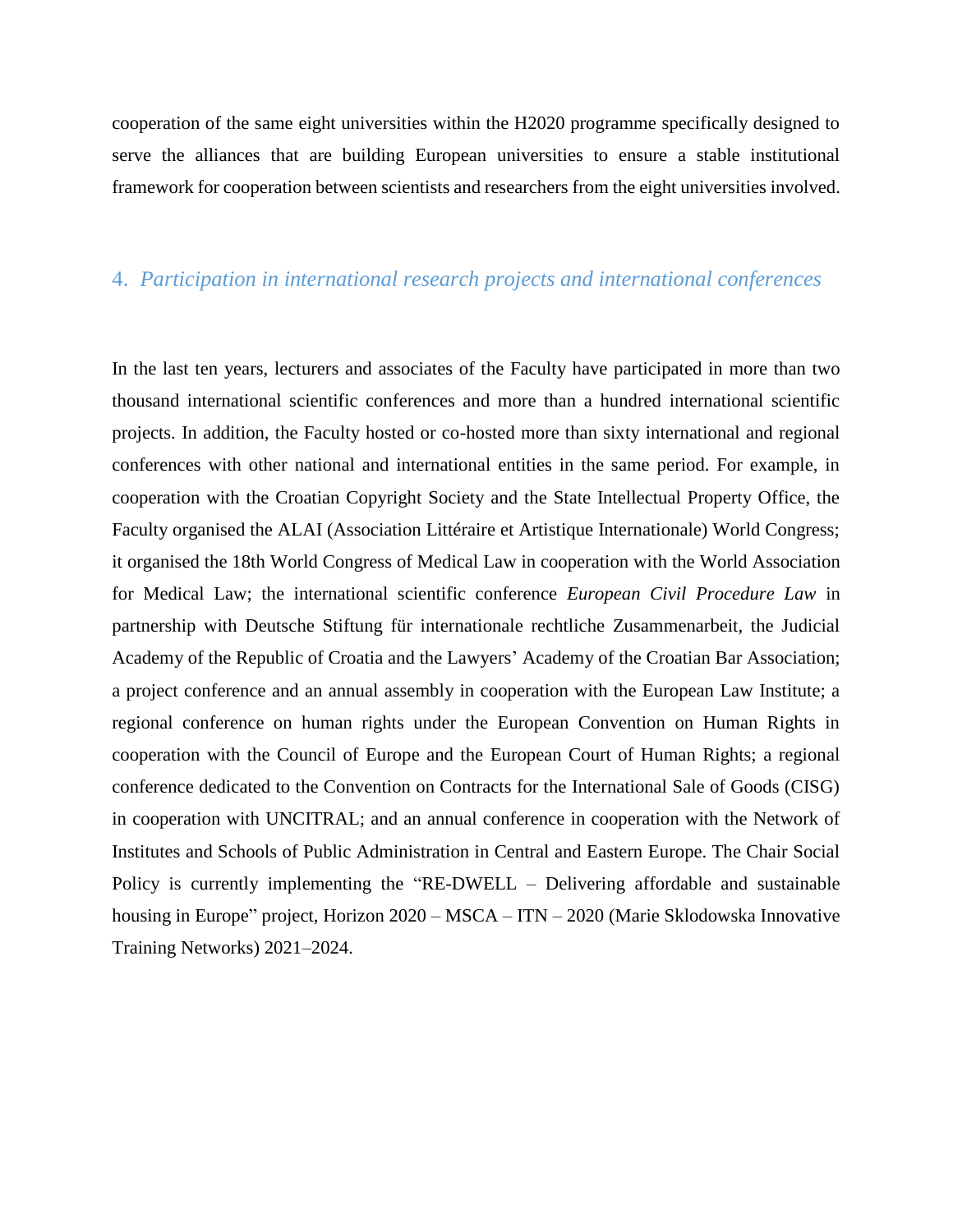#### 5. *Experience in conducting doctoral studies*

The Faculty is the oldest Croatian higher education institution in the field of legal sciences with the longest tradition of offering a doctoral degree in this part of Europe. Until 1948, students would complete their law studies at the Faculty by taking the so-called strict examinations or "rigorozas" based on which they would acquire the title of Doctor of Law and authorisation to perform professional work in the judiciary. Since then, the scientific degree of Doctor of Science has been acquired by defending a doctoral dissertation. Postgraduate (master's) studies were introduced at the Faculty in 1958 with the establishment of the first postgraduate scientific study programme (Criminal Law). Other study programmes were introduced in 1961 (Commercial Law; Administrative-Political Studies), 1962 (Public International Law, Private International Law and International Relations), 1963 (State-Political Studies), 1989 (Civil Law, Fiscal Law, and Fiscal Policy) and 2000 (European Law). Since then, the system of postgraduate studies at the Faculty has developed and branched into several scientific and specialist programmes aimed at achieving scientific and research learning outcomes and acquiring appropriate skills, methodological and theoretical knowledge, with the aim of reaching international and European quality standards. Lecturers of the study programme provider participate in postgraduate programs of other constituent units of the University of Zagreb, other universities in Croatia and abroad. A long tradition in postgraduate education is closely connected with the rich scientific research activity of the provider of the study programme, especially with the Faculty's active participation in a number of competitive projects and research.

Apart from the fact that doctoral education represented the starting point for their further academic and scientific careers at this and other law faculties in the Republic of Croatia, many doctoral students have enjoyed successful careers in the public and private sector after acquiring a doctoral degree in legal sciences.

### 6. *A new doctoral study programme in legal sciences*

The purpose of the postgraduate doctoral study in legal sciences initiated by the Faculty in February 2021 is to deepen and expand existing knowledge and train doctoral students for independent research in the field of legal sciences or to help shape future researchers capable of conducting high-level research in accordance with international standards. Independent scientific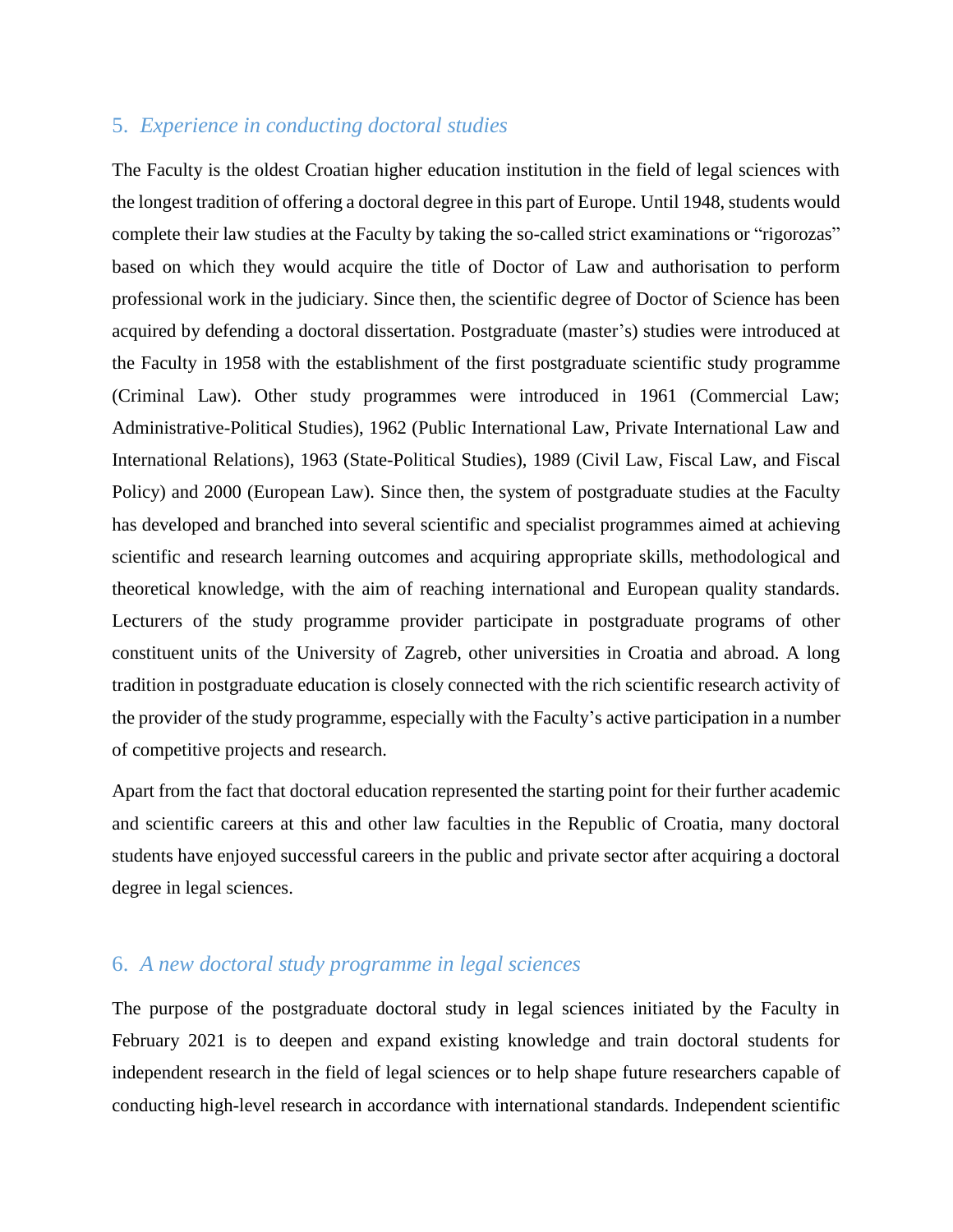research, instruction, conferences, doctoral exams, collaborating with a mentor (also in their capacity as a study advisor), the director of studies, lecturers and external stakeholders will help students gain new scientific knowledge in selected areas and present this knowledge in their doctoral dissertation.

Additionally, regarding the usefulness of the new doctoral study programme concerning the needs of research activities in the public and private sector and possibilities of employment upon completion of the study program, it is important to stress that the doctoral learning outcomes are both formally and substantively in line with the level 8.2 of the CROQF. The outcomes of the emphasised research part of the study will be achieved through independent research and interdisciplinary work of doctoral students to meet the criteria of scientific excellence and encourage social and economic development. The possibility of meeting the needs of the public and private sector from the perspective of law and the indicated learning outcomes of the corresponding level of doctoral education is ensured by the possibility of choosing a research topic in all parts of public and private law, which means that the outcomes of selected doctoral research can meet the normative needs in both highlighted areas. Since this is a generally accepted systematisation of legal science, the chosen research topic in either public or private law is relevant in both the national and international context.

### 7. *Doctoral study programme in social work and social policy*

The **Postgraduate Doctoral University Study Programme in Social Work and Social Policy** has been organised and conducted at the Social Work Study Centre. The doctoral study programme is particularly important for the development of capacities for modern research in the field of social work and social policy related to seeking answers to the issues of unemployment, pension insurance reform, combating poverty and social exclusion, involving citizens and civil society organisations in social programmes, housing policy development, privatisation of social services and the impact of the globalisation process on the development of social states, the availability of social services, the recognition and strengthening of social innovation, the effects of exposure to various forms of discrimination and violence in social relations, ensuring human rights, etc. The doctoral study programme develops theoretical, methodological, and empirical assumptions of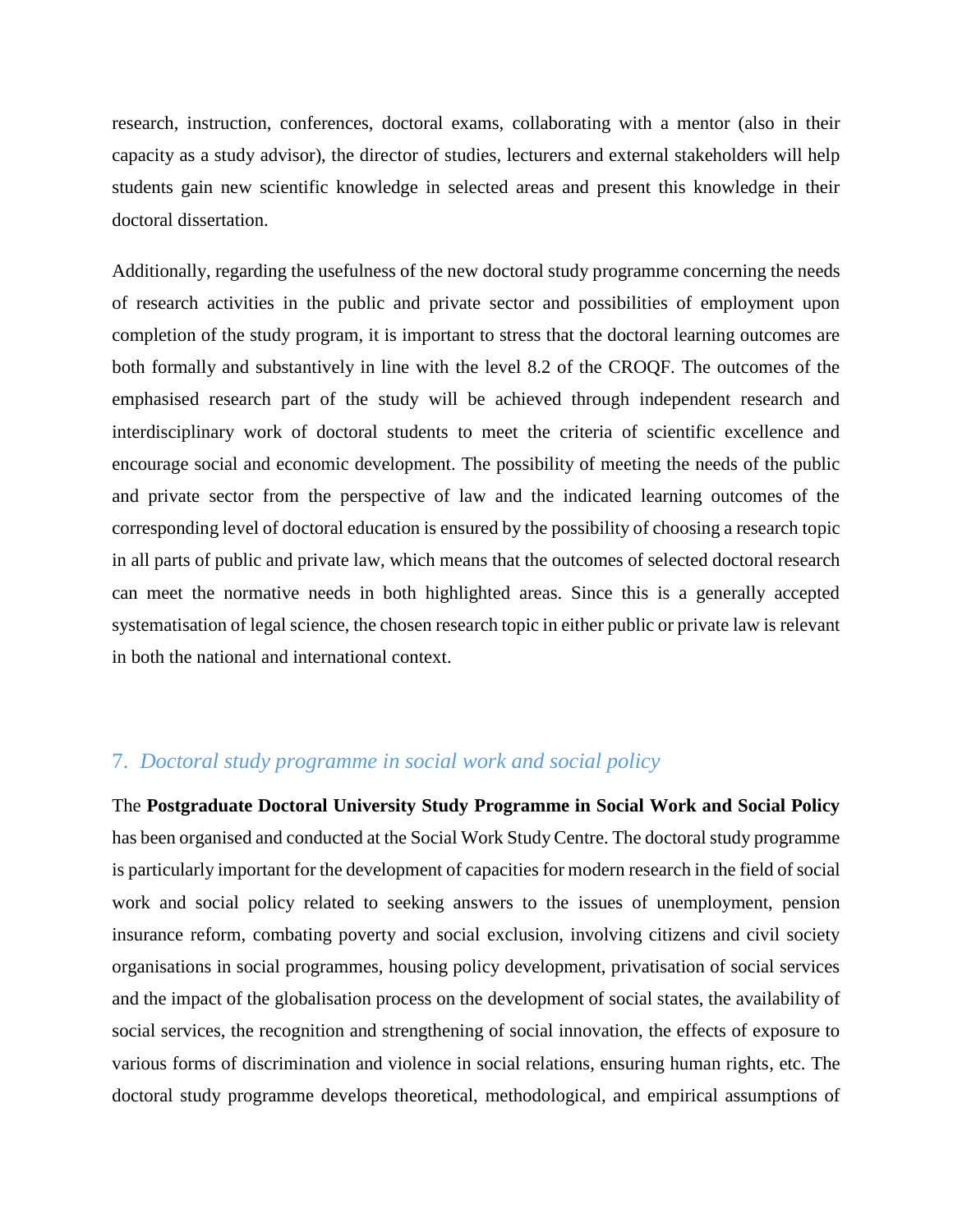scientific engagement in the field of social work and social policy. Thus, this study programme equips future students to systematise, analyse and improve knowledge relating to a wide range of topics as part of the development and organisation of the Croatian social system. Bearing in mind that social policy and social work are scientific disciplines and applied practices, theoretical and empirical knowledge acquired through the doctoral study programme are a prerequisite for finding practical solutions to numerous social problems.

#### 8. *Publishing activities*

The Faculty has an established publishing activity that includes, independently or in cooperation, publishing textbooks, manuals, monographs, comments on current legislation, testimonials, etc. The success of scientific research activities is also evident in journals of the Faculty of Law, most of which are referenced in relevant databases. The Faculty regularly publishes various journals, the oldest of which, *Collected papers of the University of Zagreb Faculty of Law*, a scientifictheoretical journal for legal and social sciences, was founded in 1948. Six issues are published annually. In addition, the Faculty has been publishing the *Zagreb Law Review* as an electronic journal of postgraduate studies at the Faculty of Law since 2011. Since 1994, the Faculty has also been publishing specialised journals related to certain legal areas, namely the *Croatian Annual of Criminal Law and Practice* (titled *"Croatian Annual of Criminal Sciences and Practice*" since 2016), the *Croatian Public Administration* journal since 1999 (titled *"Croatian and Comparative Public Administration*" since 2011), and the *Croatian Yearbook of European Law & Policy* since 2005. The Faculty also publishes the *Croatian Journal of Social Policy* and the *Annual of Social Work*. These journals are referenced in a number of international databases.

The table shows a list of all journals of the Faculty of Law with a list of relevant databases in which most are referenced:

1) The Faculty is the publisher or co-publisher of the following scientific journals: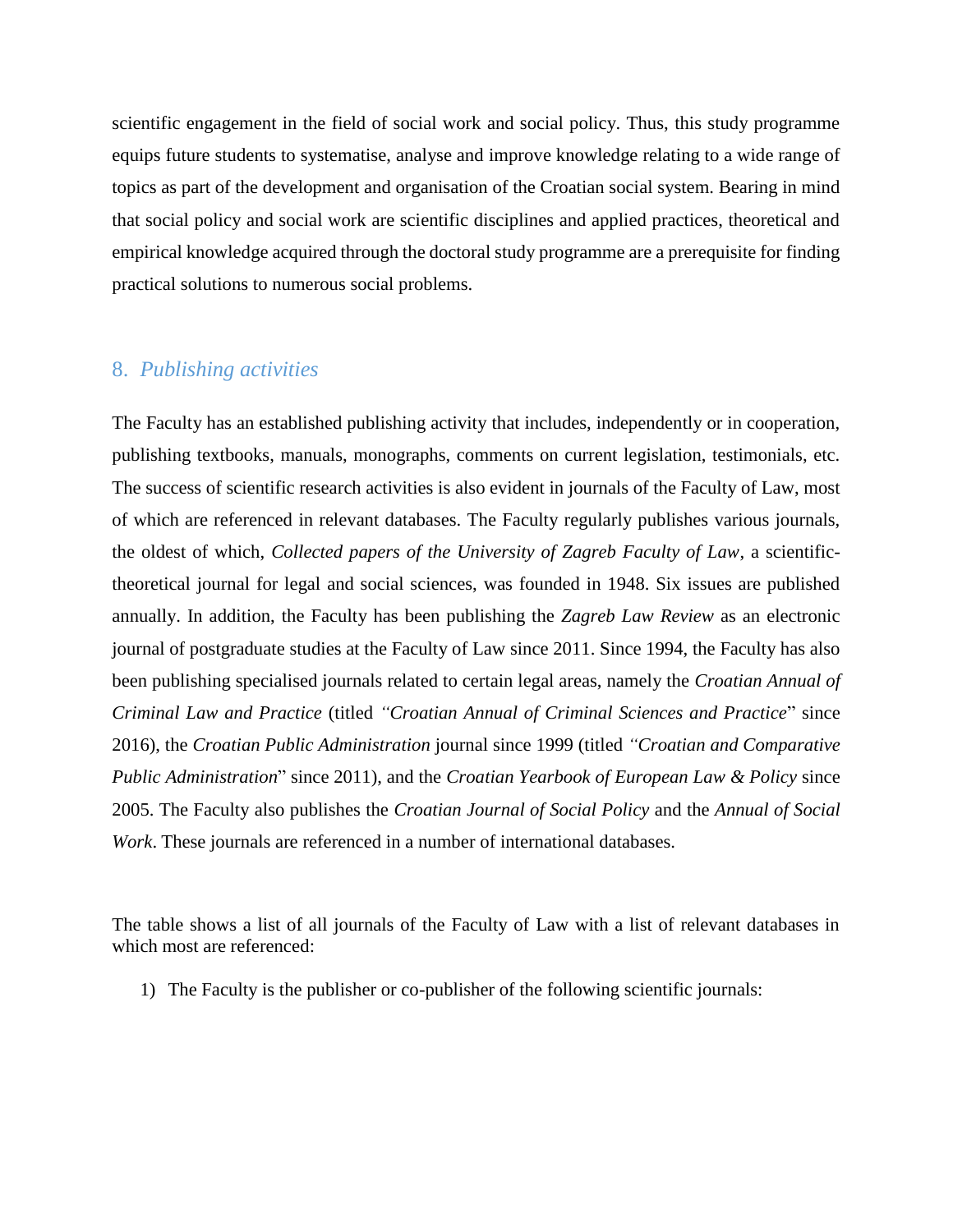| <b>Title</b>       |                     | Category          | Databases in which journals are                                         |
|--------------------|---------------------|-------------------|-------------------------------------------------------------------------|
|                    |                     | according         | referenced                                                              |
|                    |                     | to the            |                                                                         |
|                    |                     | <b>Regulation</b> |                                                                         |
|                    |                     | 2017              |                                                                         |
| <b>Croatian</b>    | https://www.cyelp   | A <sub>1</sub>    | -SCOPUS                                                                 |
| <b>Yearbook of</b> | .com/index.php/c    |                   | -Web of Science Core Collection:                                        |
| <b>European</b>    | yelp/about          |                   | <b>Emerging Sources Citation Index</b>                                  |
| Law $\&$           |                     |                   | - HeinOnline – Foreign & International                                  |
|                    |                     |                   | <b>Law Resources Database</b>                                           |
| <b>Policy</b>      |                     |                   | - Academic Search Complete Publications -                               |
|                    |                     |                   | <b>EBSCO</b>                                                            |
|                    |                     |                   | - PAIS International                                                    |
|                    |                     |                   | - International Bibliography of the Social<br>Sciences (IBSS)           |
|                    |                     |                   | - GESIS SocioGuide                                                      |
|                    |                     |                   | -DOAJ                                                                   |
|                    |                     |                   | - European Sources Online (ESO)                                         |
| <b>Croatian</b>    | https://ccpa-       | A <sub>1</sub>    | -SCOPUS                                                                 |
| and                | journal.eu/index.p  |                   | <b>Web of Science Core Collection (WoSCC)</b>                           |
| Comparativ         | hp/ccpa/other       |                   | - Emerging Sources Citation Index                                       |
| e Public           |                     |                   | (ESCI)<br>-HeinOnline                                                   |
| Administrati       |                     |                   | -Worldwide Political Science Abstracts                                  |
| <b>on</b>          | (co-publisher)      |                   | -Social Services Abstracts                                              |
|                    |                     |                   | -Sociological Abstracts                                                 |
|                    |                     |                   | -Public Affairs Information Service - PAIS                              |
|                    |                     |                   | International (ProQuest),                                               |
|                    |                     |                   | - Political Science Complete,                                           |
|                    |                     |                   | -Public Administration Abstracts<br>-Public Administration Database for |
|                    |                     |                   | Accessing Publications in European                                      |
|                    |                     |                   | Languages - PA@BABEL                                                    |
|                    |                     |                   | -International Political Science Abstracts                              |
| <b>Annual of</b>   | https://hrcak.srce. | A <sub>1</sub>    | -Web of Science Core Collection                                         |
| <b>Social Work</b> | hr/ljetopis         |                   | (WoSCC): Social Sciences Citation Index                                 |
|                    |                     |                   | -SCOPUS                                                                 |
|                    |                     |                   | -Social Services Abstract Database                                      |
|                    |                     |                   | -Sociological Abstract<br>-Studies on Women and Gender Abstracts        |
|                    |                     |                   | -DOAJ                                                                   |
|                    |                     |                   | -ERIH plus                                                              |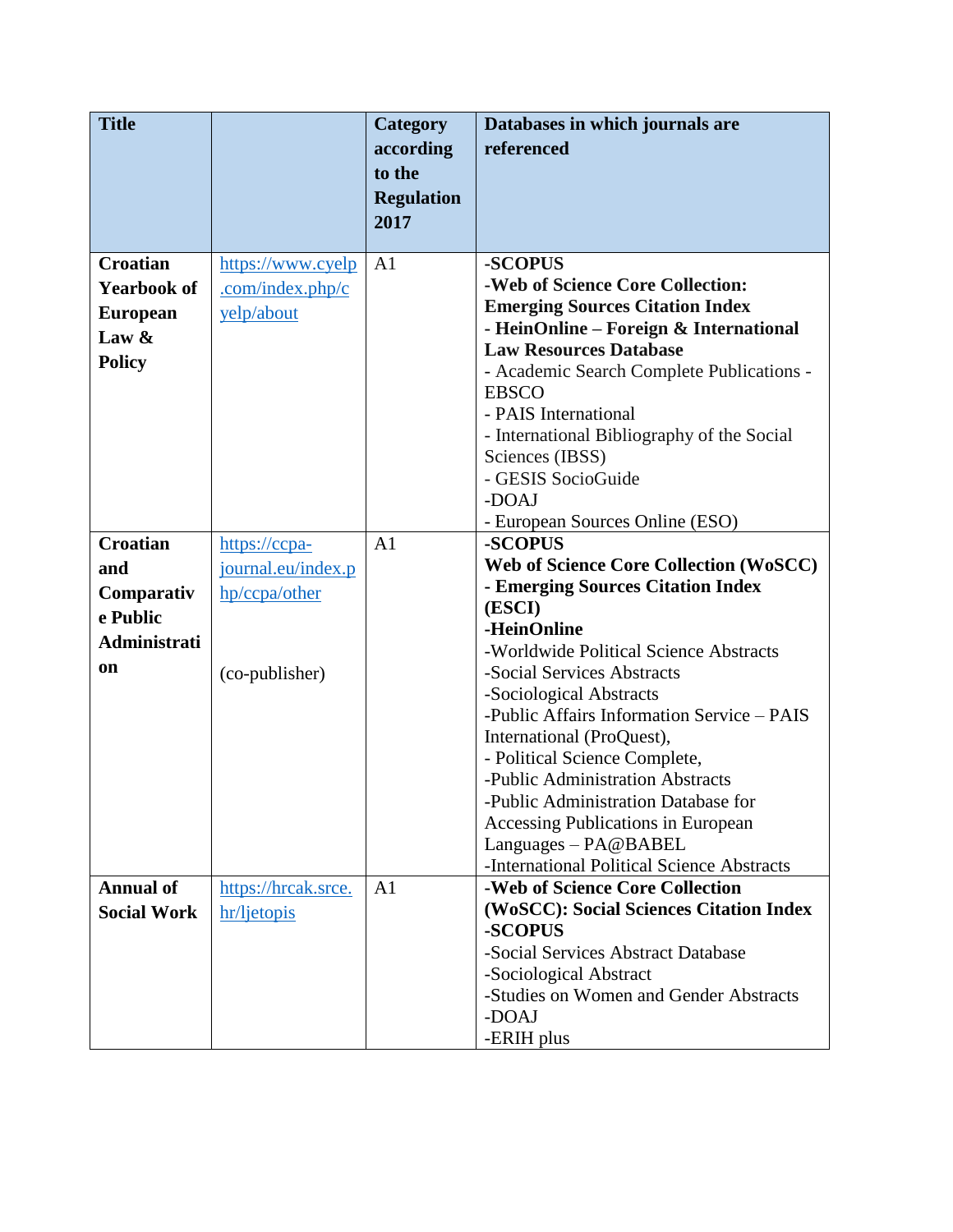| <b>Croatian</b>      | http://www.rsp.hr                       | A <sub>1</sub> | -Web of Science Core Collection           |
|----------------------|-----------------------------------------|----------------|-------------------------------------------|
| <b>Journal of</b>    | $\frac{\log 2}{\ln \text{dex}}$ .php/rs |                | (WoSCC): Social Sciences Citation Index   |
| <b>Social Policy</b> | p/about/journalSp                       |                | -SCOPUS                                   |
|                      | onsorship                               |                | -Sociological Abstracts                   |
|                      |                                         |                | -Social Services Abstracts                |
|                      |                                         |                | -Worldwide Political Science Abstracts    |
|                      |                                         |                | -Caredata Abstracts                       |
|                      |                                         |                | -Social Work Abstracts and Social Work    |
|                      |                                         |                | Abstracts Plus,                           |
|                      |                                         |                | -International Bibliography of the Social |
|                      |                                         |                | Sciences - IBSS,                          |
|                      |                                         |                | -GEOBASE,                                 |
|                      |                                         |                | -DOAJ                                     |
|                      |                                         |                | $-SocIndex - EBSCO$                       |
| <b>Zagreb Law</b>    | http://revija.pravo                     | A1             | -HeinOnline                               |
| <b>Review</b>        | .unizg.hr/index.ph                      |                |                                           |
|                      | p/zpr                                   |                |                                           |
|                      |                                         |                |                                           |
|                      |                                         | A1             |                                           |
| <b>Collected</b>     | https://hrcak.srce.                     |                | -HeinOnline                               |
| papers of the        | hr/zbornik-pfz                          |                | -SCOPUS                                   |
| <b>Faculty of</b>    |                                         |                | -Political Science Complete - EBSCO       |
| Law                  |                                         |                | -ProQuest Social Science Premium          |
|                      |                                         |                | Collection                                |
|                      |                                         |                | -Worldwide Political Science Abstracts    |
|                      |                                         |                | -DRANT – Droits Antiques                  |
|                      |                                         |                | -DOAJ                                     |
|                      |                                         |                | -ERIH plus                                |

2) Professional and professional-scientific journals:

| <b>Yearbook:</b>  | https://www.pray    |    |                                         |
|-------------------|---------------------|----|-----------------------------------------|
| Colloquia of      | o.unizg.hr/tribina/ |    |                                         |
| <b>Zagreb</b>     | popis_tribina_od_   |    |                                         |
| <b>Faculty of</b> | 1993. do danas      |    |                                         |
| Law and           |                     |    |                                         |
| <b>Zagreb</b>     |                     |    |                                         |
| Lawyers           |                     |    |                                         |
| <b>Club</b>       |                     |    |                                         |
|                   |                     |    |                                         |
| Lawyer            | https://hrcak.srce. | A2 | Academic Search Complete Publications - |
|                   | hr/pravnik          |    | <b>EBSCO</b>                            |
|                   |                     |    |                                         |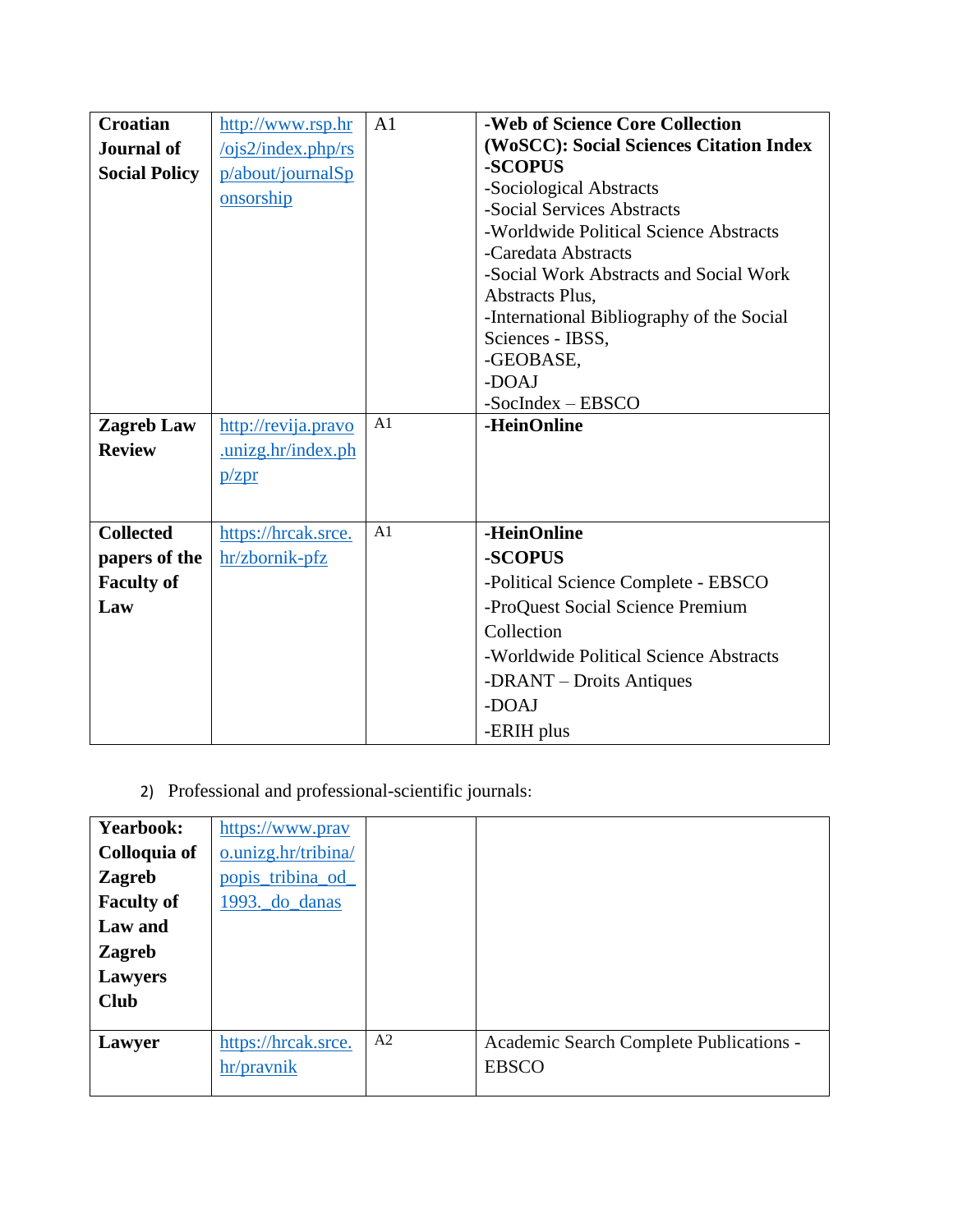#### 9. *Library*

Given the library fund's tradition, scope, and value, the Faculty Library guarantees scientific excellence for the Faculty staff and all students, regardless of the level of study, guest researchers, etc. The book fund is organised in 26 expert groups. It went from consisting of 4,500 volumes of books in 1925 to 172,000 volumes of books and 39,000 volumes of magazines in 2002. The material has been procured through purchases, gifts (lecturers, other jurists, national and international organisations, including the United Nations) and exchange (an exchange for the Faculty journal Collected Papers of the Faculty of Law in Zagreb has been ongoing since 1954), where the share of individual procurement methods depended on specific circumstances. Part of the books was also acquired when integrating the Faculty with other institutions (College of Administration in 1968, Higher School of Administration in 1983, and Inter-faculty Study for Social Workers in 1984). Today, the Library has separate alphabetical and professional catalogues for books published before 1944 and after 1944. The library has been cataloguing books according to the ISBN standard since 1984. Book cataloguing has been computerised since 1990, and the digitalisation of the entire older fund is currently underway. The cataloguing of articles began in 1952, and today there are separate catalogues for articles published in 1952–1971 and those published after 1971. Since 1993, this process has been digitalised. In addition to conventional library material (books and magazines), the library recently started acquiring unconventional materials (CD-ROM and databases). The Faculty offers researchers and students access to all major databases necessary for research in the fields of legal, social, economic, and other social sciences (see [https://www.pravo.unizg.hr/knjiznica/history](https://www.pravo.unizg.hr/knjiznica/povijest)*[\).](http://www.pravo.unizg.hr/biblioteka/povijest/kratka)*

# **6. Priority areas and topics of research in the period 2021–2025**

This section lists research topics that shall serve as a guide in developing research in the period 2021–2025. Their priority is conditioned by new scientific knowledge and challenges in the field of legal sciences, projects carried out at the Faculty (whether scientific projects and/or expert projects with other higher education institutions and business entities), analyses of the listed strategic documents or their sections, and the needs of society and the labour market.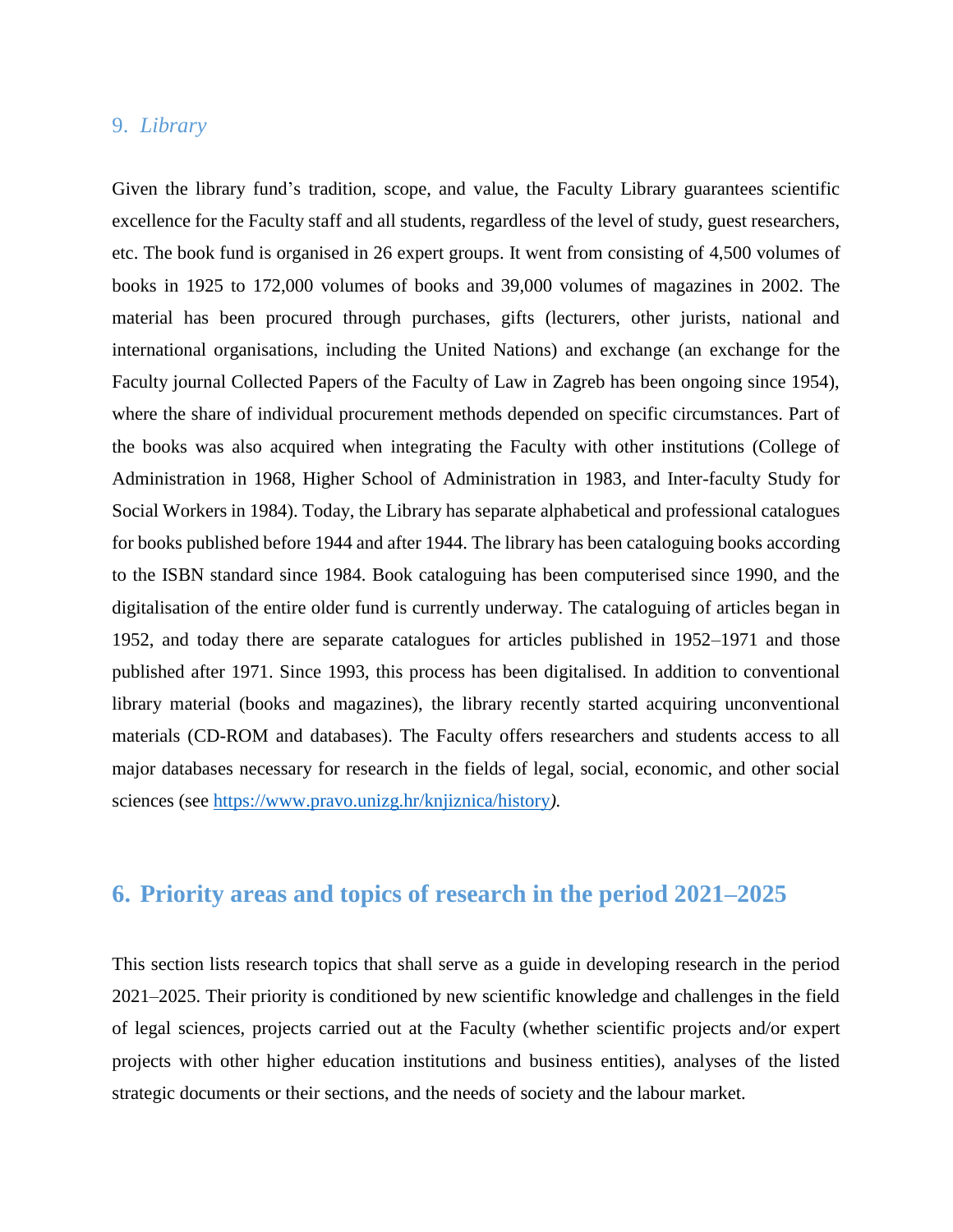Based on the above, the Faculty's scientific research activities will focus on development in the following research areas and topics grouped by the activities of the Faculty's chairs:

| <b>Chair</b>                     | <b>Chair of General Theory of Law and State</b>        |
|----------------------------------|--------------------------------------------------------|
| <b>Research Areas and Topics</b> | Judicial activism<br>$1_{-}$                           |
|                                  | 2. Good legislation                                    |
|                                  | Establishment of the legal order of the Republic<br>3. |
|                                  | of Croatia                                             |
|                                  | 4. Functions of law                                    |
|                                  | 5. Positive legal regulation of interpretation and     |
|                                  | argumentation in the Republic of Croatia               |
|                                  | 6. Theory of individual and collective rights          |
|                                  | 7. Artefact theory of law                              |
|                                  | 8. Methodology of legal science                        |
|                                  | 9. Nature of international law                         |
|                                  | 10. Applicability of legal norms                       |
| Internal<br>stakeholders:        | Assoc. Prof. Luka Burazin, PhD                         |
| researchers/lecturers            | Assoc. Prof. Vanja-Ivan Savić, PhD                     |
|                                  | Asst. Prof. Mario Krešić, PhD                          |
|                                  | Asst. Prof. Barbara Preložnjak, PhD                    |
| External stakeholders / List of  | Constitutional Court of the Republic of Croatia        |
| institutions/companies/bodies    | ordinary courts                                        |
| assessing the usefulness and     | <b>Croatian Parliament</b>                             |
| impact of topics                 | Ministry of Justice and Administration                 |
|                                  | law firms                                              |
| <b>Chair</b>                     | <b>Chair of Roman Law</b>                              |
| <b>Research Areas and Topics</b> | 1. Roman legal tradition and comparative legal         |
|                                  | systems – selected topics                              |
|                                  | Roman and comparative proprietary law -<br>2.          |
|                                  | selected topics                                        |
|                                  | 3. Roman and comparative obligation law –              |
|                                  | selected topics                                        |
|                                  | Roman public $law$ – selected topics<br>4.             |
|                                  | 5. Roman civil procedural law and comparative          |
|                                  | procedural law systems - selected topics               |
|                                  | 6. Regulae iuris and modern legal systems              |
|                                  | Canon law and modern legal systems - selected<br>7.    |
|                                  | topics                                                 |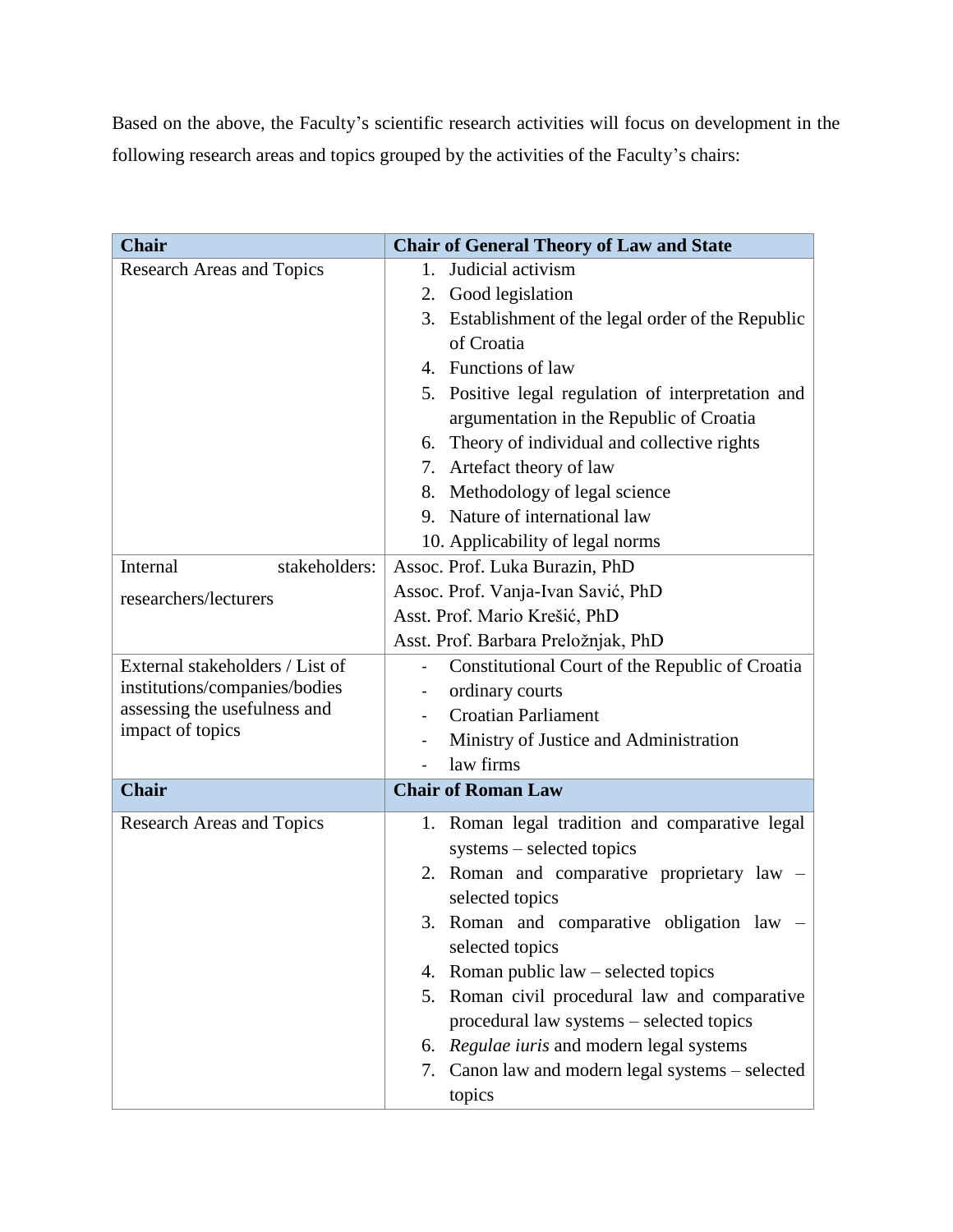|                                  | 8. Ius commune and contemporary comparative                                                            |  |
|----------------------------------|--------------------------------------------------------------------------------------------------------|--|
|                                  | private law – selected topics                                                                          |  |
|                                  | 9. Byzantine legal tradition in the Mediterranean                                                      |  |
|                                  | context – selected topics                                                                              |  |
|                                  | 10. Ancient philosophical and rhetorical tradition in                                                  |  |
|                                  | the legal context – selected topics                                                                    |  |
| Internal<br>stakeholders:        | Full professor Marko Petrak, PhD                                                                       |  |
| researchers/lecturers            | Full professor Ivana Jaramaz Reskušić, PhD                                                             |  |
|                                  | Assoc. prof. Tomislav Karlović, PhD                                                                    |  |
|                                  | Assoc. prof. Ivan Milotić, PhD                                                                         |  |
|                                  | Asst. Prof. Henrik-Riko Held, PhD                                                                      |  |
| External stakeholders / List of  | Croatian Academy of Sciences and Arts                                                                  |  |
| institutions/companies/bodies    | Miroslav Krleža Institute of Lexicography                                                              |  |
| assessing the usefulness and     | Archaeological Museum                                                                                  |  |
| impact of topics                 | Ministry of Culture<br>$\qquad \qquad \blacksquare$                                                    |  |
|                                  | National and University Library                                                                        |  |
|                                  | <b>Croatian State Archives</b>                                                                         |  |
| <b>Chair</b>                     | <b>Chair of General History of Law and State</b>                                                       |  |
| <b>Research Areas and Topics</b> | The diversity of the development of legal<br>1.                                                        |  |
|                                  | systems as a determinant of the different status                                                       |  |
|                                  | of women in the European Union and its role in                                                         |  |
|                                  | the (lack of) harmonisation of European law -                                                          |  |
|                                  | the issue of the glass ceiling, different wages                                                        |  |
|                                  | and pensions, and the reconciliation of private                                                        |  |
|                                  | and public life                                                                                        |  |
|                                  | The legal legacy of the countries with a former<br>2.                                                  |  |
|                                  | socialist legal order, its importance for selected                                                     |  |
|                                  | current issues (position of a woman, domestic                                                          |  |
|                                  | violence, abortion, etc.) and comparison with                                                          |  |
|                                  | other EU states                                                                                        |  |
|                                  | Impact of infectious diseases on the state and<br>3.                                                   |  |
|                                  | the law $-$ legal regulation and restrictions of                                                       |  |
|                                  | constitutional rights – legal historical aspects                                                       |  |
|                                  | 4. The process of approximation of common law                                                          |  |
|                                  | and European continental law – appreciation of                                                         |  |
|                                  | various legal historical factors                                                                       |  |
|                                  | "Vae victis!" – the impact of the principles of<br>5.                                                  |  |
|                                  |                                                                                                        |  |
|                                  | justice and humanity on the inception and                                                              |  |
|                                  | development of the international legal regime of<br>occupation during and after the end of hostilities |  |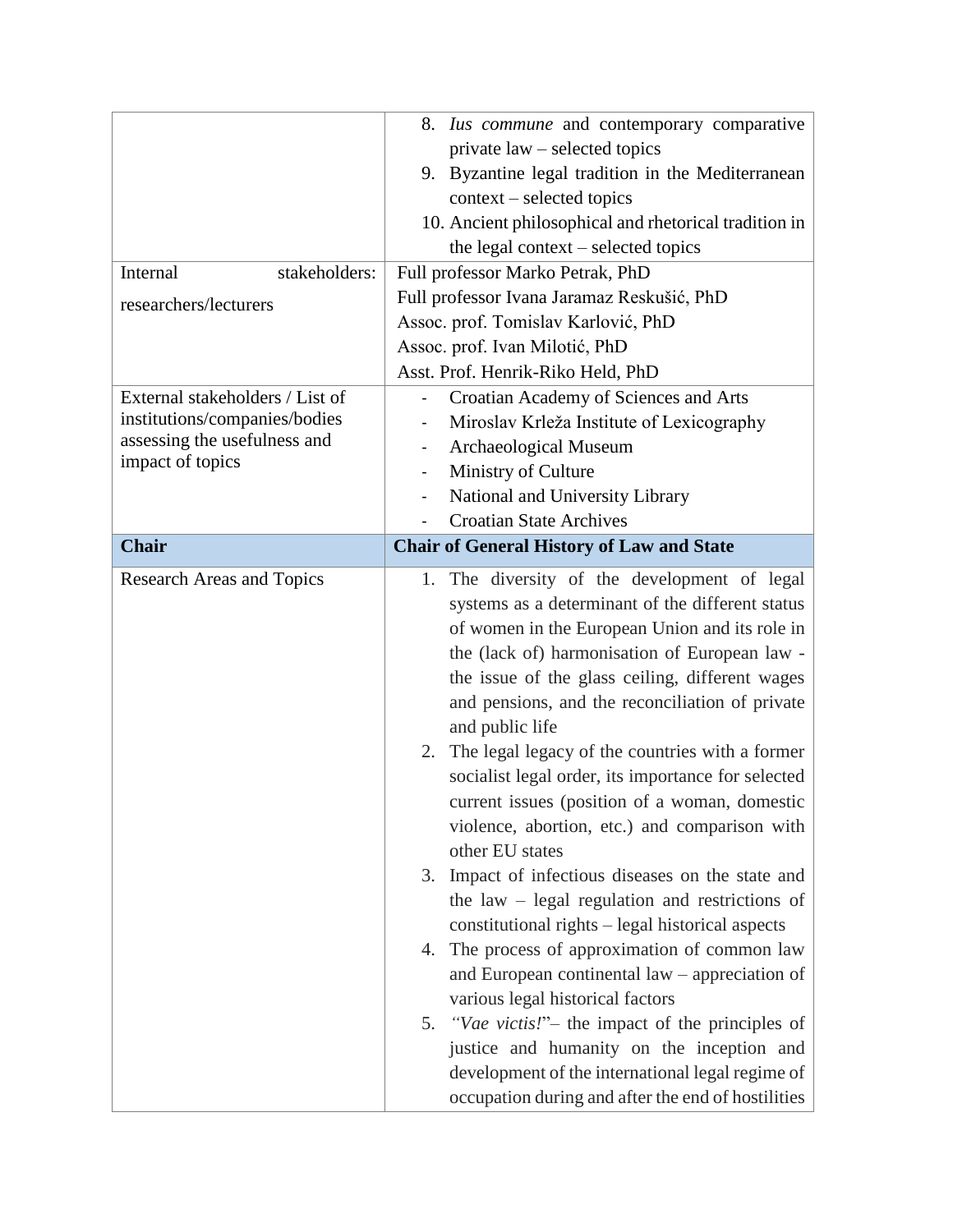|                                                                                                                      | 6. Responsibility of states for violations of<br>international legal norms as a reflection of the<br>legal-historical development of international<br>law from the XVI century<br>7. Development of European integration and<br>institutions<br>8. Legal and historical determinants of the<br>emergence and development of corruption<br>9. Integration of the South-Eastern and Eastern<br>European countries<br>10. Development of criminal procedure with an                                  |
|----------------------------------------------------------------------------------------------------------------------|---------------------------------------------------------------------------------------------------------------------------------------------------------------------------------------------------------------------------------------------------------------------------------------------------------------------------------------------------------------------------------------------------------------------------------------------------------------------------------------------------|
|                                                                                                                      | emphasis on the rights of defence $-$ the history<br>of the right to remain silent                                                                                                                                                                                                                                                                                                                                                                                                                |
| Internal<br>stakeholders:                                                                                            | Full professor Zrinka Erent-Sunko, PhD                                                                                                                                                                                                                                                                                                                                                                                                                                                            |
| researchers/lecturers/collaborators                                                                                  | Miran Marelja, PhD<br>Ivan Obadić, PhD<br>Danijel Javorić Barić                                                                                                                                                                                                                                                                                                                                                                                                                                   |
| External stakeholders / List of<br>institutions/companies/bodies<br>assessing the usefulness and<br>impact of topics | <b>Ombudsperson for Gender Equality</b><br>committees of the Parliament of the<br>Republic of Croatia that focus on the issue<br>of women's position, legislation offices of<br>the Parliament and the Government of the<br>Republic of Croatia,<br><b>Constitutional Court</b><br>ministries<br><b>Croatian Red Cross</b><br><b>Croatian Bar Association</b><br><b>State Attorney's Office</b><br>Commission for the Resolution of Conflict<br>of Interest<br>institutions of the European Union |
| <b>Chair</b>                                                                                                         | <b>Chair of Croatian History of Law and State</b>                                                                                                                                                                                                                                                                                                                                                                                                                                                 |
| <b>Research Areas and Topics</b>                                                                                     | 1. Croatian legal impacts in Europe: echoes of the<br>Croatian-Hungarian Settlement in the United<br>Kingdom<br>2. Croatian autonomy and institutional conditions<br>of statehood 1868-1918                                                                                                                                                                                                                                                                                                       |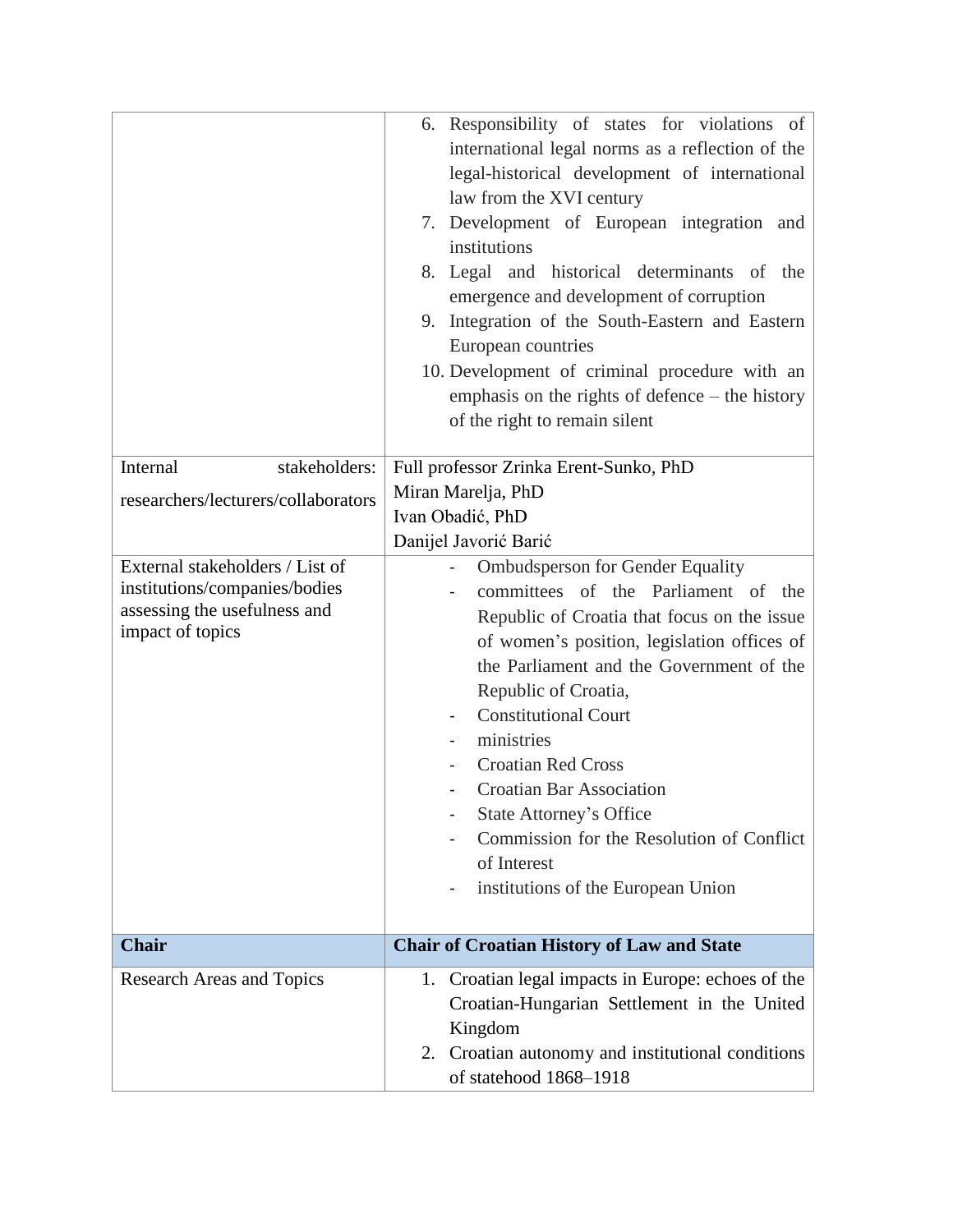|                                  | 3. Citizens' rights on Croatian territories and in the |  |
|----------------------------------|--------------------------------------------------------|--|
|                                  | European context 1848-1918                             |  |
|                                  | 4. Criminal procedure and jury trials on the           |  |
|                                  | Dalmatian territory 1848-1929                          |  |
|                                  | 5. Public law in the Croatian-Slavonian legal field    |  |
|                                  | and interwar Yugoslavia                                |  |
|                                  | 6. Private law in the Croatian-Slavonian legal field   |  |
|                                  | and interwar Yugoslavia                                |  |
|                                  | 7. The legal position of women in the Croatian-        |  |
|                                  | Slavonian legal field and social changes in            |  |
|                                  | interwar Yugoslavia                                    |  |
|                                  | 8. Relationship between "people's" and state law       |  |
|                                  | and the judiciary in the Croatian-Slavonian            |  |
|                                  | legal field and interwar Yugoslavia                    |  |
|                                  |                                                        |  |
|                                  | 9. Development of nationality in Croatia 1945-<br>1991 |  |
|                                  | 10. The disintegration of Yugoslavia and the           |  |
|                                  | creation of the Republic of Croatia – legal            |  |
|                                  | aspects                                                |  |
| Internal<br>stakeholders:        | Full professor Dalibor Čepulo, PhD                     |  |
|                                  | Assoc. Prof. Ivan Kosnica, PhD                         |  |
| researchers/lecturers            |                                                        |  |
|                                  | Assoc. Prof. Mirela Krešić, PhD                        |  |
| External stakeholders / List of  | Asst. Prof. Dunja Milotić, PhD                         |  |
| institutions/companies/bodies    | Ministry of Justice and Administration                 |  |
| assessing the usefulness and     | Ministry of the Interior                               |  |
| impact of topics                 | <b>Croatian Bar Association</b>                        |  |
|                                  | State Attorney's Office of Croatia                     |  |
|                                  | Institute of Public Administration                     |  |
|                                  | Miroslav Krleža Institute of Lexicography              |  |
|                                  | Matrix Croatica                                        |  |
|                                  | Croatian Women's Network                               |  |
| <b>Chair</b>                     | <b>Chair of Sociology</b>                              |  |
|                                  |                                                        |  |
| <b>Research Areas and Topics</b> | 1. University law and the law of scientific            |  |
|                                  | organisations                                          |  |
|                                  | 2. Legal culture                                       |  |
|                                  | 3. Values, Europeanisation, and the legal system       |  |
|                                  | Religious rights and ecclesiastical-state<br>4.        |  |
|                                  | relations                                              |  |
|                                  | 5. Rights of national minorities                       |  |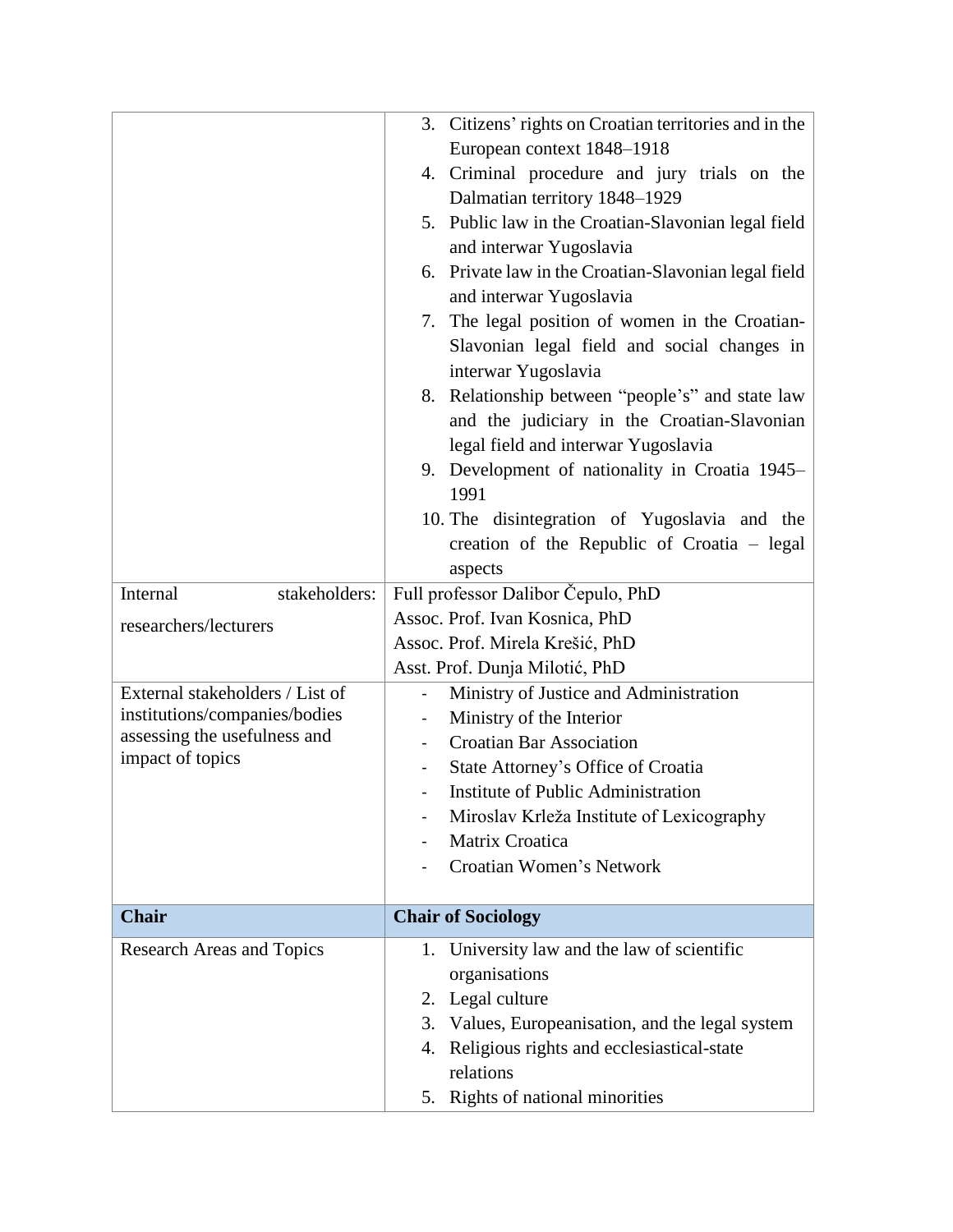|                                     | 6. Women's social position                            |  |  |
|-------------------------------------|-------------------------------------------------------|--|--|
| Internal<br>stakeholders:           | Full professor Siniša Zrinščak, PhD                   |  |  |
| researchers/lecturers/collaborators | Assoc. Prof. Ksenija Grubišić, PhD                    |  |  |
|                                     | Asst. Prof. Dario Čepo, PhD                           |  |  |
|                                     | Asst. Prof. Antonija Petričušić, PhD                  |  |  |
|                                     | Asst. Prof. Stjepka Popović, PhD                      |  |  |
|                                     | Mateja Čehulić                                        |  |  |
|                                     |                                                       |  |  |
| External stakeholders / List of     | Ministry of Science and Education                     |  |  |
| institutions/companies/bodies       | Agency for Science and Higher Education               |  |  |
| assessing the usefulness and        | scientific organisations                              |  |  |
| impact of topics                    | Ministry of Justice and Administration                |  |  |
|                                     | judicial bodies                                       |  |  |
|                                     | Office for Human Rights and Rights of National<br>۰   |  |  |
|                                     | Minorities                                            |  |  |
|                                     | Gender Equality Office<br>-                           |  |  |
|                                     | Ombudsperson                                          |  |  |
|                                     | <b>Ombudsperson for Gender Equality</b>               |  |  |
| <b>Chair</b>                        | <b>Chair of Economic Science</b>                      |  |  |
| <b>Research Areas and Topics</b>    | Significance and role of regulatory agencies in<br>1. |  |  |
|                                     | the Republic of Croatia                               |  |  |
|                                     | European financial regulatory agencies -<br>2.        |  |  |
|                                     | legislation, practice, and impact in Croatia          |  |  |
|                                     | Monetary and Banking Union – new regulation<br>3.     |  |  |
|                                     | in the process of Croatia's accession                 |  |  |
|                                     | Capital market regulation<br>4.                       |  |  |
|                                     | Economic analysis of judicial efficiency<br>5.        |  |  |
|                                     | Impact of informal institutions on economic<br>6.     |  |  |
|                                     | development                                           |  |  |
|                                     | Effects of development finance institutions'<br>7.    |  |  |
|                                     | actions in transition countries                       |  |  |
|                                     | Croatian crony capitalism $-$ a formalised<br>8.      |  |  |
|                                     | institutional paradigm                                |  |  |
|                                     | The other side of transition in Croatia<br>9.         |  |  |
|                                     | 10. Institutional obstacles to strengthening Sino-    |  |  |
|                                     | European relations                                    |  |  |
| Internal<br>stakeholders:           | Assoc. Prof. Nenad Rančić, PhD                        |  |  |
| researchers/lecturers               | Assoc. Prof. Ivana Bajakić, PhD                       |  |  |
|                                     | Assoc. Prof. Ozren Pilipović, PhD                     |  |  |
|                                     | Assoc. Prof. Ružica Šimić Banović, PhD                |  |  |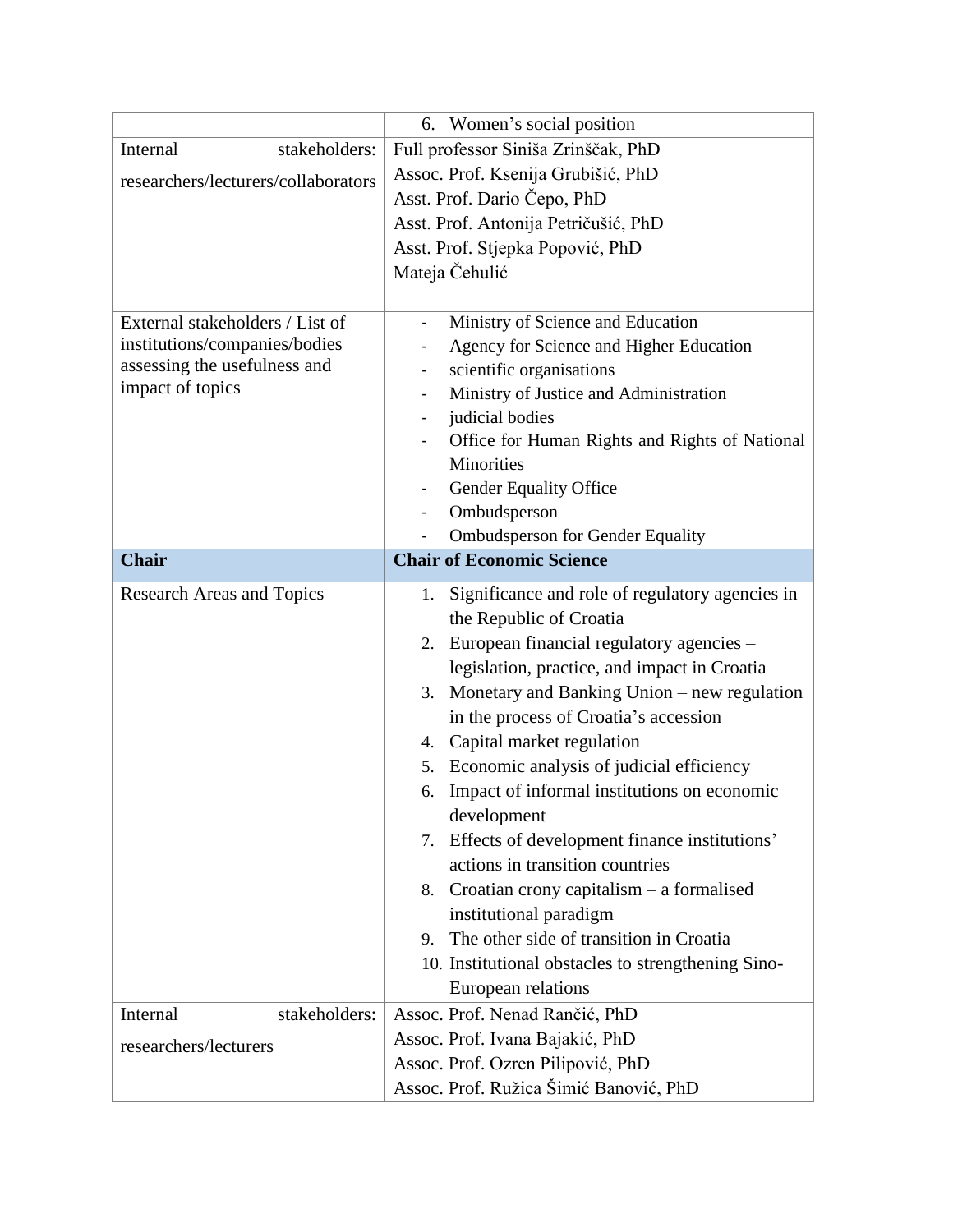| External stakeholders / List of  | Ministry of Justice and Administration                  |
|----------------------------------|---------------------------------------------------------|
| institutions/companies/bodies    | European Central Bank                                   |
| assessing the usefulness and     | Government of the Republic of Croatia                   |
| impact of topics                 | <b>Croatian National Bank</b>                           |
|                                  | Croatian<br>Financial<br>Services<br>Supervisory        |
|                                  | Agency                                                  |
|                                  | Ministry of Finance                                     |
|                                  | Ministry of<br>Economy<br>Sustainable<br>and            |
|                                  | Development                                             |
|                                  | Croatian<br><b>Bank</b><br>for<br>Reconstruction<br>and |
|                                  | Development                                             |
|                                  | European Association for Evolutionary Political         |
|                                  | Economy                                                 |
|                                  | European Economic Association                           |
|                                  | Ministry of Foreign Affairs                             |
| <b>Chair</b>                     | <b>Chair of Constitutional Law</b>                      |
| <b>Research Areas and Topics</b> | 1. European constitutional law                          |
|                                  | The intersection of European Union law and<br>2.        |
|                                  | constitutional<br>national<br>guarantees<br>of          |
|                                  | fundamental human rights and freedoms in the            |
|                                  | light of the Charter of Fundamental Rights of           |
|                                  | the EU                                                  |
|                                  | Rule of $law$ – the cornerstone of the European<br>3.   |
|                                  | Union                                                   |
|                                  | 4. The role and importance of constitutional            |
|                                  | administration<br>of justice<br>comparative<br>in       |
|                                  | constitutional law                                      |
|                                  | 5. Constitutional interpretation methods in modern      |
|                                  | comparative constitutional law                          |
|                                  | Major natural disasters (pandemics, epidemics)<br>6.    |
|                                  | approaches to "emergency"<br>modern<br>and              |
|                                  | situations" in comparative constitutional law           |
|                                  | 7. Constitutional regulation of the election of MPs     |
|                                  | in the Croatian Parliament: basic constitutional        |
|                                  | of elections,<br>principles<br>organisation<br>of       |
|                                  | constituencies, the introduction of postal and          |
|                                  | electronic<br>voting and strengthening<br>the           |
|                                  | influence of voters on the election of members          |
|                                  |                                                         |
|                                  | 8. Croatian citizens' direct decision-making at the     |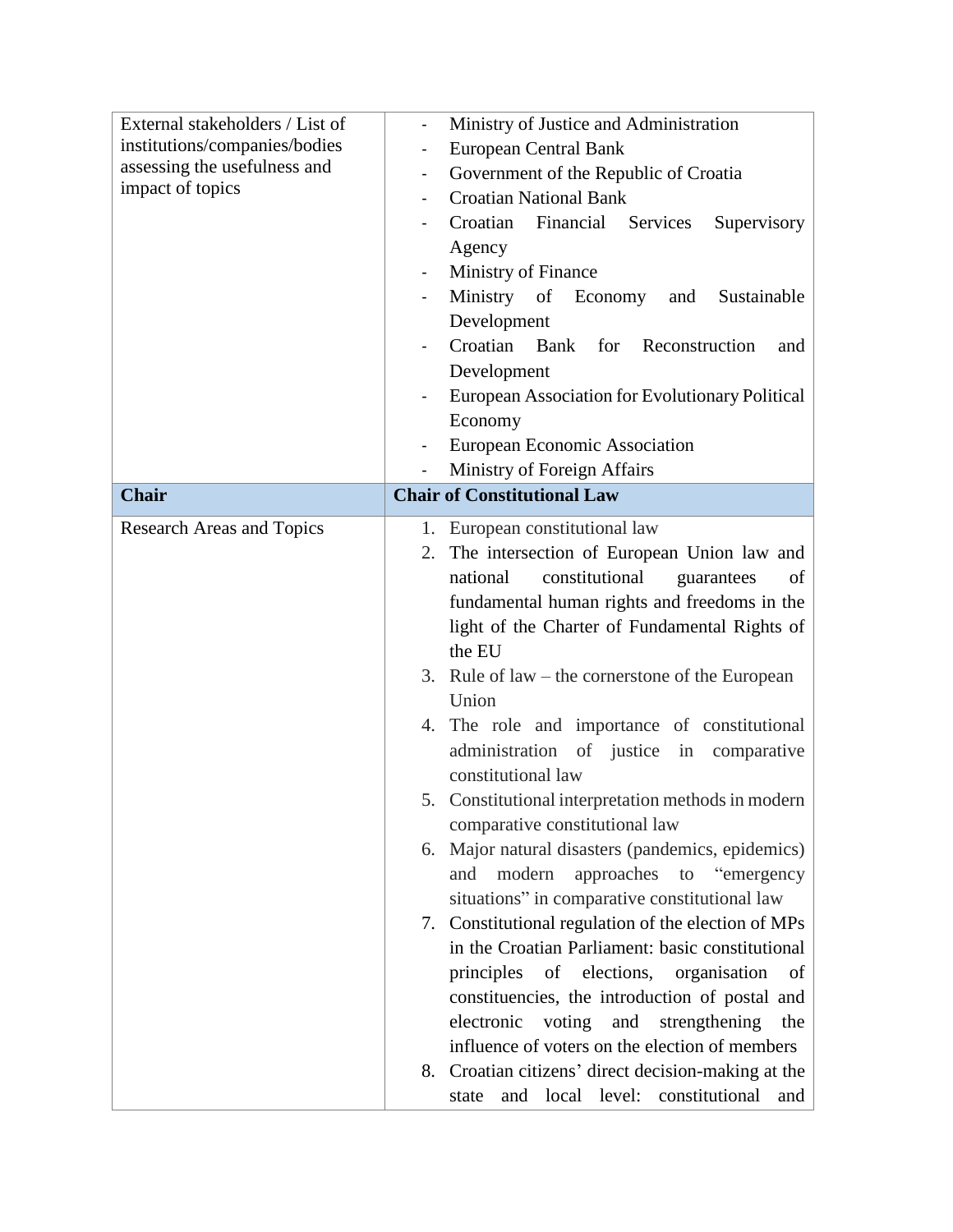|                                                                                                                      | legislative regulation of popular initiatives,<br>constitutional<br>and<br>legal<br>boundaries<br>and<br>constitutional<br>judicial<br>supervision<br>of<br>referendums and popular initiatives<br>9. Reform of the constitutional regulation of the<br>parliamentary system and the system of 'checks<br>and balances' in the Republic of Croatia:<br>redefining the process of forming a government,                                                                                                                                                                                                                                         |
|----------------------------------------------------------------------------------------------------------------------|------------------------------------------------------------------------------------------------------------------------------------------------------------------------------------------------------------------------------------------------------------------------------------------------------------------------------------------------------------------------------------------------------------------------------------------------------------------------------------------------------------------------------------------------------------------------------------------------------------------------------------------------|
|                                                                                                                      | introducing an institute of constructive mistrust,<br>incorporating the constitutional veto of the<br>President of the Republic<br>10. Development of reproductive rights in the light<br>of the constitutional guarantee of dignity,                                                                                                                                                                                                                                                                                                                                                                                                          |
|                                                                                                                      | freedom, and privacy                                                                                                                                                                                                                                                                                                                                                                                                                                                                                                                                                                                                                           |
| Internal stakeholders:<br>researchers/lecturers                                                                      | Full professor Biljana Kostadinov, PhD<br>Full professor Robert Podolnjak, PhD<br>Assoc. Prof. Đorđe Gardašević, PhD<br>Asst. Prof. Ana Horvat Vuković, PhD                                                                                                                                                                                                                                                                                                                                                                                                                                                                                    |
| External stakeholders / List of<br>institutions/companies/bodies<br>assessing the usefulness and<br>impact of topics | Croatian Association for Constitutional Law<br>Constitutional Court of the Republic of Croatia<br><b>Croatian Parliament</b><br>Government of the Republic of Croatia<br>state administration bodies and legal persons<br>with public authority in the fields of research in<br>the Republic of Croatia<br>associations dealing with the issue of elections<br><b>Croatian Parliament</b><br><b>State Electoral Commission</b><br><b>High Administrative Court</b><br>entities<br>operating<br>within<br>Croatian<br>the<br>parliamentary system<br><b>Ombudsperson for Gender Equality</b><br><b>Croatian Medical Chamber</b><br>Ombudsperson |
| <b>Chair</b>                                                                                                         | <b>Chair of Criminal Law</b>                                                                                                                                                                                                                                                                                                                                                                                                                                                                                                                                                                                                                   |
| <b>Research Areas and Topics</b>                                                                                     | DNA analysis and criminal justice<br>1.<br>The impact of EU law, the European<br>2.<br>Convention on Human Rights, and the<br>jurisdiction of the European Court of Human                                                                                                                                                                                                                                                                                                                                                                                                                                                                      |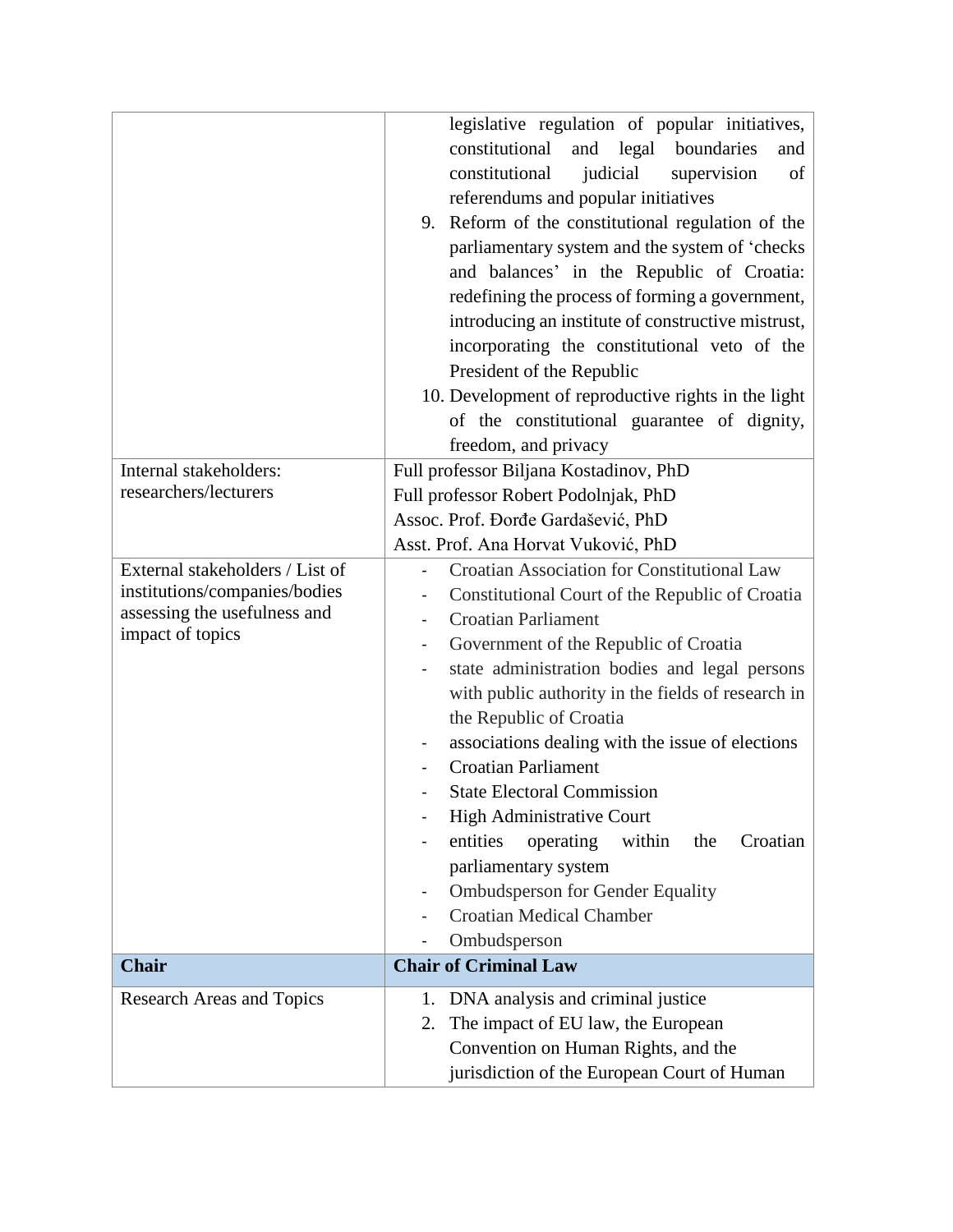|                                     | Rights on the development of substantive           |
|-------------------------------------|----------------------------------------------------|
|                                     | criminal law                                       |
|                                     | Juvenile delinquency, children, and criminal<br>3. |
|                                     | law in general                                     |
|                                     | 4. Intersection of criminal law and freedom of     |
|                                     | expression (hate speech, media freedom, and        |
|                                     | criminal protection of honour and reputation,      |
|                                     | fake news, criminal law in dealing with            |
|                                     | dissenting voices)                                 |
|                                     | 5. International crimes and transitional justice   |
|                                     | Artificial intelligence and (criminal) legal<br>6. |
|                                     | framework                                          |
|                                     | Purpose and empirical aspects of punishment<br>7.  |
|                                     | (analysis of criminal sanctions, the prison        |
|                                     | system and population, recidivism)                 |
|                                     | 8. Criminal law in emergency situations (with an   |
|                                     | emphasis on the impact of the COVID 19             |
|                                     | pandemic)                                          |
|                                     | 9. Violent crimes and the role of criminal law in  |
|                                     | protecting particularly vulnerable victims         |
|                                     | 10. Current socially widespread forms of crime     |
|                                     | and criminal justice responses to them (human      |
|                                     | trafficking, gender-based violence against         |
|                                     | women and domestic violence, medical and           |
|                                     | economic criminal law, cybercrime)                 |
| Internal stakeholders:              | Full professor Davor Derenčinović, PhD             |
| researchers/lecturers/collaborators | Full professor Leo Cvitanović, PhD                 |
|                                     | Assoc. Prof. Marta Dragičević Prtenjača, PhD       |
|                                     | Assoc. Prof. Anna-Maria Getoš Kalac, PhD           |
|                                     | Assoc. Prof. Maja Munivrana Vajda, PhD             |
|                                     | Assoc. Prof. Sunčana Roksandić, PhD                |
|                                     | Asst. Prof. Aleksandar Maršavelski, PhD            |
|                                     | Reana Bezić, PhD                                   |
| External stakeholders / List of     | Ministry of Justice and Administration             |
| institutions/companies/bodies       | Ministry of the Interior of the Republic of        |
| assessing the usefulness and        | Croatia                                            |
| impact of topics                    | <b>State Attorney's Office</b>                     |
|                                     | -<br><b>International Criminal Court</b>           |
|                                     |                                                    |
|                                     | <b>European Court of Human Rights</b>              |
|                                     | Supreme Court of the Republic of Croatia           |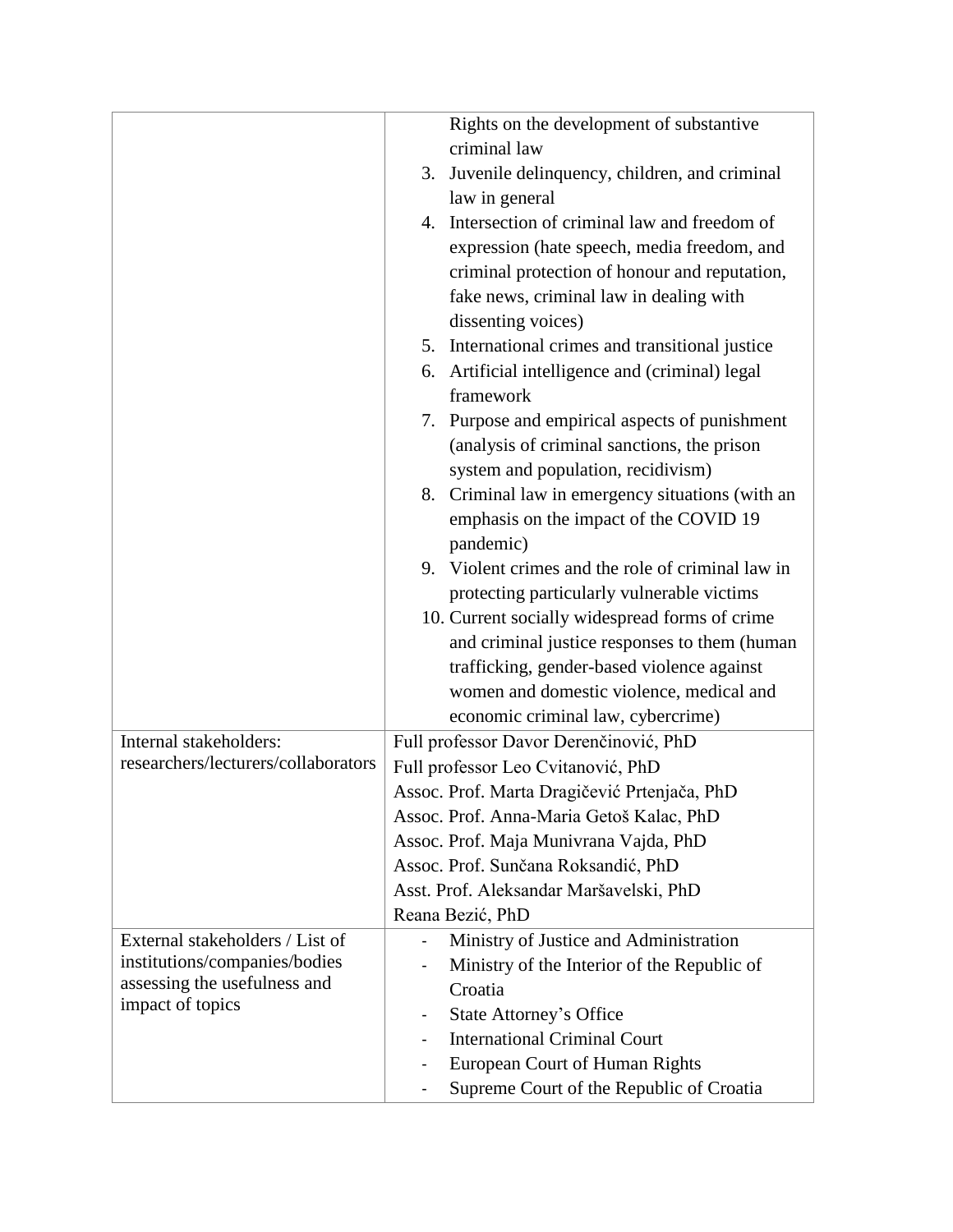|                                     | Ministry of Health                                               |
|-------------------------------------|------------------------------------------------------------------|
|                                     | Croatian Institute of Public Health                              |
|                                     | Civil Protection Headquarters of the Republic                    |
|                                     | of Croatia                                                       |
|                                     | European Judicial Network                                        |
|                                     | Organisation for Security and Cooperation in                     |
|                                     | Europe                                                           |
|                                     | <b>Croatian Law Centre</b>                                       |
| <b>Chair</b>                        | <b>Chair of Criminal Procedural Law</b>                          |
|                                     |                                                                  |
| <b>Research Areas and Topics</b>    | Integration of the European Public Prosecutor in<br>1.           |
|                                     | the Croatian criminal procedure                                  |
|                                     | Criminal<br>procedural<br>rights<br>judicial<br>2.<br>in         |
|                                     | cooperation in the European Union                                |
|                                     | 3.<br>Consensual procedures in the Croatian criminal             |
|                                     | procedural law                                                   |
|                                     | $\overline{4}$ .<br>Strengthening the efficiency of the Croatian |
|                                     | criminal procedure through reform of legal remedies              |
|                                     | Unification of jurisprudence in criminal justice<br>5.           |
|                                     | 6.<br>Procedural<br>rights<br>of<br>defence<br>the<br>in         |
|                                     |                                                                  |
|                                     | misdemeanour procedures                                          |
|                                     | Use of new technologies in criminal justice and<br>7.            |
|                                     | criminal procedure                                               |
|                                     | 8.<br>Effectiveness of criminal procedures and states'           |
|                                     | cooperation with the International Criminal                      |
|                                     | Court                                                            |
|                                     | Effective prosecution of political and economic<br>9.            |
|                                     | crime                                                            |
|                                     | 10.<br>Criminal procedural law and regional, global,             |
|                                     | and national security challenges.                                |
| Internal stakeholders:              | Full professor Zlata Đurđević, PhD                               |
| researchers/lecturers/collaborators | Full professor Elizabeta Ivičević Karas, PhD                     |
|                                     | Asst. Prof. Marin Bonačić, PhD                                   |
|                                     | Asst. Prof. Zoran Burić, PhD                                     |
|                                     | Darija Željko                                                    |
| External stakeholders / List of     |                                                                  |
| institutions/companies/bodies       | Supreme Court of the Republic of Croatia                         |
| assessing the usefulness and        | <b>High Misdemeanor Court</b>                                    |
| impact of topics                    | <b>State Attorney's Office</b>                                   |
|                                     | <b>Croatian Bar Association</b>                                  |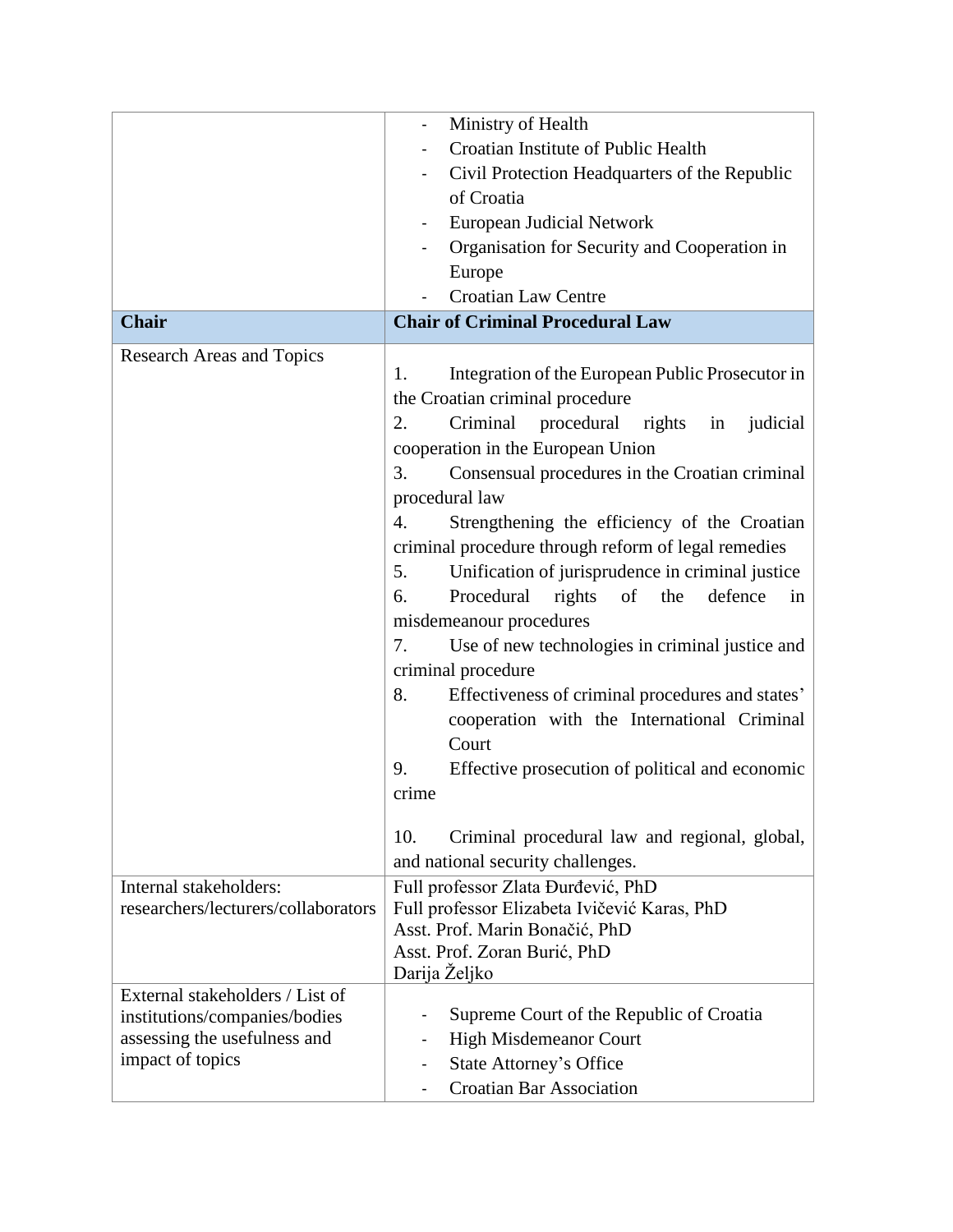|                                  | Ministry of Justice                                                                      |
|----------------------------------|------------------------------------------------------------------------------------------|
|                                  | Ministry of the Interior                                                                 |
|                                  | <b>Croatian Law Centre</b>                                                               |
|                                  | Centre for Law and Democracy                                                             |
|                                  |                                                                                          |
|                                  | <b>Croatian Chamber of Commerce</b>                                                      |
| <b>Chair</b>                     | <b>Chair of Family Law</b>                                                               |
| <b>Research Areas and Topics</b> | 1. Impact of judgments of the European Court of<br>Human Rights on family law institutes |
|                                  | 2. Impact of the CJEU case-law on national family<br>law systems                         |
|                                  | 3. Contemporary family law regulation<br>of<br>marriage and other forms of family life   |
|                                  | 4. Parental care in national and comparative<br>legislation                              |
|                                  | 5. Modern challenges in the protection of<br>children's rights                           |
|                                  | 6. Family law protection of unaccompanied                                                |
|                                  | children<br>7. Family law aspects of international child                                 |
|                                  | abduction                                                                                |
|                                  | 8. The legal status of adults in need of family law                                      |
|                                  | protection                                                                               |
|                                  | 9. Alternative resolution of family law conflicts of<br>interest                         |
|                                  | 10. Maintenance and property relations in family                                         |
|                                  | law                                                                                      |
| Internal stakeholders:           | Full professor Dubravka Hrabar, PhD                                                      |
| researchers/lecturers            | Full professor Aleksandra Korać Graovac, PhD                                             |
|                                  | Full professor Irena Majstorović, PhD                                                    |
|                                  | Assoc. Prof. Anica Čulo Margaletić, PhD                                                  |
|                                  | Assoc. Prof. Ivan Šimović, PhD                                                           |
| External stakeholders / List of  | judicial bodies                                                                          |
| institutions/companies/bodies    | <b>Croatian Bar Association</b>                                                          |
| assessing the usefulness and     | <b>Croatian Notaries Chamber</b>                                                         |
| impact of topics                 | Judicial Academy                                                                         |
|                                  | Lawyers' Academy                                                                         |
|                                  | Office of the Ombudsperson for Children                                                  |
|                                  | Office of the Agent of the Republic of Croatia                                           |
|                                  | before the European Court of Human Rights                                                |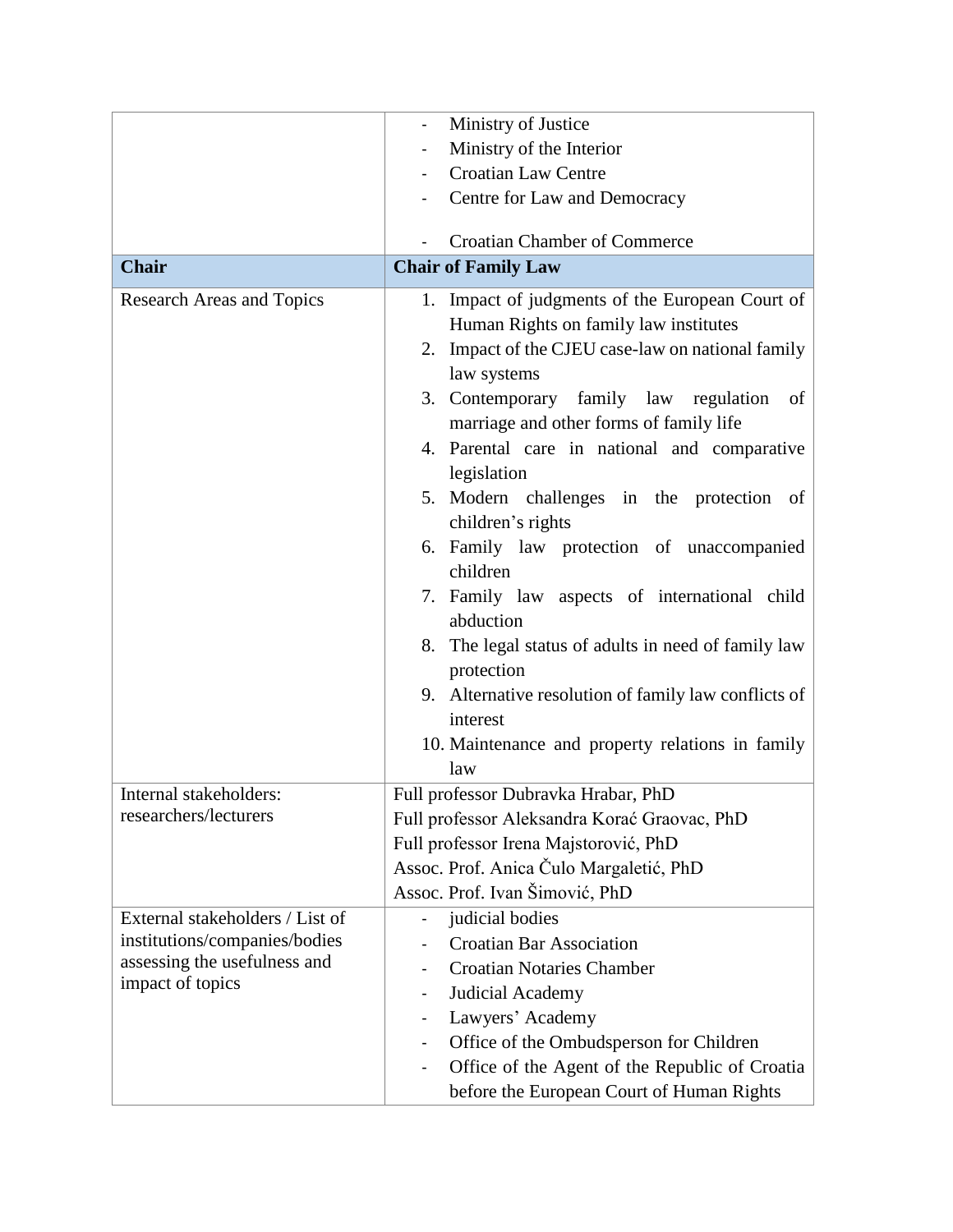|                                                                                                                                                                         | <b>Croatian Law Centre</b>                                                                                                                                                                                                                                                                                                                                                                                                                                                                                                             |
|-------------------------------------------------------------------------------------------------------------------------------------------------------------------------|----------------------------------------------------------------------------------------------------------------------------------------------------------------------------------------------------------------------------------------------------------------------------------------------------------------------------------------------------------------------------------------------------------------------------------------------------------------------------------------------------------------------------------------|
| <b>Chair</b>                                                                                                                                                            | <b>Chair of Legal Informatics</b>                                                                                                                                                                                                                                                                                                                                                                                                                                                                                                      |
| <b>Research Areas and Topics</b>                                                                                                                                        | 1. Right to protection of personal data<br>Privacy in electronic communications<br>2.<br>Cybercrime<br>3.<br>High technologies and intellectual property<br>4.<br>Electronic commerce<br>5.<br>6. Electronic media<br>7. Information Security<br>8. Information warfare<br>9. Information society<br>10. Information technologies in public<br>administration                                                                                                                                                                          |
| Internal stakeholders:<br>researchers/lecturers<br>External stakeholders / List of<br>institutions/companies/bodies<br>assessing the usefulness and<br>impact of topics | Full professor Dražen Dragičević, PhD<br>Assoc. Prof. Nina Gumzej, PhD<br>Assoc. Prof. Tihomir Katulić, PhD<br>Assoc. Prof. Hrvoje Lisičar, PhD<br>Asst. Prof. Marko Jurić, PhD<br>Personal Data Protection Agency<br>Agency for Electronic Media<br><b>Information Systems Security Bureau</b><br>$\overline{\phantom{a}}$<br><b>State Intellectual Property Office</b><br>Croatian National CERT (CERT.hr)<br>$\overline{\phantom{a}}$<br>Croatian Regulatory Authority for Network<br>Industries<br><b>Croatian Bar Association</b> |
| <b>Chair</b>                                                                                                                                                            | <b>Chair of Civil Law</b>                                                                                                                                                                                                                                                                                                                                                                                                                                                                                                              |
| <b>Research Areas and Topics</b>                                                                                                                                        | 1. Digital transformation of the legal<br>property transfers<br>2. Consumer protection in the digital<br>market<br>3. Protection of fundamental rights in<br>private law<br>4. Artificial intelligence and private law<br>5. Medical indemnity law<br>6. Contracting and liability for damage in<br>the light of information technology                                                                                                                                                                                                |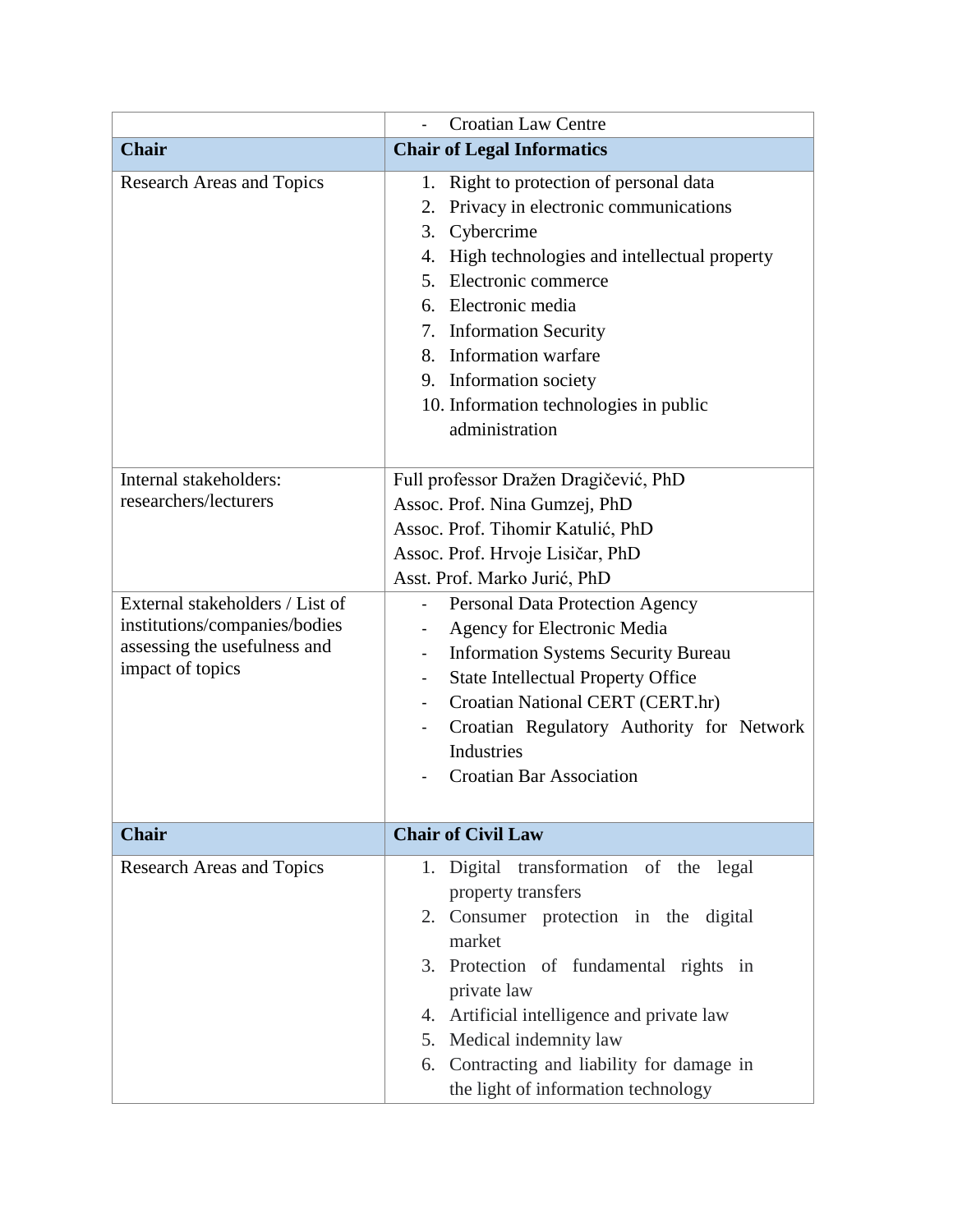|                                     | 7. Civil law and information technology             |  |  |
|-------------------------------------|-----------------------------------------------------|--|--|
|                                     | 8. Civil law aspects of cryptocurrency              |  |  |
|                                     | regulation                                          |  |  |
|                                     | 9. Private law regulation of legal relations        |  |  |
|                                     | on digital platforms                                |  |  |
|                                     | 10. Protection of users of digital platforms        |  |  |
|                                     |                                                     |  |  |
|                                     | and the private regulation of digital               |  |  |
|                                     | services                                            |  |  |
|                                     |                                                     |  |  |
| Internal stakeholders:              | Full professor Tatjana Josipović, PhD               |  |  |
| researchers/lecturers/collaborators | Full professor Igor Gliha, PhD                      |  |  |
|                                     | Full professor Marko Baretić, PhD                   |  |  |
|                                     | Full professor Saša Nikšić, PhD                     |  |  |
|                                     | Assoc. Prof. Hano Ernst, PhD                        |  |  |
|                                     | Assoc. Prof. Romana Matanovac Vučković, PhD         |  |  |
|                                     | Asst. Prof. Ivana Kanceljak, PhD                    |  |  |
|                                     | Marko Stilinović                                    |  |  |
| External stakeholders / List of     | Ministry of Justice                                 |  |  |
| institutions/companies/bodies       | Ministry of Economy and Sustainable                 |  |  |
| assessing the usefulness and        | Development                                         |  |  |
| impact of topics                    | <b>Financial Agency</b>                             |  |  |
|                                     | <b>Croatian National Bank</b>                       |  |  |
|                                     | Max Planck Institute for Comparative                |  |  |
|                                     | and International Private Law in                    |  |  |
|                                     | Hamburg                                             |  |  |
|                                     | University of Graz Faculty of Law                   |  |  |
|                                     |                                                     |  |  |
| <b>Chair</b>                        | <b>Chair of Civil Procedural Law</b>                |  |  |
| <b>Research Areas and Topics</b>    | 1. Digitalisation of litigation: concept, method of |  |  |
|                                     | implementation, comparative role models and         |  |  |
|                                     | impact assessment in practice                       |  |  |
|                                     | 2. Empirical analysis of the functioning of the     |  |  |
|                                     | litigation based on quantitative indicators:        |  |  |
|                                     | methodology, analysis of the availability of        |  |  |
|                                     | relevant data and comparative results with          |  |  |
|                                     | particular reference to problems caused by the      |  |  |
|                                     | <b>COVID</b> crisis                                 |  |  |
|                                     | 3. Reform of the legal remedies system in Croatian  |  |  |
|                                     | civil law: appeal, review by permission and trial   |  |  |
|                                     | procedure                                           |  |  |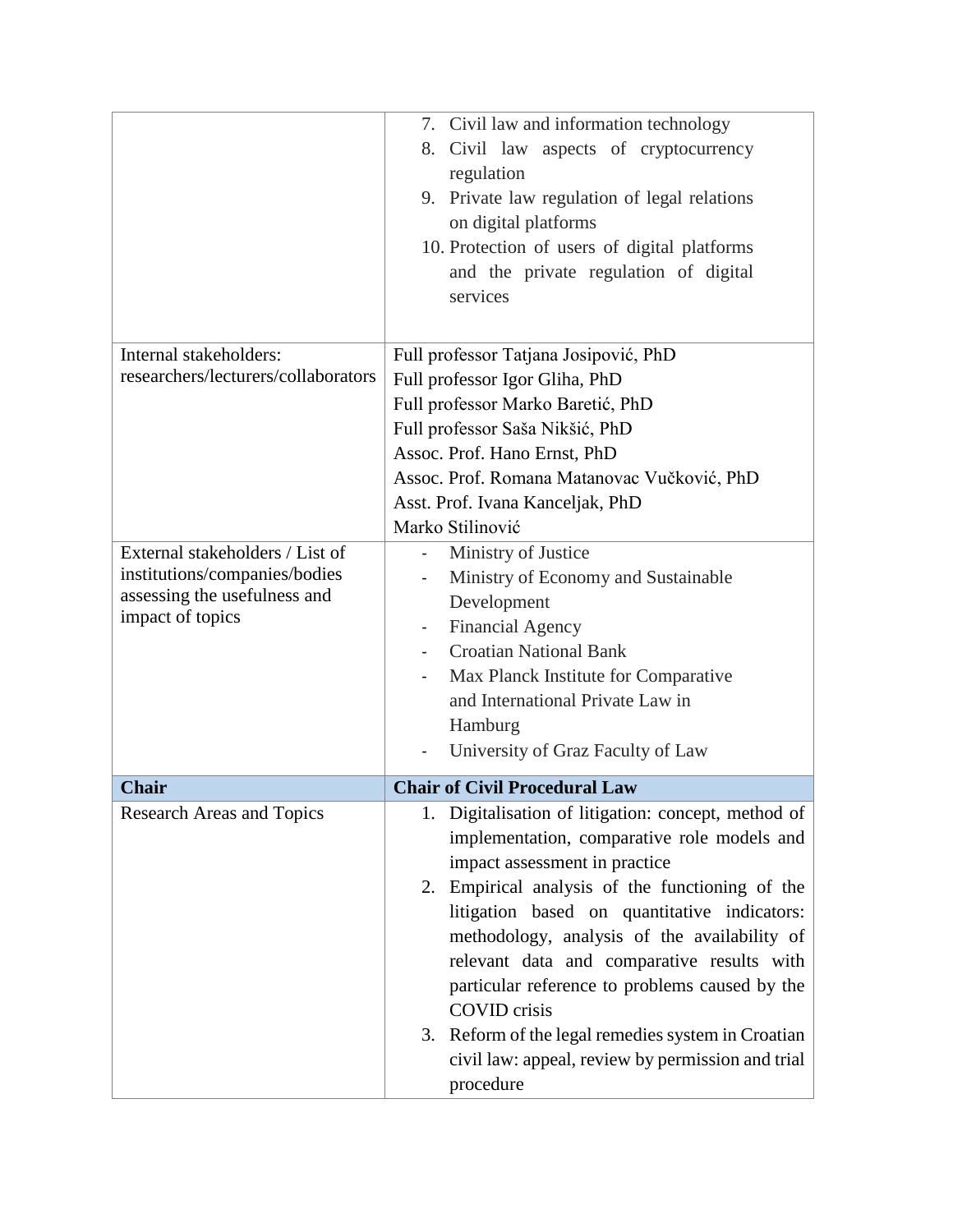|                                     | 4. Alternative dispute resolution and collective                |
|-------------------------------------|-----------------------------------------------------------------|
|                                     | development<br>of<br>redress:<br>procedural                     |
|                                     | mechanisms in the light of European trends                      |
|                                     |                                                                 |
|                                     | 5. European civil procedures - comparative                      |
|                                     | development and Croatian reception                              |
|                                     | 6. Implementation and practical application of the              |
|                                     | rules of the Directive on restructuring and<br>insolvency       |
|                                     | 7. Enforcement legislation: causes of unintended                |
|                                     | amendments and a reconceptualisation of future<br>interventions |
|                                     | 8. Procedure for deprivation of legal capacity, the             |
|                                     | exercise of parental care and personal relations                |
|                                     | with the child in the light of international                    |
|                                     | standards and new and planned family                            |
|                                     | legislation                                                     |
|                                     | 9. Development of a sustainable concept of                      |
|                                     | clinical legal education                                        |
|                                     | 10. The impact of the practice of European courts               |
|                                     | (European Court of Human Rights and the                         |
|                                     | Court of Justice) on the development of the law                 |
|                                     | and case law of Croatian courts                                 |
| Internal stakeholders:              | Full professor Alan Uzelac, PhD                                 |
| researchers/lecturers/collaborators | Full professor Jasnica Garašić, PhD                             |
|                                     | Assoc. Prof. Slađana Aras Kramar, PhD                           |
|                                     | Assoc. Prof. Aleksandra Maganić, PhD                            |
|                                     | Asst. Prof. Marko Bratković, PhD                                |
|                                     | Juraj Brozović                                                  |
| External stakeholders / List of     | Ministry of Justice (in particular: Judicial                    |
| institutions/companies/bodies       | Academy)                                                        |
| assessing the usefulness and        | Supreme Court of the Republic of Croatia                        |
| impact of topics                    | <b>Croatian Bar Association</b>                                 |
|                                     | <b>Croatian Notaries Chamber</b>                                |
|                                     | municipal and commercial courts (especially<br>۰                |
|                                     | Zagreb's as the largest and closest)                            |
|                                     | social welfare centres (for family topics)<br>-                 |
|                                     | <b>Croatian Chamber of Commerce</b>                             |
|                                     | civil society associations (for issues of                       |
|                                     | enforcement law and collective legal                            |
|                                     | protection), e.g., Franak and Blokirani                         |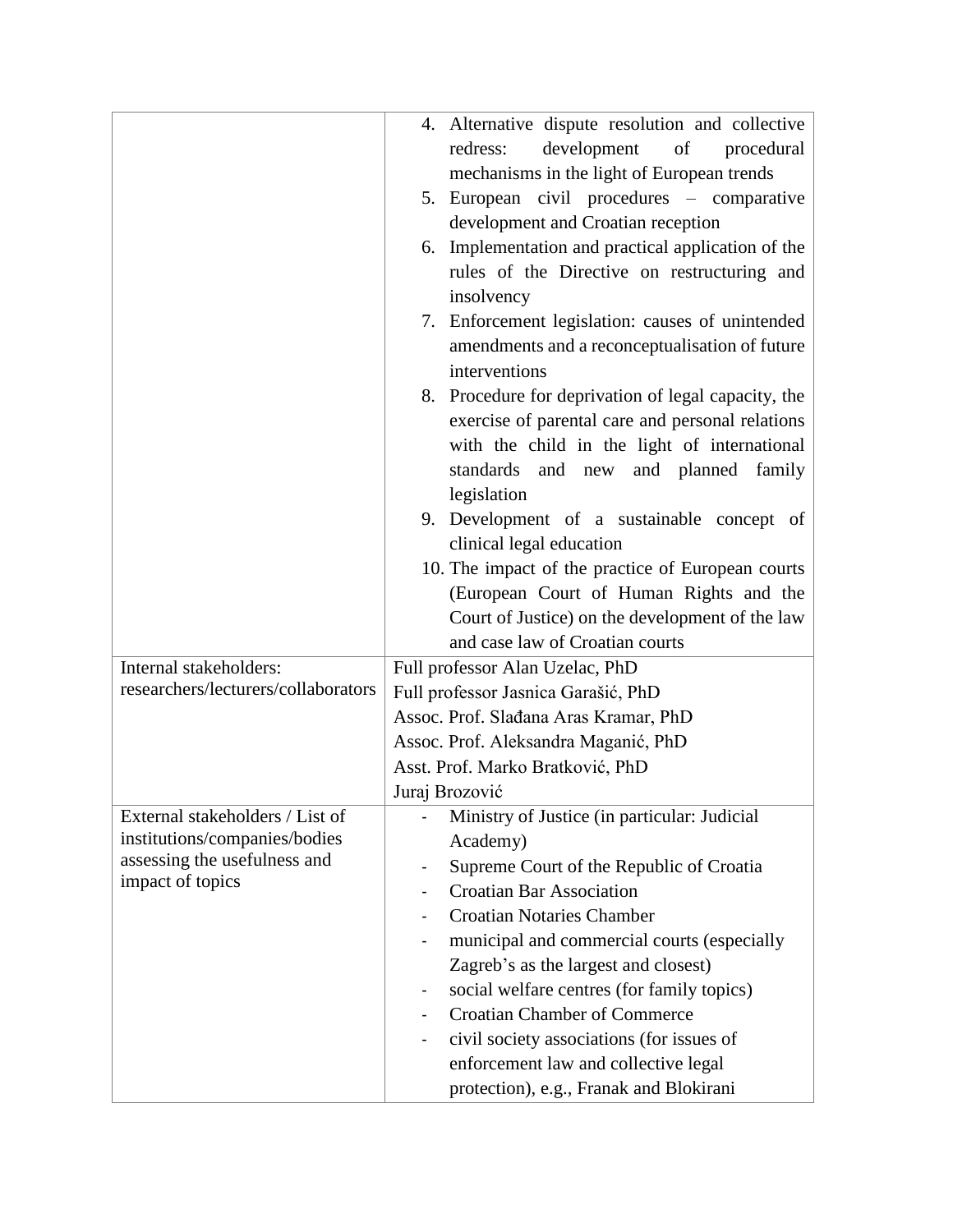| <b>Chair</b>                        | <b>Chair of Administrative Science</b>                       |
|-------------------------------------|--------------------------------------------------------------|
| <b>Research Areas and Topics</b>    | Prospects for the development of public<br>1.                |
|                                     | administration by 2030: adaptive and crisis-                 |
|                                     | resistant digital age administration                         |
|                                     | 2. Organisational, functional and governance                 |
|                                     | development of the state administration of the               |
|                                     | Republic of Croatia                                          |
|                                     | 3. Croatian local and regional self-government in            |
|                                     | the modern European multilevel environment:                  |
|                                     | the impact of COVID-19 and the absorption of                 |
|                                     | <b>EU ESI funds</b>                                          |
|                                     | 4. Citizens and public governance:<br>citizen                |
|                                     | participation and access to quality public                   |
|                                     | services in the context of the common European               |
|                                     | Union policies<br>5. Application of modern public management |
|                                     | methods and standards in Croatian public                     |
|                                     | administration                                               |
|                                     | 6. Value transformation of the Croatian public               |
|                                     | administration:<br>responsibility,                           |
|                                     | professionalisation, integrity                               |
|                                     | Management of migration and diversity in the<br>7.           |
|                                     | Croatian public administration                               |
|                                     | Development of a public administration toolbox<br>8.         |
|                                     | responding<br>for<br>natural,<br>health,<br>to               |
|                                     | environmental, social, and other crises                      |
|                                     | 9. Gap analysis and shaping the system of civil              |
|                                     | service legislation for the 21st-century public              |
|                                     | administration                                               |
|                                     | 10. The<br>rule of<br>law<br>and<br>Croatian<br>public       |
|                                     | administration: drafting proposals to upgrade                |
|                                     | the legal framework of the Croatian public                   |
|                                     | administration                                               |
| Internal stakeholders:              | Full professor Ivan Koprić, PhD                              |
| researchers/lecturers/collaborators | Full professor Gordana Marčetić, PhD                         |
|                                     | Assoc. Prof. Vedran Đulabić, PhD                             |
|                                     | Assoc. Prof. Anamarija Musa, PhD                             |
|                                     | Assoc. Prof. Jasmina Džinić, PhD                             |
|                                     | Assoc. Prof. Goranka Lalić Novak, PhD                        |
|                                     | Assoc. Prof. Romea Manojlović Toman, PhD                     |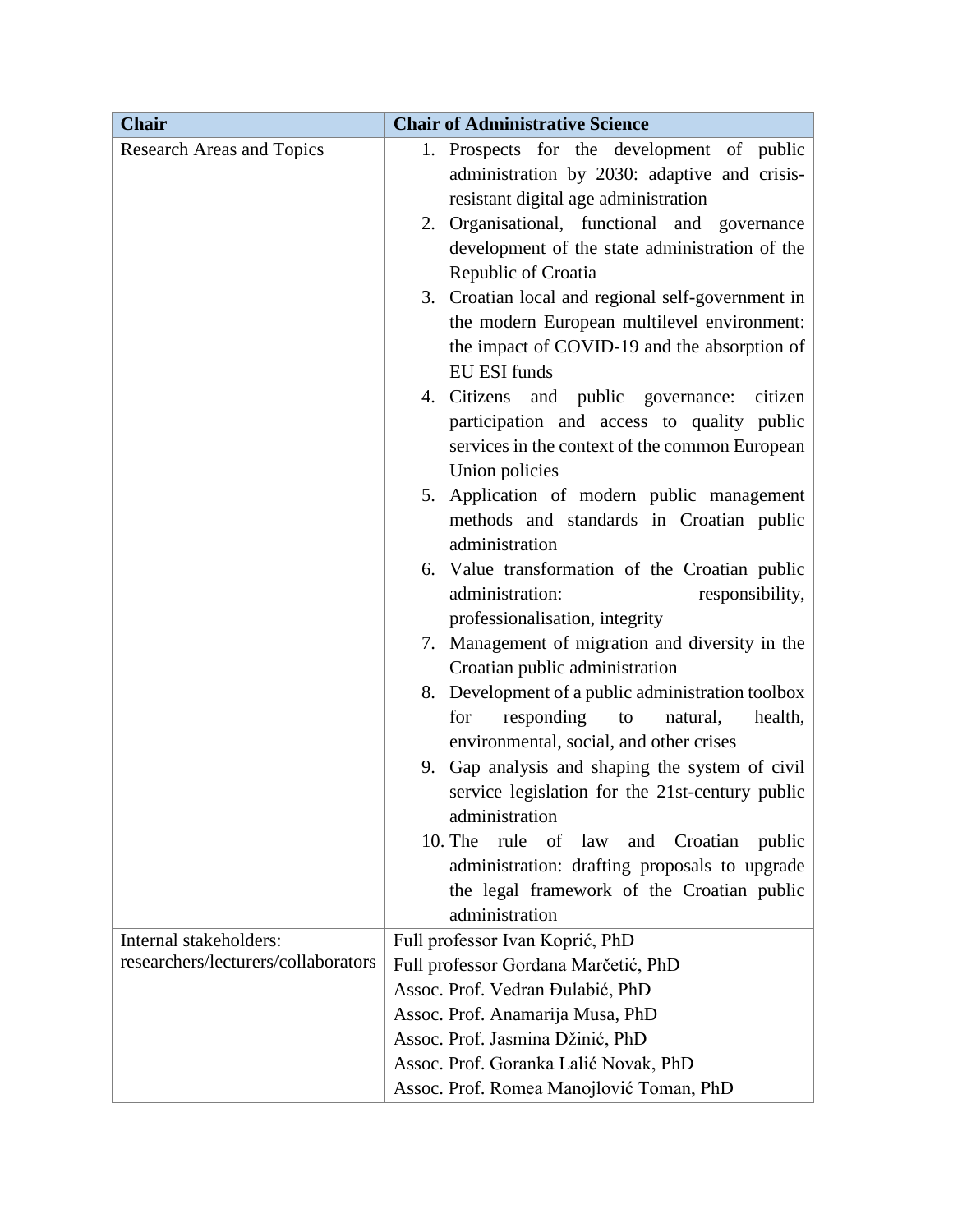|                                  | Asst. Prof. Teo Giljević, PhD                                  |  |  |  |
|----------------------------------|----------------------------------------------------------------|--|--|--|
|                                  | Asst. Prof. Mihovil Škarica, PhD                               |  |  |  |
|                                  | Asst. Prof. Tijana Vukojičić Tomić, PhD                        |  |  |  |
|                                  | Petra Đurman, PhD                                              |  |  |  |
|                                  | Iva Lopižić, PhD                                               |  |  |  |
| External stakeholders / List of  | Institute of Public Administration                             |  |  |  |
| institutions/companies/bodies    | Ministry of Justice and Administration                         |  |  |  |
| assessing the usefulness and     | <b>Association of Cities</b>                                   |  |  |  |
| impact of topics                 | Croatian Academy of Sciences and Arts                          |  |  |  |
|                                  | National School for Public Administration<br>-                 |  |  |  |
|                                  | Trade Union of State and Local Government                      |  |  |  |
|                                  | Employees                                                      |  |  |  |
|                                  | Open Government Partnership of the Republic                    |  |  |  |
|                                  | of Croatia                                                     |  |  |  |
|                                  | <b>UNHCR</b>                                                   |  |  |  |
|                                  | Ministry of Regional Development and EU                        |  |  |  |
|                                  | Funds                                                          |  |  |  |
|                                  | Zagreb holding                                                 |  |  |  |
| <b>Chair</b>                     | <b>Chair of International Law</b>                              |  |  |  |
| <b>Research Areas and Topics</b> | 1. United Nations and the fight against terrorism              |  |  |  |
|                                  | Delimitation of marine areas under national<br>2.              |  |  |  |
|                                  | jurisdiction – tendencies in recent judicial and               |  |  |  |
|                                  | arbitral practices                                             |  |  |  |
|                                  | 3. Forced migration in the context of climate                  |  |  |  |
|                                  | change (with particular emphasis on rising sea                 |  |  |  |
|                                  | levels)                                                        |  |  |  |
|                                  | 4. Non-state actors and international law                      |  |  |  |
|                                  | 5.<br>Integrated<br>the<br>coastal<br>at<br>management         |  |  |  |
|                                  | international and regional level                               |  |  |  |
|                                  | International legal protection of human rights in<br>6.        |  |  |  |
|                                  | the light of climate change                                    |  |  |  |
|                                  | Interregional organisations in international law<br>7.         |  |  |  |
|                                  | Development of international legal rules on the<br>8.          |  |  |  |
|                                  | conservation and sustainable use of biodiversity               |  |  |  |
|                                  | in marine areas beyond national jurisdiction<br>9.             |  |  |  |
|                                  | International legal aspects of cultural heritage<br>protection |  |  |  |
|                                  | 10. The impact of anthropogenic climate change on              |  |  |  |
|                                  | the legal status of island (archipelagic) states $-$           |  |  |  |
|                                  | the problem of the so-called disappearing states.              |  |  |  |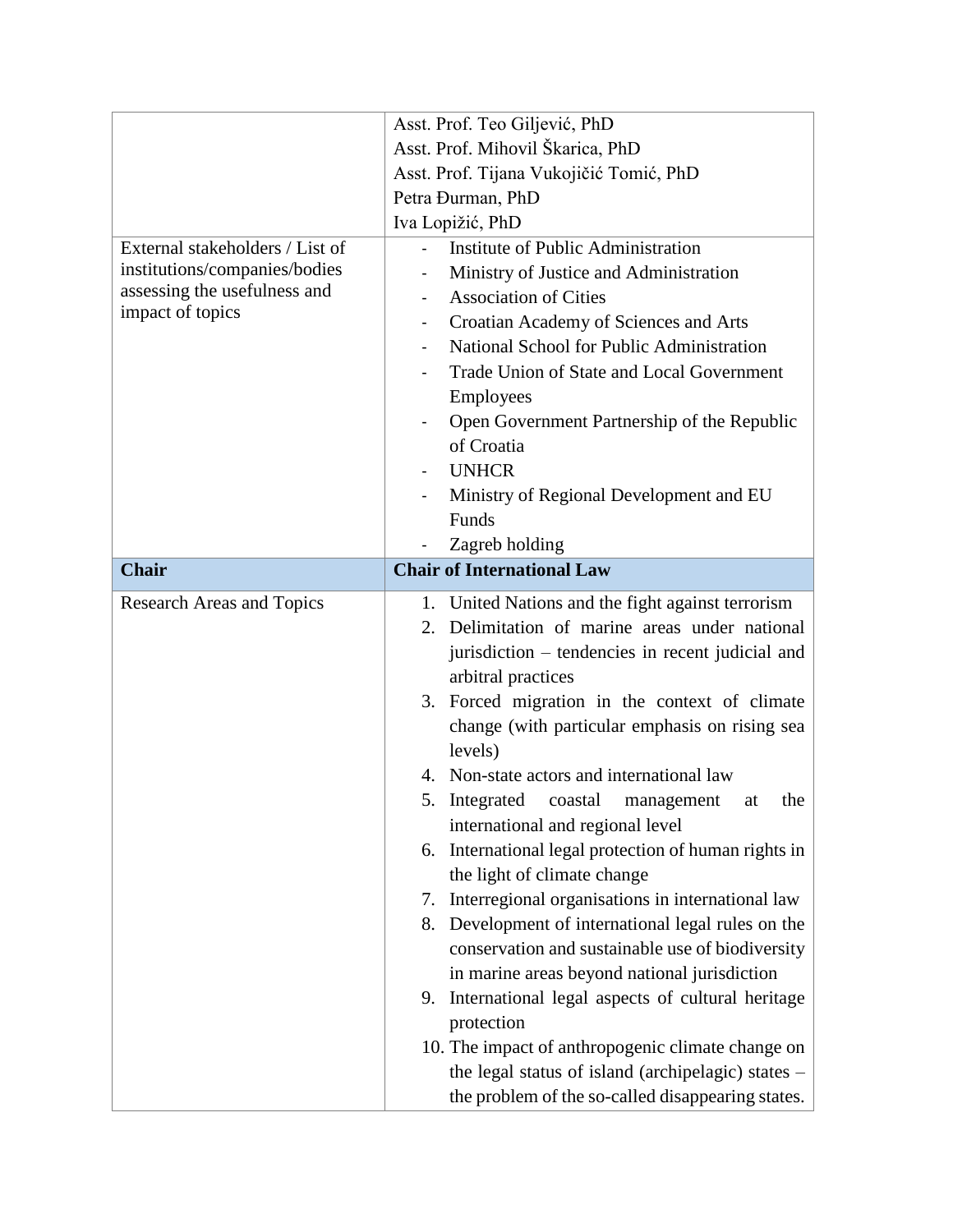| Internal stakeholders:              | Full professor Maja Seršić, PhD                          |  |  |  |
|-------------------------------------|----------------------------------------------------------|--|--|--|
| researchers/lecturers/collaborators | Full professor Davorin Lapaš, PhD                        |  |  |  |
|                                     | Asst. Prof. Mihael Trpimir Šošić, PhD                    |  |  |  |
|                                     | Rutvica Rusan Novokmet, PhD                              |  |  |  |
|                                     | Leon Žganec-Brajša                                       |  |  |  |
| External stakeholders / List of     | International Law Association (ILA)                      |  |  |  |
| institutions/companies/bodies       | Association Internationale du Droit de la Mer            |  |  |  |
| assessing the usefulness and        | Ministry of Foreign and European Affairs<br>-            |  |  |  |
| impact of topics                    | Ministry of Culture and Media                            |  |  |  |
|                                     | <b>State Institute for Nature Protection</b>             |  |  |  |
|                                     | Ministry of Economy and Sustainable                      |  |  |  |
|                                     | Development                                              |  |  |  |
| <b>Chair</b>                        | <b>Chair of Financial Law and Financial Science</b>      |  |  |  |
| <b>Research Areas and Topics</b>    | Fiscal system and fiscal policy $-$ legal analysis<br>1. |  |  |  |
|                                     | The Croatian fiscal system in the context of EU<br>2.    |  |  |  |
|                                     | law and the international tax law context                |  |  |  |
|                                     | Tax initiatives under the auspices of the EU<br>3.       |  |  |  |
|                                     | (digital tax, financial transaction tax)                 |  |  |  |
|                                     | 4. Development directions of the general sales tax       |  |  |  |
|                                     | (value-added tax, special sales taxes)                   |  |  |  |
|                                     | Education in the field of taxation<br>5.                 |  |  |  |
|                                     | Digitalisation of business and fair taxation<br>6.       |  |  |  |
|                                     | International initiatives to prevent tax evasion<br>7.   |  |  |  |
|                                     | and evading tax liabilities                              |  |  |  |
|                                     | 8. Administrative cooperation in the field of            |  |  |  |
|                                     | taxation                                                 |  |  |  |
|                                     | 9. Croatian and comparative tax law                      |  |  |  |
|                                     | 10. Fiscal federalism                                    |  |  |  |
|                                     |                                                          |  |  |  |
| Internal stakeholders:              | Full professor Hrvoje Arbutina, PhD                      |  |  |  |
| researchers/lecturers/collaborators | Full professor Nikola Mijatović, PhD                     |  |  |  |
|                                     | Assoc. Prof. Sonja Cindori, PhD                          |  |  |  |
|                                     | Assoc. Prof. Tereza Rogić Lugarić, PhD                   |  |  |  |
|                                     | Asst. Prof. Jasna Bogovac, PhD                           |  |  |  |
|                                     | Irena Klemenčić, PhD                                     |  |  |  |
| External stakeholders / List of     | Ministry of Finance<br>4                                 |  |  |  |
| institutions/companies/bodies       | Ministry of Finance – Tax Administration                 |  |  |  |
| assessing the usefulness and        | Institute of Public Finance in Zagreb                    |  |  |  |
| impact of topics                    | Institute of Economics in Zagreb<br>-                    |  |  |  |
|                                     | <b>Croatian Chamber of Tax Advisers</b>                  |  |  |  |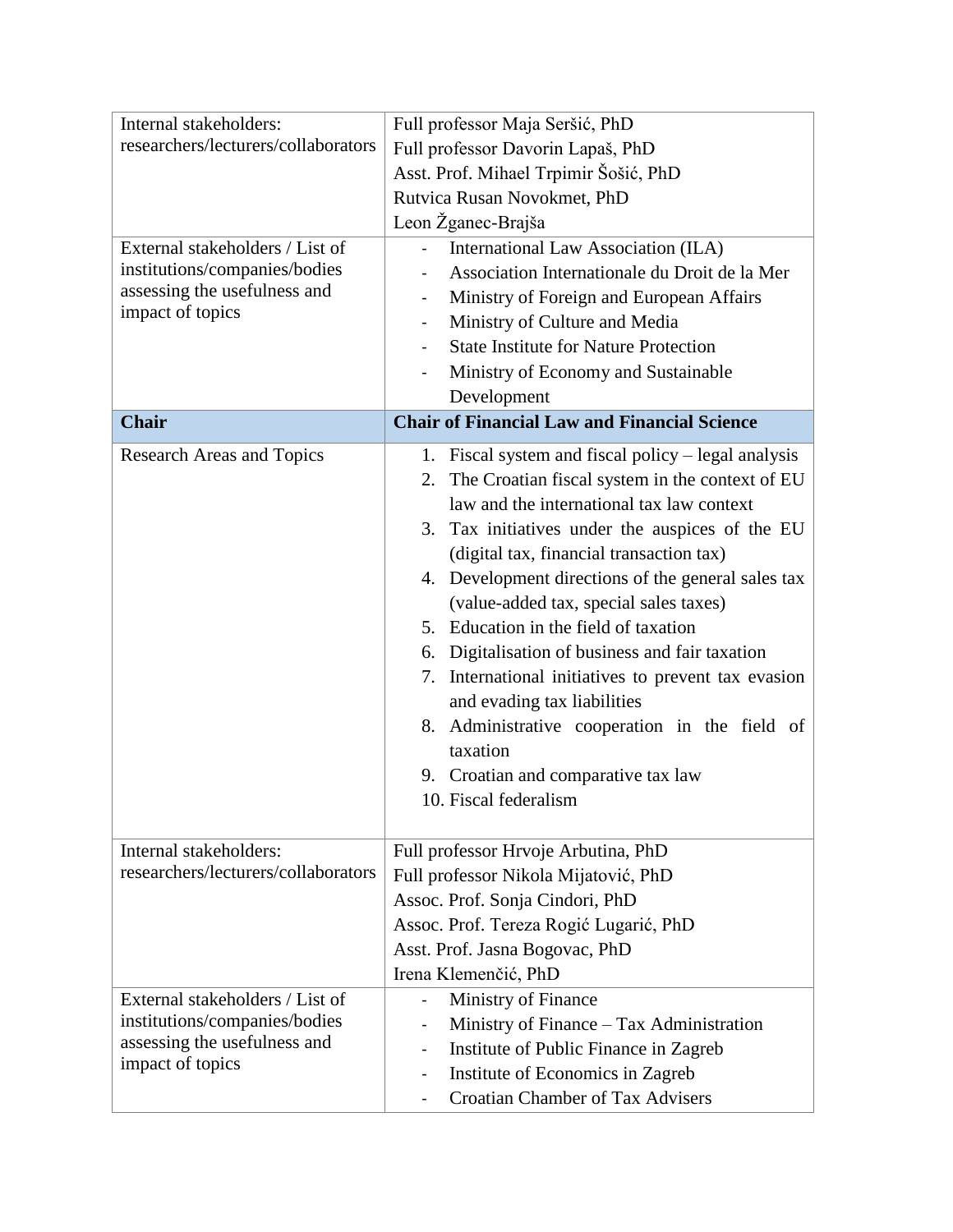|                                                                  | Croatian Employers' Association                                                                                                                                                                                                                            |
|------------------------------------------------------------------|------------------------------------------------------------------------------------------------------------------------------------------------------------------------------------------------------------------------------------------------------------|
|                                                                  | <b>Croatian Chamber of Commerce</b>                                                                                                                                                                                                                        |
| <b>Chair</b>                                                     | <b>Chair of Labour and Social Security Law</b>                                                                                                                                                                                                             |
| <b>Research Areas and Topics</b>                                 | The impact of working through<br>digital<br>1.<br>platforms and other forms of digitalisation on<br>the legal regulation of work<br>The impact of the COVID-19 crisis on labour<br>2.<br>relations<br>3. The importance of the <i>acquis communautaire</i> |
|                                                                  | for the development of labour and social<br>security law<br>4. Gender equality in times of crisis<br>Family pension $-$ a legal arrangement in the<br>5.                                                                                                   |
|                                                                  | context of changing family and employment<br>relationships                                                                                                                                                                                                 |
|                                                                  | 6. Digitalisation<br>discrimination<br>and<br>in<br>employment                                                                                                                                                                                             |
|                                                                  | 7. Workplace privacy                                                                                                                                                                                                                                       |
|                                                                  | 8. Health systems crisis                                                                                                                                                                                                                                   |
|                                                                  | 9. Social security in terms of demographic and<br>economic change                                                                                                                                                                                          |
|                                                                  | 10. Labour and social security rights as human                                                                                                                                                                                                             |
|                                                                  | (fundamental) rights                                                                                                                                                                                                                                       |
| Internal stakeholders:                                           | Full professor Željko Potočnjak, PhD                                                                                                                                                                                                                       |
| researchers/lecturers/collaborators                              | Full professor Ivana Grgurev, PhD                                                                                                                                                                                                                          |
|                                                                  | Assoc. Prof. Viktor Gotovac, PhD                                                                                                                                                                                                                           |
|                                                                  | Assoc. Prof. Ivana Vukorepa, PhD                                                                                                                                                                                                                           |
|                                                                  | Iva Bjelinski Radić                                                                                                                                                                                                                                        |
| External stakeholders / List of<br>institutions/companies/bodies | Ministry of Labour and Pension System, Family<br>and Social Policy                                                                                                                                                                                         |
| assessing the usefulness and<br>impact of topics                 | Croatian Employers' Association                                                                                                                                                                                                                            |
|                                                                  | <b>Croatian Pension Insurance Institute</b>                                                                                                                                                                                                                |
|                                                                  | <b>Ombudsperson for Gender Equality</b>                                                                                                                                                                                                                    |
|                                                                  | Ombudsperson                                                                                                                                                                                                                                               |
|                                                                  | Ombudsperson for Persons with Disabilities                                                                                                                                                                                                                 |
| <b>Chair</b>                                                     | <b>Chair of Administrative Law</b>                                                                                                                                                                                                                         |
| <b>Research Areas and Topics</b>                                 | Administrative<br>General<br>Commentary on<br>the<br>1.                                                                                                                                                                                                    |
|                                                                  | Procedure Act                                                                                                                                                                                                                                              |
|                                                                  | Towards the tenth anniversary of the application of<br>2.                                                                                                                                                                                                  |
|                                                                  | Administrative<br><b>Disputes</b><br>Act<br>the<br>on                                                                                                                                                                                                      |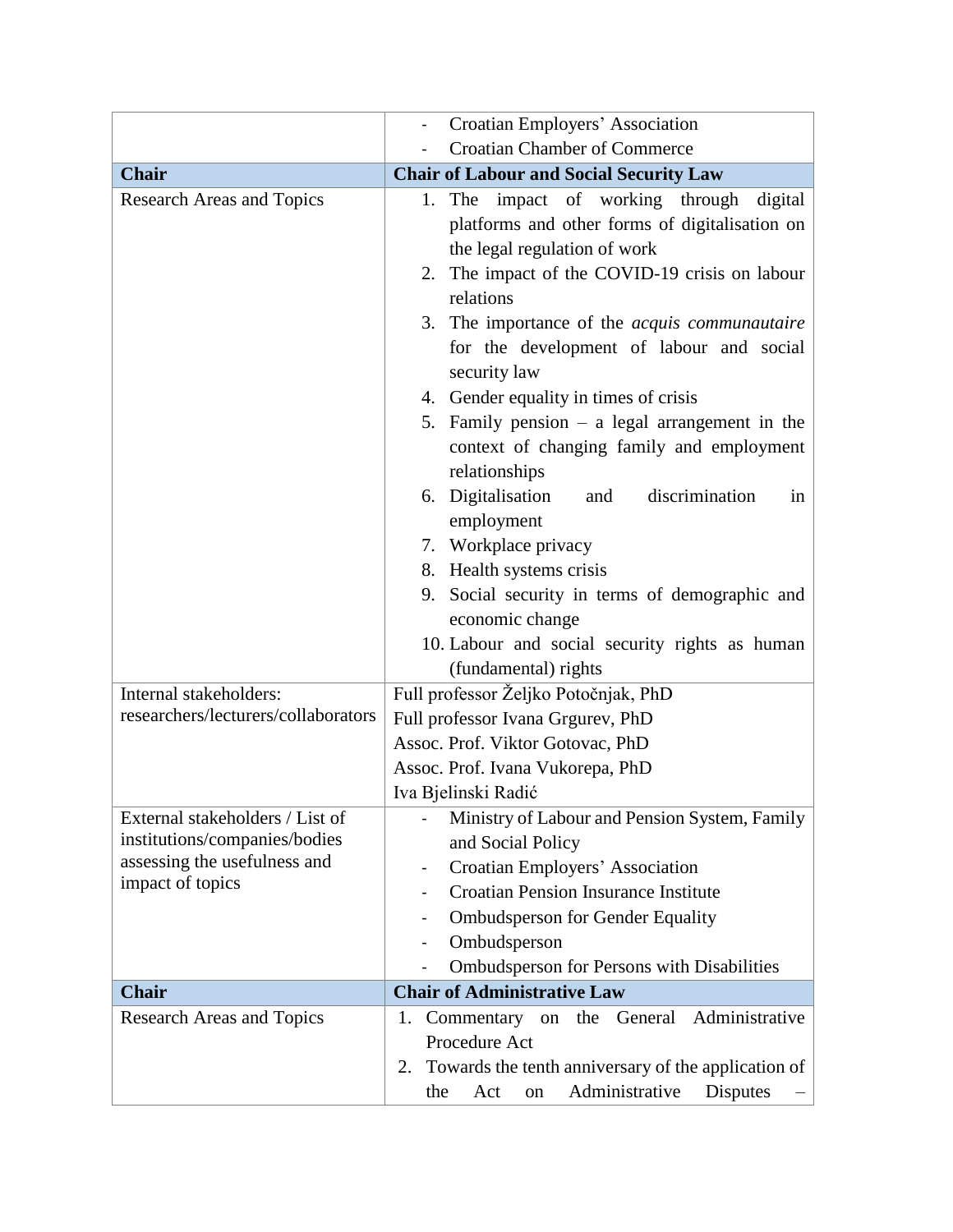|                                                                           | administrative courts<br>guarantors<br>of the<br>as                                                                                                                                                                                                                                                    |
|---------------------------------------------------------------------------|--------------------------------------------------------------------------------------------------------------------------------------------------------------------------------------------------------------------------------------------------------------------------------------------------------|
|                                                                           | protection of citizen's rights and the legality of the                                                                                                                                                                                                                                                 |
|                                                                           |                                                                                                                                                                                                                                                                                                        |
|                                                                           | Croatian state and public administration's work                                                                                                                                                                                                                                                        |
|                                                                           | 3. Analysis of the ten-year application of the General                                                                                                                                                                                                                                                 |
|                                                                           | Administrative Procedure Act - has the reform                                                                                                                                                                                                                                                          |
|                                                                           | succeeded, or are significant changes needed?                                                                                                                                                                                                                                                          |
|                                                                           | 4. Consolidation of state-church relations in light of                                                                                                                                                                                                                                                 |
|                                                                           | their development $-$ do we need a new law on the                                                                                                                                                                                                                                                      |
|                                                                           | legal status of religious communities?                                                                                                                                                                                                                                                                 |
|                                                                           | 5. Analysis of the need to amend the Public                                                                                                                                                                                                                                                            |
|                                                                           | Procurement Act                                                                                                                                                                                                                                                                                        |
|                                                                           | Analysis of the need to adopt a separate law on<br>6.                                                                                                                                                                                                                                                  |
|                                                                           | agencies                                                                                                                                                                                                                                                                                               |
|                                                                           |                                                                                                                                                                                                                                                                                                        |
|                                                                           | 7. Referendum as a form of direct democracy –                                                                                                                                                                                                                                                          |
|                                                                           | administrative and legal aspects: 1) proposals to                                                                                                                                                                                                                                                      |
|                                                                           | align Croatian legislation with European standards;                                                                                                                                                                                                                                                    |
|                                                                           | 2) analysis of the (upcoming) adoption process and                                                                                                                                                                                                                                                     |
|                                                                           | the content of the proposal for a new Law on                                                                                                                                                                                                                                                           |
|                                                                           | Referendum; 3) commentary on the future Law on                                                                                                                                                                                                                                                         |
|                                                                           | Referendum                                                                                                                                                                                                                                                                                             |
|                                                                           | 8. Harmonisation of Croatian legislation with EU                                                                                                                                                                                                                                                       |
|                                                                           | legislation in the field of environmental protection                                                                                                                                                                                                                                                   |
|                                                                           | (Croatian environmental law in the light of EU law)                                                                                                                                                                                                                                                    |
|                                                                           | 9. Analysis<br>of the new Law<br>the<br><b>State</b><br>on                                                                                                                                                                                                                                             |
|                                                                           | <b>Administration System</b>                                                                                                                                                                                                                                                                           |
|                                                                           | 10. The role of citizens and administrative courts in                                                                                                                                                                                                                                                  |
|                                                                           | spatial planning procedures                                                                                                                                                                                                                                                                            |
| Internal stakeholders:                                                    | Full professor Marko Šikić, PhD                                                                                                                                                                                                                                                                        |
|                                                                           |                                                                                                                                                                                                                                                                                                        |
|                                                                           |                                                                                                                                                                                                                                                                                                        |
|                                                                           |                                                                                                                                                                                                                                                                                                        |
|                                                                           |                                                                                                                                                                                                                                                                                                        |
|                                                                           |                                                                                                                                                                                                                                                                                                        |
|                                                                           |                                                                                                                                                                                                                                                                                                        |
| External stakeholders / List of                                           | chambers: Croatian Chamber of Economy,                                                                                                                                                                                                                                                                 |
| institutions/companies/bodies                                             | Croatian Chamber of Social Workers, Croatian                                                                                                                                                                                                                                                           |
|                                                                           | Association,<br>Croatian<br>Chamber<br>of<br>Bar                                                                                                                                                                                                                                                       |
|                                                                           | Geodetic<br>Chartered<br>Engineers,<br>Croatian                                                                                                                                                                                                                                                        |
|                                                                           |                                                                                                                                                                                                                                                                                                        |
|                                                                           |                                                                                                                                                                                                                                                                                                        |
|                                                                           |                                                                                                                                                                                                                                                                                                        |
| researchers/lecturers<br>assessing the usefulness and<br>impact of topics | Full professor Jasna Omejec, PhD<br>Assoc. Prof. Frane Staničić, PhD<br>Assoc. Prof. Lana Ofak, PhD<br>Assoc. Prof. Marko Turudić, PhD<br>Asst. Prof. Mateja Held, PhD<br>Chamber of Architects, Croatian Chamber of<br>Civil Engineers, Croatian Chamber of Forestry<br>and Wood Processing Engineers |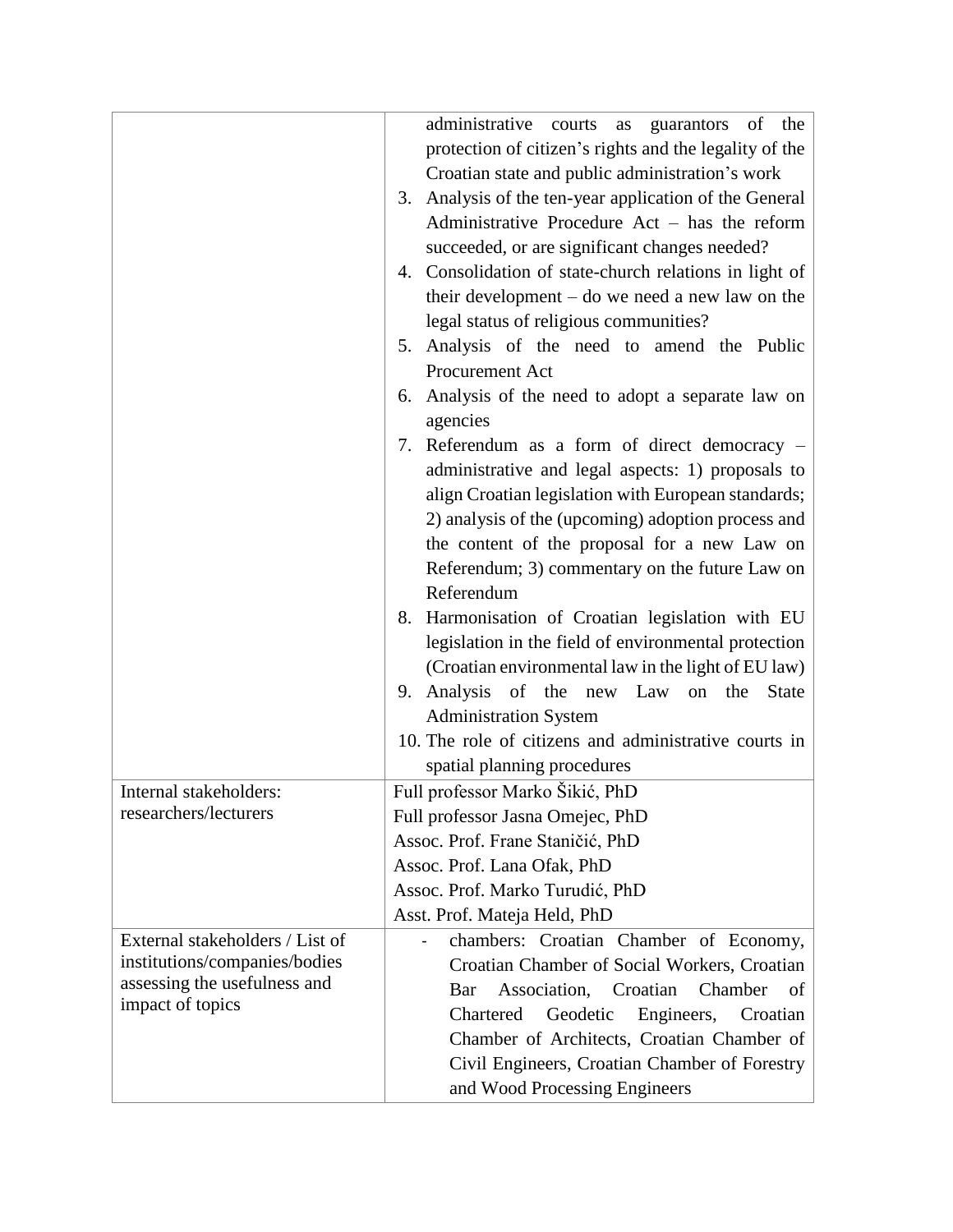|                                  |    | agencies: Croatian Regulatory Authority for                                             |
|----------------------------------|----|-----------------------------------------------------------------------------------------|
|                                  |    | Industries<br>(HAKOM),<br>Network<br>Croatian                                           |
|                                  |    | Energy Regulatory Agency (HERA), Croatian                                               |
|                                  |    | Competition Agency (AZTN)                                                               |
|                                  |    | state bodies (Croatian Parliament, Government                                           |
|                                  |    | of the Republic of Croatia, state administration                                        |
|                                  |    | bodies)                                                                                 |
|                                  |    | The State Commission for Supervision of                                                 |
|                                  |    | <b>Public Procurement</b>                                                               |
|                                  |    | bodies of local and regional self-government                                            |
|                                  |    | units and their associations: the Croatian                                              |
|                                  |    | County Association<br>Croatian<br>and<br>the                                            |
|                                  |    | <b>Association of Municipalities</b>                                                    |
|                                  |    | professional<br>associations:<br>Association<br>of                                      |
|                                  |    | Croatian<br>Croatian<br>Judges,<br>Employers'                                           |
|                                  |    | Association, Zagreb Architects Society                                                  |
|                                  |    | Croatian Episcopal Conference                                                           |
|                                  |    | trade unions                                                                            |
|                                  |    | civil<br>Council for Civil<br>Society<br>sector,                                        |
|                                  |    | Development                                                                             |
|                                  |    |                                                                                         |
| <b>Chair</b>                     |    | <b>Chair of Commercial Law and Company Law</b>                                          |
| <b>Research Areas and Topics</b> |    | 1. Protecting Croatian strategic industries from                                        |
|                                  |    | hostile foreign takeovers and establishing a                                            |
|                                  |    | Croatian de lege ferenda framework for                                                  |
|                                  |    | examining foreign direct investment in the                                              |
|                                  |    | national economy                                                                        |
|                                  | 2. | Modernisation of Croatian law on the takeover                                           |
|                                  |    | of joint-stock companies with particular regard                                         |
|                                  |    | to the rules on the neutral position of the                                             |
|                                  |    | management and supervisory board of the target                                          |
|                                  |    | company in the takeover process, an analysis of                                         |
|                                  |    | the existing control threshold and sanctions for                                        |
|                                  |    | non-disclosure of mandatory takeover bids                                               |
|                                  | 3. | Analysis of the current legal framework                                                 |
|                                  |    | governing the rules on misuse of privileged                                             |
|                                  |    | information and preparation of concrete de lege                                         |
|                                  |    | lata and de lege ferenda proposals                                                      |
|                                  |    | 4. Legal regulation of affiliated companies                                             |
|                                  | 5. | The role of electronic means of communication<br>and technology in corporate governance |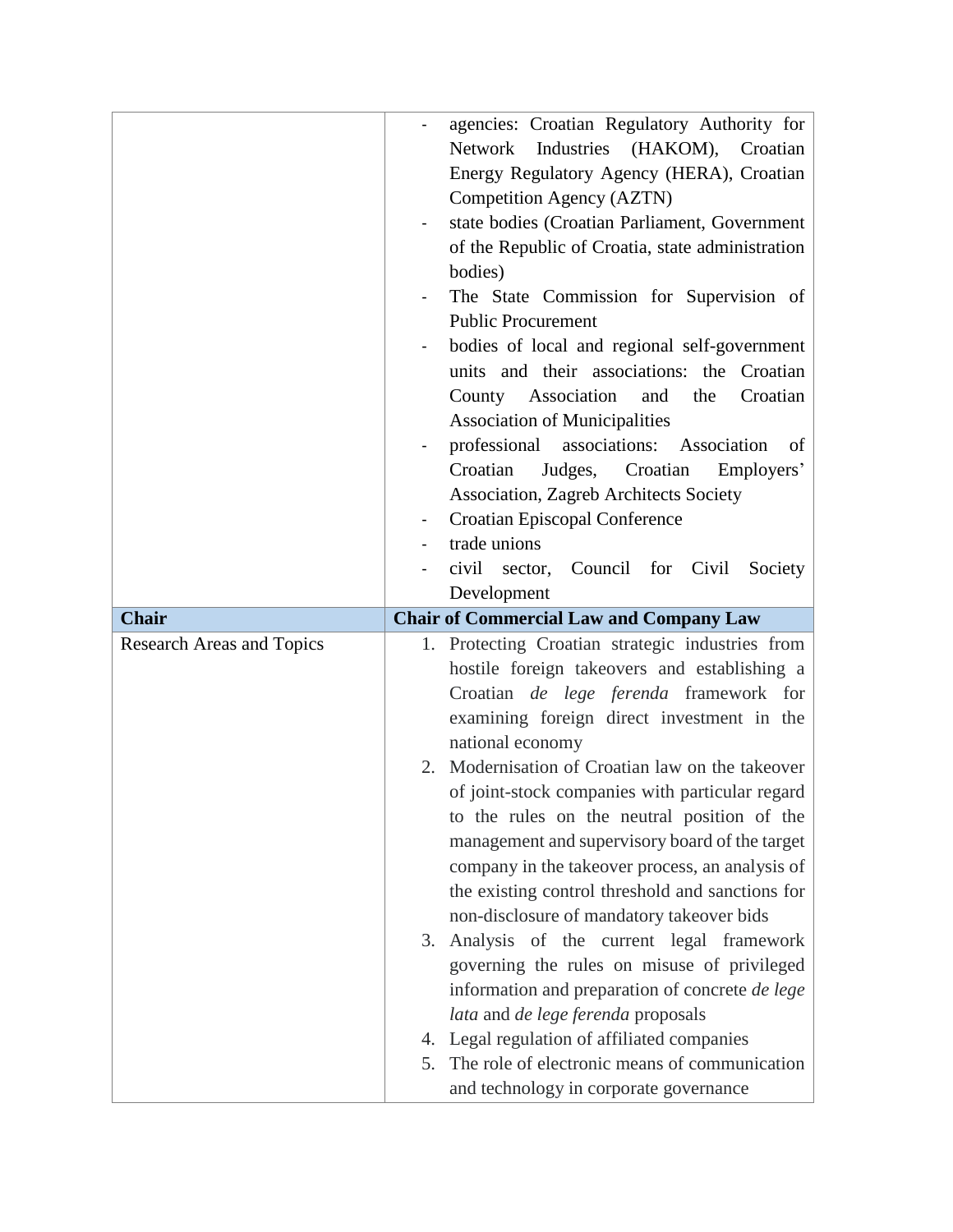|                                  | 6. The impact of COVID-19 on private law                     |
|----------------------------------|--------------------------------------------------------------|
|                                  | 7. Formal and substantive conditions for the                 |
|                                  | transfer of business shares in a limited liability           |
|                                  | company                                                      |
|                                  | 8. Analysis of existing legal models of organised            |
|                                  | claims markets with the aim of drafting a                    |
|                                  | sustainable proposal establishing a national                 |
|                                  | organised claims market                                      |
|                                  | 9. Comparative legal analysis of the temporary               |
|                                  | administrator's institute in a limited liability             |
|                                  | company with the aim of clarifying the role,                 |
|                                  | rights, and obligations of the temporary                     |
|                                  | administrator in Croatian company law                        |
|                                  | 10. Analysis of the existing liability rules for the         |
|                                  | infringement of certain industrial property                  |
|                                  | rights to provide concrete <i>de lege lata</i> and <i>de</i> |
|                                  | lege ferenda proposals for national legislators              |
|                                  | aimed at improving the current liability regime              |
|                                  |                                                              |
| Internal stakeholders:           | Full professor Petar Miladin, PhD                            |
| researchers/lecturers            | Full professor Siniša Petrović, PhD                          |
|                                  | Full professor Hrvoje Markovinović, PhD                      |
|                                  | Full professor Nina Tepeš, PhD                               |
|                                  | Asst. Prof. Antun Bilić, PhD                                 |
|                                  | Asst. Prof. Tomislav Jakšić, PhD                             |
| External stakeholders / List of  | Croatian Academy of Sciences and Arts                        |
| institutions/companies/bodies    | Croatian Financial Services Supervisory                      |
| assessing the usefulness and     | Agency                                                       |
| impact of topics                 | <b>High Commercial Court</b>                                 |
|                                  | Commercial Court in Zagreb                                   |
|                                  | Zagreb Stock Exchange, Inc.                                  |
|                                  | Ministry of Justice and Administration of                    |
|                                  | the Republic of Croatia                                      |
|                                  | <b>State Intellectual Property Office</b>                    |
|                                  |                                                              |
| <b>Chair</b>                     | <b>Chair of Maritime and General Transport Law</b>           |
| <b>Research Areas and Topics</b> | 1. Sustainable and green transport in the EU in the          |
|                                  | 21st century and the position of the Croatian                |
|                                  | transport industry                                           |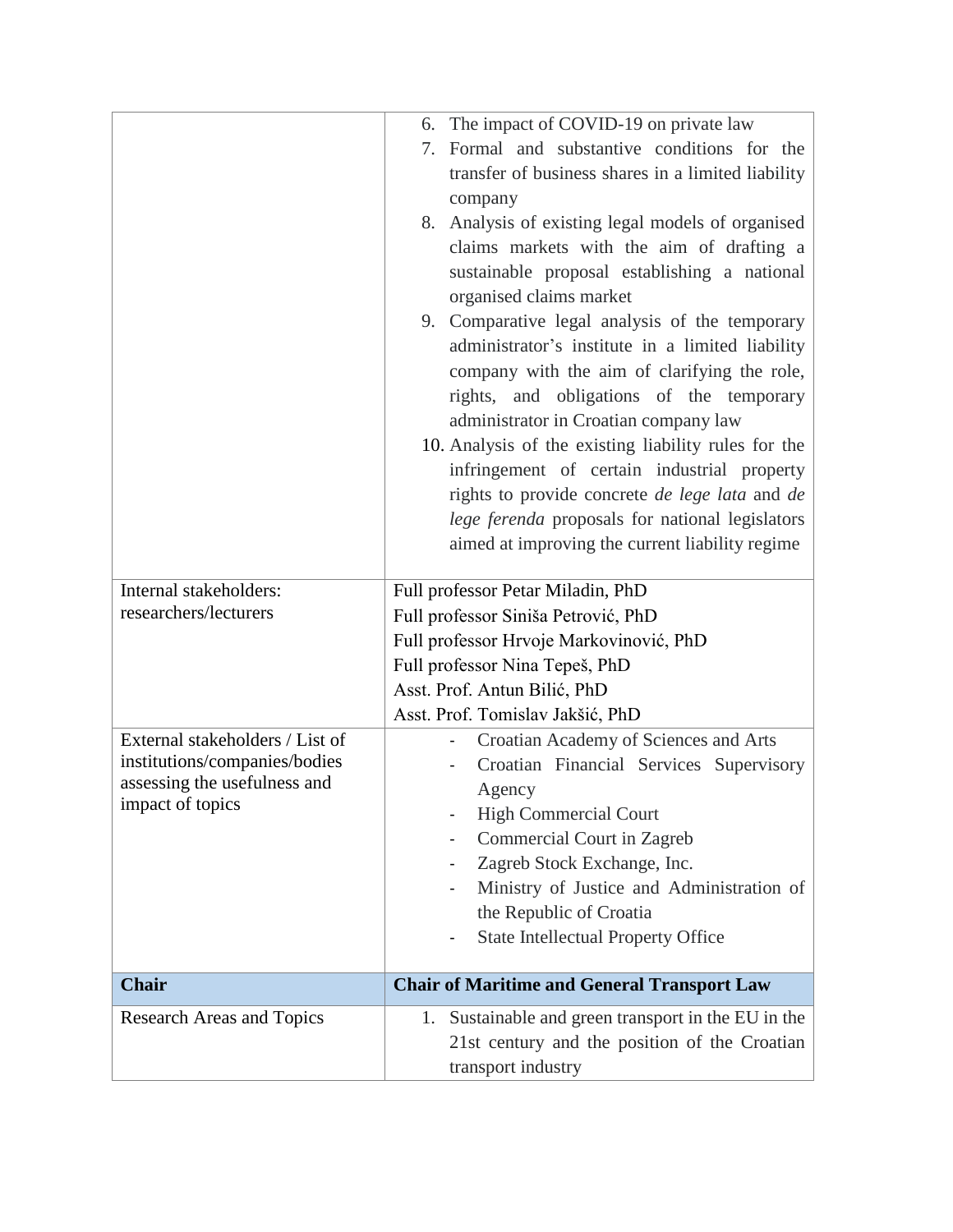| 2. European transport law and harmonisation of                                                                                                                                                                                            |        |
|-------------------------------------------------------------------------------------------------------------------------------------------------------------------------------------------------------------------------------------------|--------|
|                                                                                                                                                                                                                                           |        |
| division<br>law:<br>of<br>legislative<br>transport                                                                                                                                                                                        |        |
| competence in the EU and development of                                                                                                                                                                                                   |        |
| national transport law                                                                                                                                                                                                                    |        |
| 3. Autonomous vehicles:<br>legal<br>issues                                                                                                                                                                                                | and    |
| insurance issues                                                                                                                                                                                                                          |        |
| 4. Revision of the Croatian legal regulation of                                                                                                                                                                                           |        |
| insurance contracts                                                                                                                                                                                                                       |        |
| 5. Energy law of the Republic of Croatia: private                                                                                                                                                                                         |        |
| law aspects                                                                                                                                                                                                                               |        |
| 6. Labour and social issues and aspects of air                                                                                                                                                                                            |        |
| transport in the EU                                                                                                                                                                                                                       |        |
| 7. Interpretation and application of motor liability                                                                                                                                                                                      |        |
| insurance regulations in judicial and insurance                                                                                                                                                                                           |        |
| practice                                                                                                                                                                                                                                  |        |
| 8. Passenger rights from transport contracts,                                                                                                                                                                                             |        |
| package<br>agreements<br>and<br>related                                                                                                                                                                                                   | travel |
| agreements                                                                                                                                                                                                                                |        |
| 9. Ethical issues of data collection in security                                                                                                                                                                                          |        |
| operations with a focus on private actors                                                                                                                                                                                                 |        |
| 10. Cybercrime in the transportation industry and                                                                                                                                                                                         |        |
| insurance issues                                                                                                                                                                                                                          |        |
| Full professor Jasenko Marin, PhD<br>Internal stakeholders:                                                                                                                                                                               |        |
| researchers/lecturers<br>Full professor Nikoleta Radionov, PhD                                                                                                                                                                            |        |
| Assoc. Prof. Mišo Mudrić, PhD                                                                                                                                                                                                             |        |
| Asst. Prof. Iva Savić, PhD<br>External stakeholders / List of<br><b>European Environment Agency</b>                                                                                                                                       |        |
| institutions/companies/bodies<br>Croatian Employers' Association                                                                                                                                                                          |        |
| assessing the usefulness and<br>Rimac Automobili                                                                                                                                                                                          |        |
| impact of topics<br>Croatian Maritime Law Association                                                                                                                                                                                     |        |
| <b>Croatian Transport Law Association</b>                                                                                                                                                                                                 |        |
|                                                                                                                                                                                                                                           |        |
|                                                                                                                                                                                                                                           |        |
|                                                                                                                                                                                                                                           |        |
|                                                                                                                                                                                                                                           |        |
|                                                                                                                                                                                                                                           |        |
|                                                                                                                                                                                                                                           |        |
| <b>Croatian Energy Association</b>                                                                                                                                                                                                        |        |
|                                                                                                                                                                                                                                           |        |
| Agency                                                                                                                                                                                                                                    |        |
| Croatian Association of Insurance Law                                                                                                                                                                                                     |        |
| <b>Coastal Liner Services Agency</b><br><b>Croatian Civil Aviation Agency</b><br><b>Croatian Unmanned Systems Association</b><br>Croatia osiguranje d.d.<br><b>Croatian Energy Regulatory Agency</b><br>HEP, CROPEX, INA, JANAF, Plinacro |        |
| Croatian<br>Financial<br>Services<br>Supervisory                                                                                                                                                                                          |        |
|                                                                                                                                                                                                                                           |        |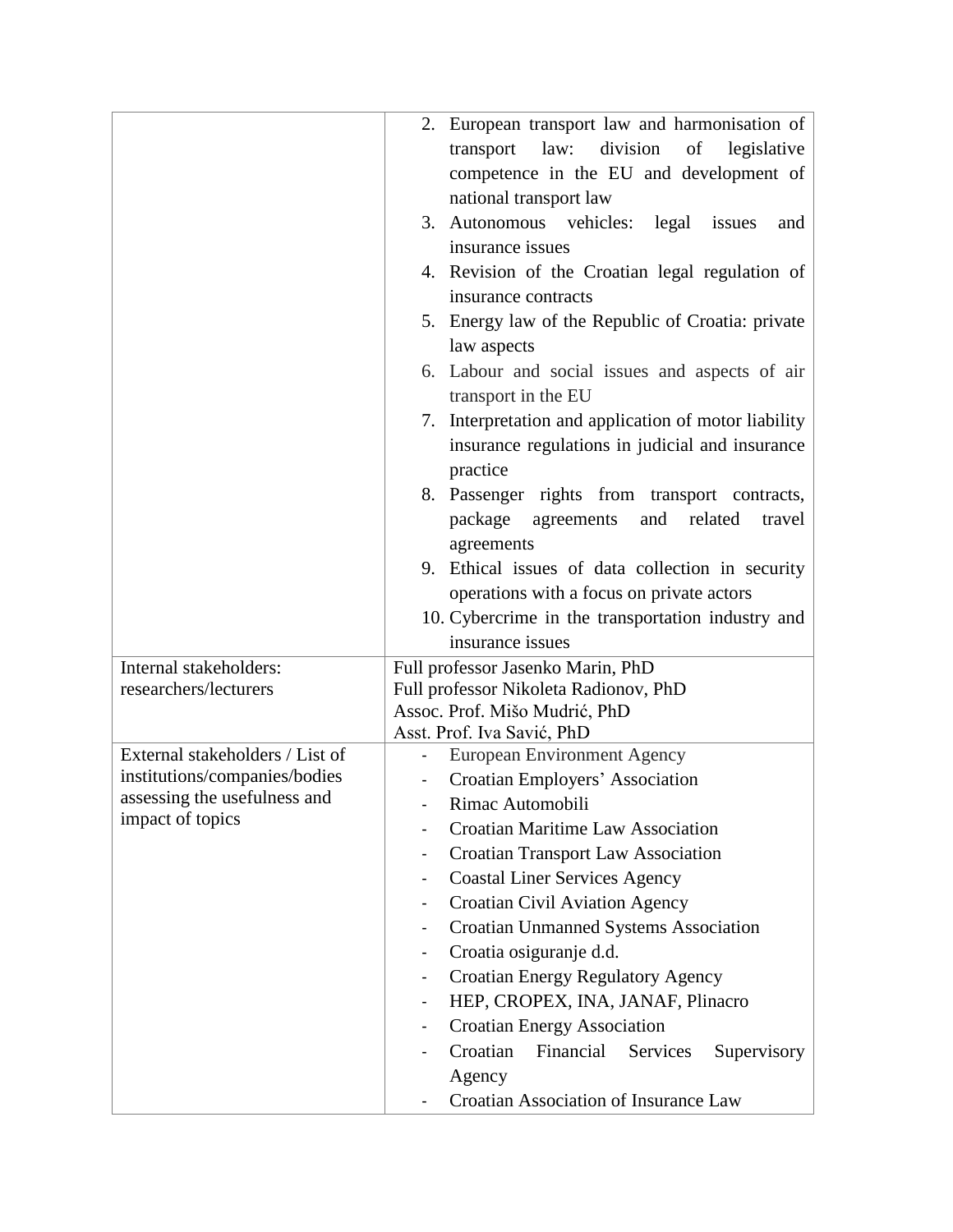|                                  | Supreme Court of the Republic of Croatia               |  |  |  |
|----------------------------------|--------------------------------------------------------|--|--|--|
|                                  | Croatian Transport Law Association                     |  |  |  |
|                                  | <b>Croatian Chamber of Commerce</b>                    |  |  |  |
|                                  | ministries                                             |  |  |  |
|                                  | <b>Coastal Liner Services Agency</b>                   |  |  |  |
|                                  | Croatian Regulatory Authority for Network              |  |  |  |
|                                  | Industries                                             |  |  |  |
|                                  | <b>Institute for Security Policies</b>                 |  |  |  |
|                                  | <b>Croatian Association of Security Managers</b>       |  |  |  |
|                                  | ANO d.o.o.                                             |  |  |  |
|                                  | Croatian Insurance Bureau                              |  |  |  |
|                                  |                                                        |  |  |  |
| <b>Chair</b>                     | <b>Chair of Private International Law</b>              |  |  |  |
| <b>Research Areas and Topics</b> | Cross-border litigation in Central Europe – EU Private |  |  |  |
|                                  | international before national courts (CEPIL). The      |  |  |  |
|                                  | project is comprehensive and explores the following    |  |  |  |
|                                  | topics:                                                |  |  |  |
|                                  | 1. whether the "Europe of Law and Justice" is          |  |  |  |
|                                  | optimised in the EU Member States from                 |  |  |  |
|                                  | Central and Eastern Europe through the                 |  |  |  |
|                                  | application<br>of<br>the<br>European<br>private        |  |  |  |
|                                  | international law                                      |  |  |  |
|                                  | 2. whether the European private international law      |  |  |  |
|                                  | instruments are applied correctly and uniformly        |  |  |  |
|                                  | in the EU Member States                                |  |  |  |
|                                  | whether the courts of the Member States settle<br>3.   |  |  |  |
|                                  | cross-border disputes appropriately                    |  |  |  |
|                                  | 4. whether the current legal and institutional         |  |  |  |
|                                  | architecture ensures adequate legal certainty          |  |  |  |
|                                  | and an effective remedy for parties in cross-          |  |  |  |
|                                  | border dispute settlement procedures                   |  |  |  |
|                                  | 5. the availability of complete legal information on   |  |  |  |
|                                  | the European dimension of private international        |  |  |  |
|                                  | law                                                    |  |  |  |
|                                  | 6. whether the courts have overcome national           |  |  |  |
|                                  | constraints that prevent the development of            |  |  |  |
|                                  | uniform practice in the European private               |  |  |  |
|                                  | international<br>legal<br>instruments<br>and<br>the    |  |  |  |
|                                  | development of European legal standards, and           |  |  |  |
|                                  | whether the European private international legal       |  |  |  |
|                                  |                                                        |  |  |  |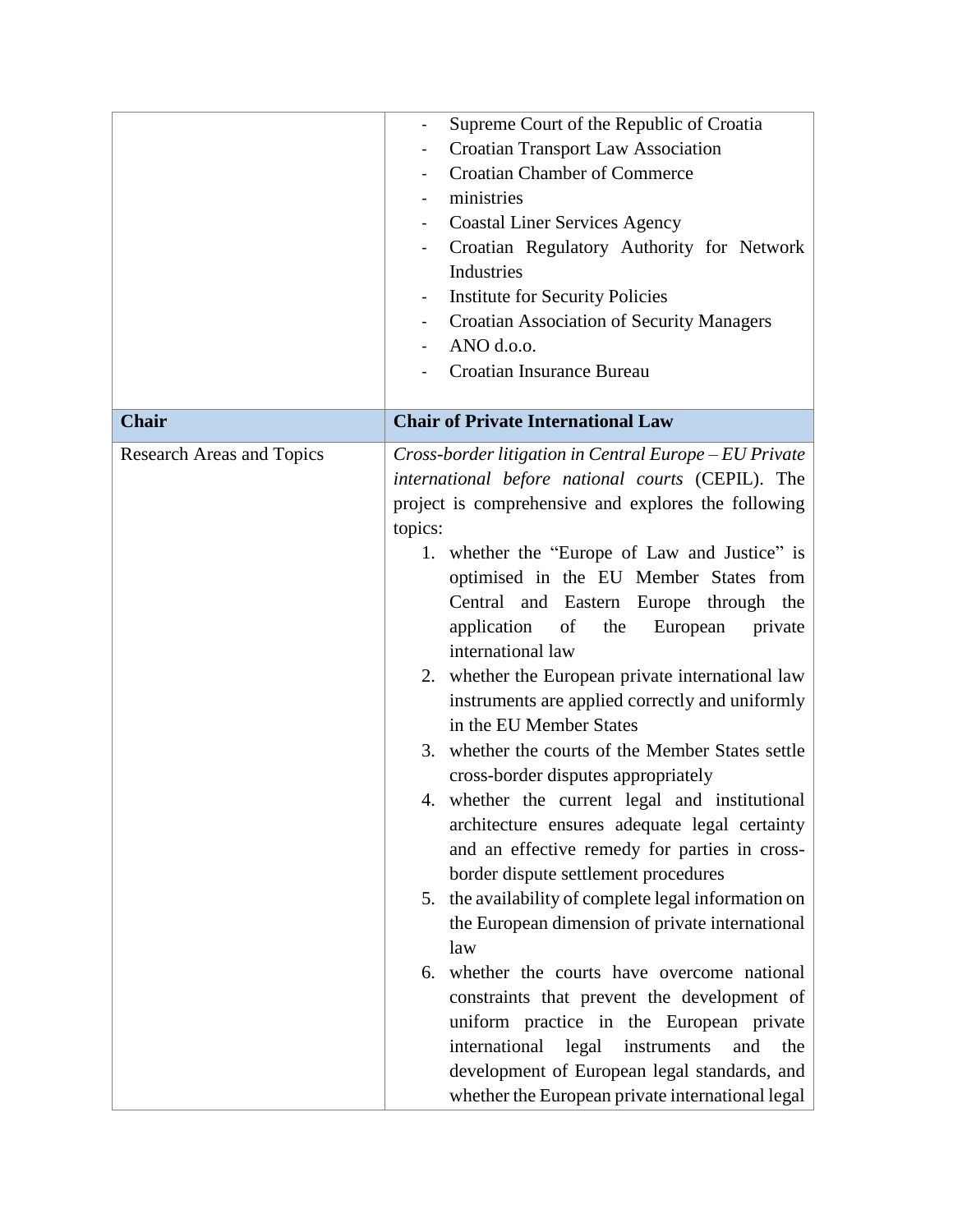|                                 | regulations and jurisprudence before national                                                             |  |  |  |
|---------------------------------|-----------------------------------------------------------------------------------------------------------|--|--|--|
|                                 | courts are uniformly applied                                                                              |  |  |  |
|                                 |                                                                                                           |  |  |  |
|                                 | Additional topics:                                                                                        |  |  |  |
|                                 | 7. Human<br>rights<br>and<br>European<br>private                                                          |  |  |  |
|                                 | international laws                                                                                        |  |  |  |
|                                 | 8. Family law aspects of cross-border relations –                                                         |  |  |  |
|                                 | jurisdiction, applicable law, recognition and                                                             |  |  |  |
|                                 | enforcement of court decisions                                                                            |  |  |  |
|                                 | 9. International Commercial Arbitration - (i)                                                             |  |  |  |
|                                 | practice of the Permanent Court of Arbitration                                                            |  |  |  |
|                                 | at the Croatian Chamber of Commerce, (ii)                                                                 |  |  |  |
|                                 | application of the Arbitration Act before the                                                             |  |  |  |
|                                 | courts of the Republic of Croatia;<br>(iii)                                                               |  |  |  |
|                                 | recognition and enforcement of foreign arbitral                                                           |  |  |  |
|                                 | decisions in the Republic of Croatia                                                                      |  |  |  |
|                                 | 10. Reform of the investor-state dispute settlement                                                       |  |  |  |
|                                 | system                                                                                                    |  |  |  |
| Internal stakeholders:          | Full professor Hrvoje Sikirić, PhD                                                                        |  |  |  |
| researchers/lecturers           |                                                                                                           |  |  |  |
|                                 | Full professor Vilim Bouček, PhD<br>Full professor Davor Adrian Babić, PhD<br>Asst. Prof. Tena Hoško, PhD |  |  |  |
|                                 |                                                                                                           |  |  |  |
|                                 | Asst. Prof. Dora Zgrabljić Rotar, PhD                                                                     |  |  |  |
| External stakeholders / List of | Supreme Court of the Republic of Croatia                                                                  |  |  |  |
| institutions/companies/bodies   | Constitutional Court of the Republic of Croatia                                                           |  |  |  |
| assessing the usefulness and    | High Commercial Court of the Republic of                                                                  |  |  |  |
| impact of topics                | Croatia and Commercial Court in Zagreb                                                                    |  |  |  |
|                                 | county and municipal courts                                                                               |  |  |  |
|                                 | Ministry of Justice and Administration of the                                                             |  |  |  |
|                                 | Republic of Croatia                                                                                       |  |  |  |
|                                 | <b>Croatian Bar Association</b>                                                                           |  |  |  |
|                                 | Judicial Academy                                                                                          |  |  |  |
|                                 | Permanent Court of Arbitration at the Croatian                                                            |  |  |  |
|                                 | <b>Chamber of Commerce</b>                                                                                |  |  |  |
|                                 | Ministry of Foreign and European Affairs                                                                  |  |  |  |
|                                 | Ministry of Physical Planning, Construction and                                                           |  |  |  |
|                                 | <b>State Assets</b>                                                                                       |  |  |  |
|                                 | State Attorney's Office of Croatia                                                                        |  |  |  |
| <b>Chair</b>                    | <b>Chair of European Public Law</b>                                                                       |  |  |  |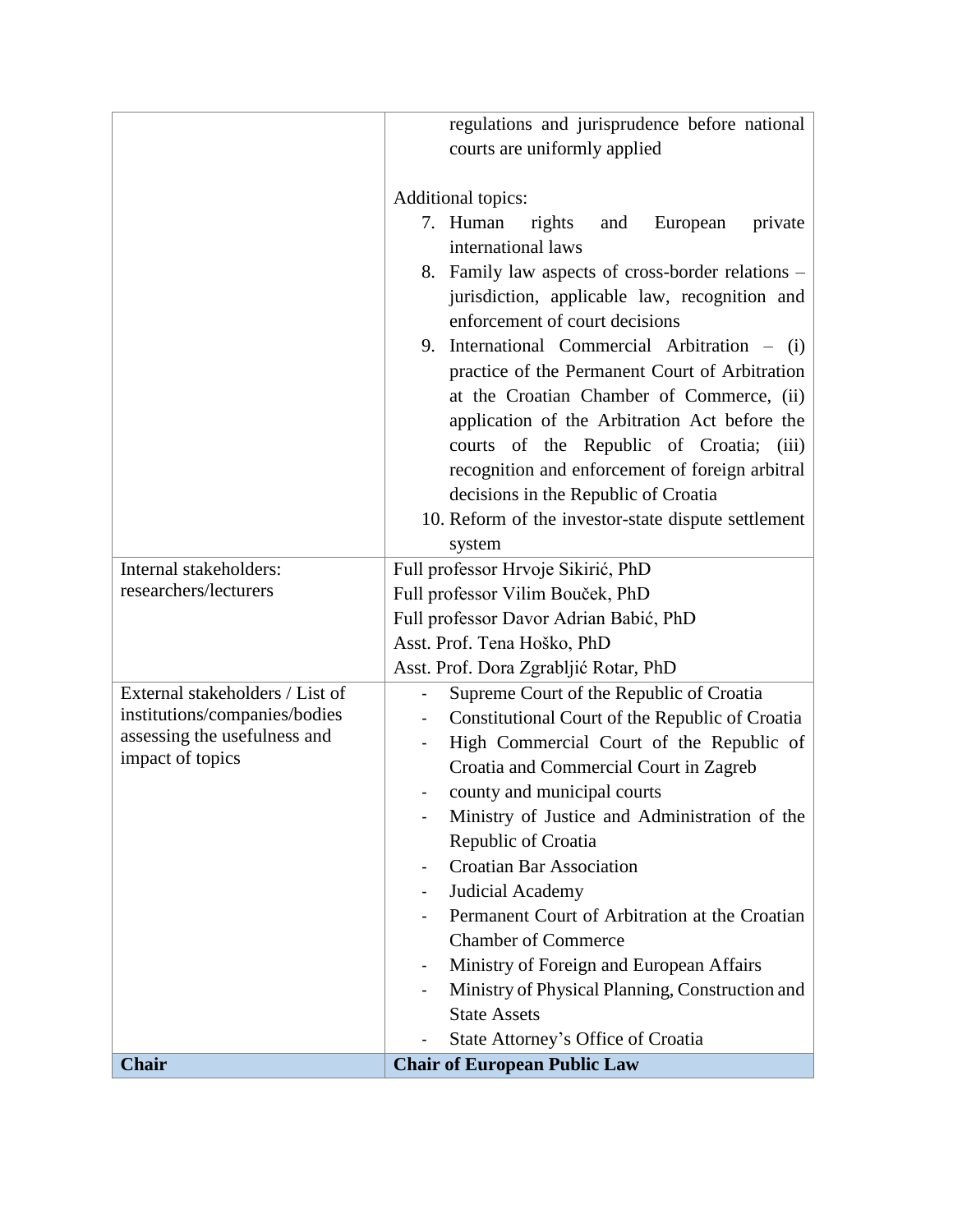| <b>Research Areas and Topics</b>                              | 1. Methodology of EU law and argumentation of<br>the CJEU                |  |  |  |
|---------------------------------------------------------------|--------------------------------------------------------------------------|--|--|--|
|                                                               | The role of national courts in the EU legal order<br>2.                  |  |  |  |
|                                                               | The importance of the rule of law and the<br>3.                          |  |  |  |
|                                                               | protection of fundamental rights in the EU legal                         |  |  |  |
|                                                               | order                                                                    |  |  |  |
|                                                               | 4. Impacts of COVID-19 on EU policies and law                            |  |  |  |
|                                                               | 5. Developments in European migration and asylum                         |  |  |  |
|                                                               | law                                                                      |  |  |  |
|                                                               | 6. Developments in EU internal market law                                |  |  |  |
|                                                               | Implementation of the European Green Deal<br>7.                          |  |  |  |
|                                                               | <b>EU Constitutional Law</b><br>8.                                       |  |  |  |
|                                                               | 9. Legal aspects of European economic<br>and                             |  |  |  |
|                                                               | monetary integration and Croatia's accession to                          |  |  |  |
|                                                               | the euro                                                                 |  |  |  |
|                                                               | 10. Ethical concerns and developments in EU law                          |  |  |  |
|                                                               | (especially in areas such as EU health law or the                        |  |  |  |
|                                                               | regulation of AI)                                                        |  |  |  |
| Internal stakeholders:                                        | Full professor Tamara Capeta, PhD                                        |  |  |  |
| researchers/lecturers/collaborators                           | Full professor Iris Goldner Lang, PhD                                    |  |  |  |
|                                                               | Assoc. Prof. Snježana Vasiljević, PhD<br>Asst. Prof. Melita Carević, PhD |  |  |  |
|                                                               |                                                                          |  |  |  |
|                                                               | Nika Bačić Selanec, PhD                                                  |  |  |  |
|                                                               | Antonija Ivančan                                                         |  |  |  |
|                                                               | Davor Petrić                                                             |  |  |  |
|                                                               | Luka Petrović                                                            |  |  |  |
| External stakeholders / List of                               | Constitutional Court of the Republic of Croatia                          |  |  |  |
| institutions/companies/bodies<br>assessing the usefulness and | Supreme Court of the Republic of Croatia                                 |  |  |  |
| impact of topics                                              | courts                                                                   |  |  |  |
|                                                               | <b>Croatian National Bank</b>                                            |  |  |  |
|                                                               | Parliament of the Republic of Croatia                                    |  |  |  |
|                                                               | <b>State Attorney's Office</b>                                           |  |  |  |
|                                                               | ministries                                                               |  |  |  |
|                                                               | <b>UNHCR Croatia</b>                                                     |  |  |  |
|                                                               | <b>Croatian Bar Association</b>                                          |  |  |  |
|                                                               | Judicial Academy<br>NGOs - GONG, CPS, Human Rights House                 |  |  |  |
|                                                               | Zagreb                                                                   |  |  |  |
| Chair                                                         | <b>Chair of Psychology</b>                                               |  |  |  |
|                                                               |                                                                          |  |  |  |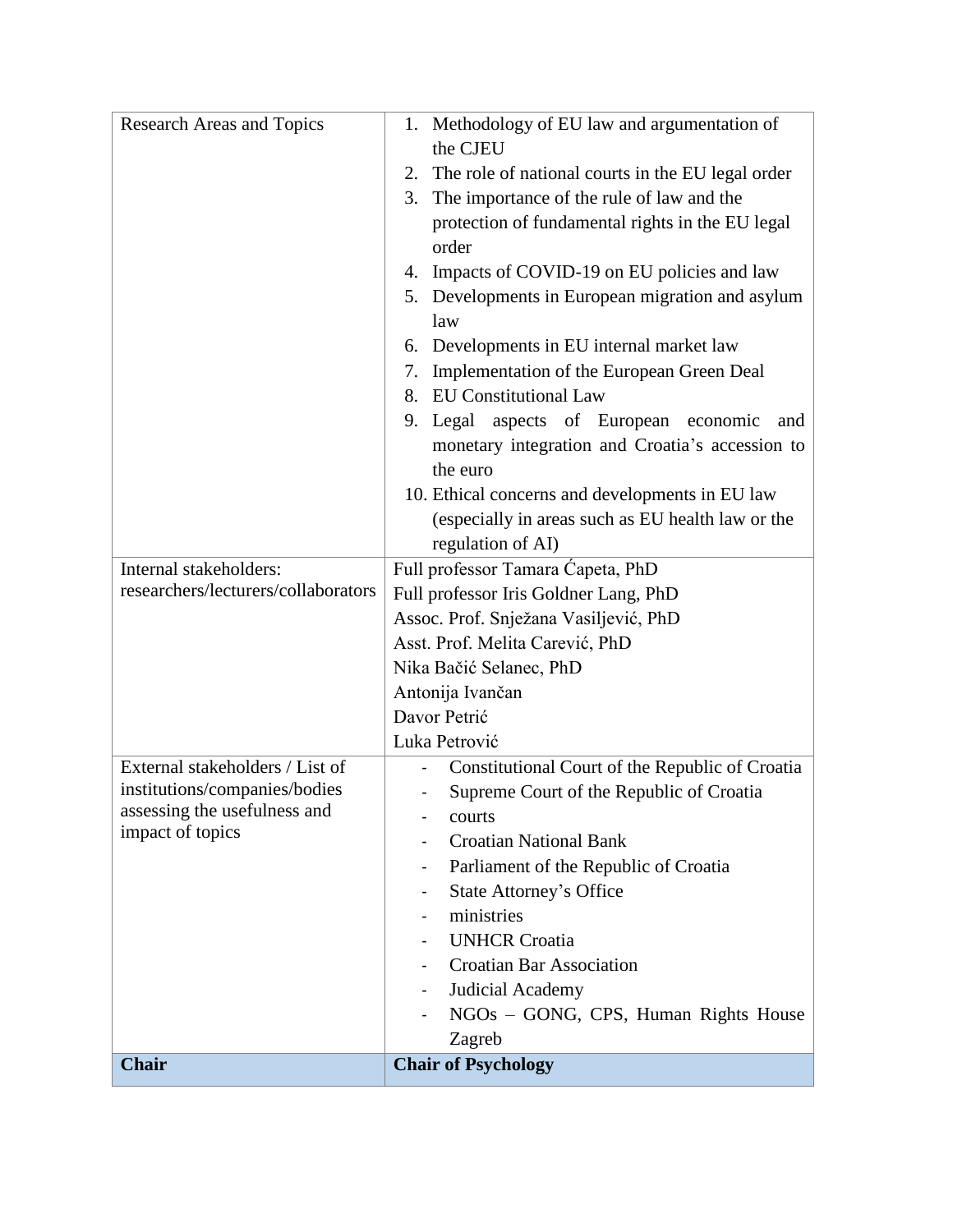| <b>Research Areas and Topics</b> | 1. Evaluation strategies for family support             |  |  |  |
|----------------------------------|---------------------------------------------------------|--|--|--|
|                                  | programmes: a multidisciplinary perspective             |  |  |  |
|                                  | 2. Characteristics of the family support                |  |  |  |
|                                  | programme in the European context                       |  |  |  |
|                                  | 3. Evaluation of the effectiveness of parenting         |  |  |  |
|                                  | support programmes - a comparative view                 |  |  |  |
|                                  | 4. Online parenting support programs                    |  |  |  |
|                                  | 5. Determinants of overprotective parenting in a        |  |  |  |
|                                  | sociocultural context                                   |  |  |  |
|                                  | 6. Opportunities for service learning in higher         |  |  |  |
|                                  | education                                               |  |  |  |
|                                  | 7. Expert assessments of parental alienation            |  |  |  |
|                                  | procedures in the context of a high-conflict            |  |  |  |
|                                  | divorce: the moderating role of parental                |  |  |  |
|                                  | cooperation and the severity of the child's             |  |  |  |
|                                  | psychological problems                                  |  |  |  |
|                                  | 8. Effectiveness of a new family centres service        |  |  |  |
|                                  | aimed at parents at psychosocial risk and their         |  |  |  |
|                                  | preschool children                                      |  |  |  |
|                                  | 9. Evaluation of fathers' parenting support             |  |  |  |
|                                  | programs                                                |  |  |  |
|                                  | 10. Professional support for adoptive families          |  |  |  |
| Internal stakeholders:           | Full professor Ninoslava Pećnik, PhD                    |  |  |  |
| researchers/lecturers            | Asst. Prof. Koraljka Modić Stanke, PhD                  |  |  |  |
|                                  | Asst. Prof. Ana Tokić Milaković, PhD                    |  |  |  |
| External stakeholders / List of  | Ombudsperson for Children                               |  |  |  |
| institutions/companies/bodies    | <b>UNICEF</b>                                           |  |  |  |
| assessing the usefulness and     | ministry responsible for family-related issues          |  |  |  |
| impact of topics                 | Croatian Psychological Association                      |  |  |  |
|                                  | <b>Croatian Association of Social Workers</b>           |  |  |  |
| <b>Chair</b>                     | <b>Chair of Research Methodology in Social Work and</b> |  |  |  |
|                                  | <b>Social Policy</b>                                    |  |  |  |
| <b>Research Areas and Topics</b> | 1. Empirical research on the inconsistency of case-     |  |  |  |
|                                  | law                                                     |  |  |  |
|                                  | Implementation of measures to protect children<br>2.    |  |  |  |
|                                  | from domestic violence in the social welfare            |  |  |  |
|                                  | system and the justice system                           |  |  |  |
|                                  | 3. GDPR and the right of access to the information      |  |  |  |
|                                  | within the scope of work of state and public            |  |  |  |
|                                  | services                                                |  |  |  |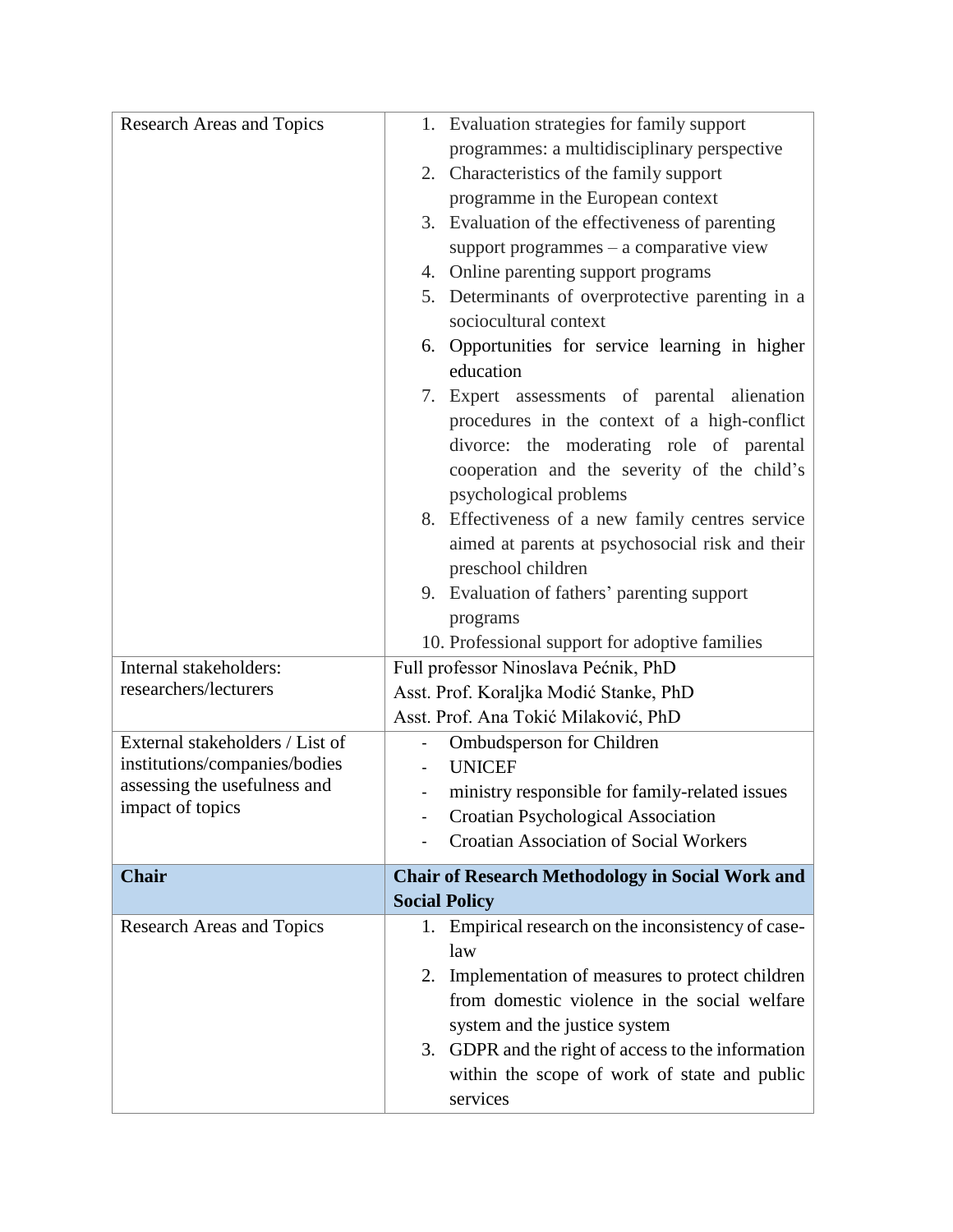|                                                  | 4. Competence, financial capacity, and efficiency      |  |  |  |
|--------------------------------------------------|--------------------------------------------------------|--|--|--|
|                                                  | of local self-government units                         |  |  |  |
| Internal stakeholders:                           | Full professor Ivan Rimac, PhD                         |  |  |  |
| researchers/lecturers/collaborators              | Asst. Prof. Jelena Ogresta, PhD                        |  |  |  |
|                                                  | Lea Skokandić, PhD                                     |  |  |  |
| External stakeholders / List of                  | Ministry of Justice and Administration                 |  |  |  |
| institutions/companies/bodies                    | Ministry of Labour, Pension<br>System,                 |  |  |  |
| assessing the usefulness and<br>impact of topics | Family and Social Policy                               |  |  |  |
|                                                  | <b>Chamber of Social Workers</b>                       |  |  |  |
|                                                  | <b>UNICEF</b>                                          |  |  |  |
|                                                  | civil society organisations (e.g., GONG)               |  |  |  |
|                                                  | Ministry of Regional Development and EU                |  |  |  |
|                                                  | Funds                                                  |  |  |  |
| <b>Chair</b>                                     | <b>Chair of Theory and Methods of Social Work</b>      |  |  |  |
| <b>Research Areas and Topics</b>                 | The impact of the COVID-19 pandemic on<br>1.           |  |  |  |
|                                                  | vulnerable categories of users, support                |  |  |  |
|                                                  | professions and processes in different systems:        |  |  |  |
|                                                  | impact on mental health and human rights;              |  |  |  |
|                                                  | professional support (supervision) for social          |  |  |  |
|                                                  | welfare workers; innovation of social services;        |  |  |  |
|                                                  | social work in health care                             |  |  |  |
|                                                  | Integration of social services and new<br>2.           |  |  |  |
|                                                  | organisation of social services in the Republic        |  |  |  |
|                                                  | of Croatia                                             |  |  |  |
|                                                  | A new perspective for homelessness (national<br>3.     |  |  |  |
|                                                  | survey on various aspects of homelessness)             |  |  |  |
|                                                  | 4. Parenting and intergenerational trauma              |  |  |  |
|                                                  | transmission                                           |  |  |  |
|                                                  | Family mediation in divorce and child disputes<br>5.   |  |  |  |
|                                                  | Psychosocial functioning and subjective well-<br>6.    |  |  |  |
|                                                  | being of children and youth (in times of crisis)       |  |  |  |
|                                                  | Modern processes of assessment, decision-<br>7.        |  |  |  |
|                                                  | making and application of child protection             |  |  |  |
|                                                  | measures in family law                                 |  |  |  |
|                                                  | 8. Development of deprived communities                 |  |  |  |
|                                                  | Significance of the digital environment (digital<br>9. |  |  |  |
|                                                  | competencies and digital tools, child welfare in       |  |  |  |
|                                                  | the digital domain)                                    |  |  |  |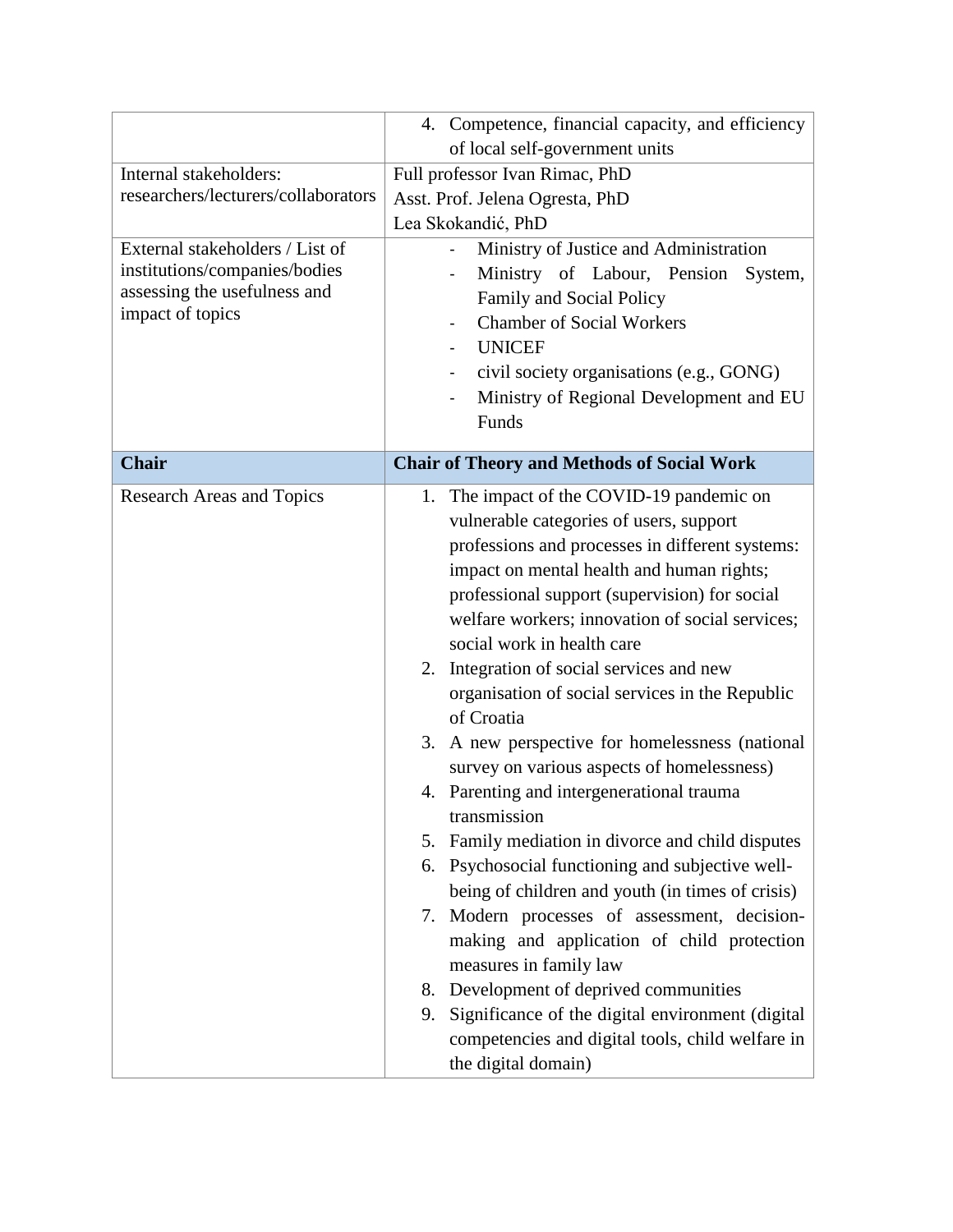|                                                                                                                      | 10. The person-centred approach in the context of                                                                                                                                                                                                                                                                                                                                                                                                                                                                                                                                                                                                                                                                                                                                                                                                                                                                                                                                                                                                                                                                                                                                                        |  |  |  |
|----------------------------------------------------------------------------------------------------------------------|----------------------------------------------------------------------------------------------------------------------------------------------------------------------------------------------------------------------------------------------------------------------------------------------------------------------------------------------------------------------------------------------------------------------------------------------------------------------------------------------------------------------------------------------------------------------------------------------------------------------------------------------------------------------------------------------------------------------------------------------------------------------------------------------------------------------------------------------------------------------------------------------------------------------------------------------------------------------------------------------------------------------------------------------------------------------------------------------------------------------------------------------------------------------------------------------------------|--|--|--|
|                                                                                                                      | user rights advocacy                                                                                                                                                                                                                                                                                                                                                                                                                                                                                                                                                                                                                                                                                                                                                                                                                                                                                                                                                                                                                                                                                                                                                                                     |  |  |  |
| Internal stakeholders:                                                                                               | Assoc. Prof. Olja Družić Ljubotina, PhD                                                                                                                                                                                                                                                                                                                                                                                                                                                                                                                                                                                                                                                                                                                                                                                                                                                                                                                                                                                                                                                                                                                                                                  |  |  |  |
| researchers/lecturers/collaborators                                                                                  | Full professor Marina Ajduković, PhD                                                                                                                                                                                                                                                                                                                                                                                                                                                                                                                                                                                                                                                                                                                                                                                                                                                                                                                                                                                                                                                                                                                                                                     |  |  |  |
|                                                                                                                      | Full professor Branka Sladović-Franz, PhD                                                                                                                                                                                                                                                                                                                                                                                                                                                                                                                                                                                                                                                                                                                                                                                                                                                                                                                                                                                                                                                                                                                                                                |  |  |  |
|                                                                                                                      | Full professor Kristina Urbanc, PhD                                                                                                                                                                                                                                                                                                                                                                                                                                                                                                                                                                                                                                                                                                                                                                                                                                                                                                                                                                                                                                                                                                                                                                      |  |  |  |
|                                                                                                                      | Full professor Nino Žganec, PhD                                                                                                                                                                                                                                                                                                                                                                                                                                                                                                                                                                                                                                                                                                                                                                                                                                                                                                                                                                                                                                                                                                                                                                          |  |  |  |
|                                                                                                                      | Assoc. Prof. Vanja Branica, PhD                                                                                                                                                                                                                                                                                                                                                                                                                                                                                                                                                                                                                                                                                                                                                                                                                                                                                                                                                                                                                                                                                                                                                                          |  |  |  |
|                                                                                                                      | Assoc. Prof. Marijana Kletečki Radović, PhD                                                                                                                                                                                                                                                                                                                                                                                                                                                                                                                                                                                                                                                                                                                                                                                                                                                                                                                                                                                                                                                                                                                                                              |  |  |  |
|                                                                                                                      | Assoc. Prof. Marijana Majdak, PhD                                                                                                                                                                                                                                                                                                                                                                                                                                                                                                                                                                                                                                                                                                                                                                                                                                                                                                                                                                                                                                                                                                                                                                        |  |  |  |
|                                                                                                                      | Asst. Prof. Ana Opačić, PhD                                                                                                                                                                                                                                                                                                                                                                                                                                                                                                                                                                                                                                                                                                                                                                                                                                                                                                                                                                                                                                                                                                                                                                              |  |  |  |
|                                                                                                                      |                                                                                                                                                                                                                                                                                                                                                                                                                                                                                                                                                                                                                                                                                                                                                                                                                                                                                                                                                                                                                                                                                                                                                                                                          |  |  |  |
|                                                                                                                      |                                                                                                                                                                                                                                                                                                                                                                                                                                                                                                                                                                                                                                                                                                                                                                                                                                                                                                                                                                                                                                                                                                                                                                                                          |  |  |  |
|                                                                                                                      |                                                                                                                                                                                                                                                                                                                                                                                                                                                                                                                                                                                                                                                                                                                                                                                                                                                                                                                                                                                                                                                                                                                                                                                                          |  |  |  |
|                                                                                                                      |                                                                                                                                                                                                                                                                                                                                                                                                                                                                                                                                                                                                                                                                                                                                                                                                                                                                                                                                                                                                                                                                                                                                                                                                          |  |  |  |
| External stakeholders / List of<br>institutions/companies/bodies<br>assessing the usefulness and<br>impact of topics | Asst. Prof. Linda Rajhvajn Bulat, PhD<br>Asst. Prof. Lucija Vejmelka, PhD<br>Ines Rezo, PhD<br>Nika Sušac, PhD<br>professional chambers (Croatian Chamber of<br>Social Workers and Croatian Chamber of<br>Psychology)<br>civil society organisations and humanitarian<br>organisations (Croatian Association of Social<br>Workers, Society for Psychological Assistance,<br>Croatian Homeless Network, Institute for<br>Market<br>Labour<br>Development,<br>national<br>associations of persons with disabilities, MoSt<br>Association, Croatian Mediation Association,<br>Croatian Association for Family Mediation,<br>Croatian Association for Supervision<br>and<br>Organizational Development, Association for<br>Self Advocacy, Zamisli Association, POKAZ<br>Association, Leader Network Croatia, Red<br>Cross Zagreb, Croatian Red Cross)<br>different bodies of the Ombudsperson (Office of<br>the Ombudsperson for Children, Office of the<br>Ombudsperson, Office of the Ombudsperson<br>for Persons with Disabilities, Office of the<br><b>Ombudsperson for Gender Equality</b> )<br>Ministry of Labour and Pension System, Family<br>and Social Policy<br>Ministry of Science and Education |  |  |  |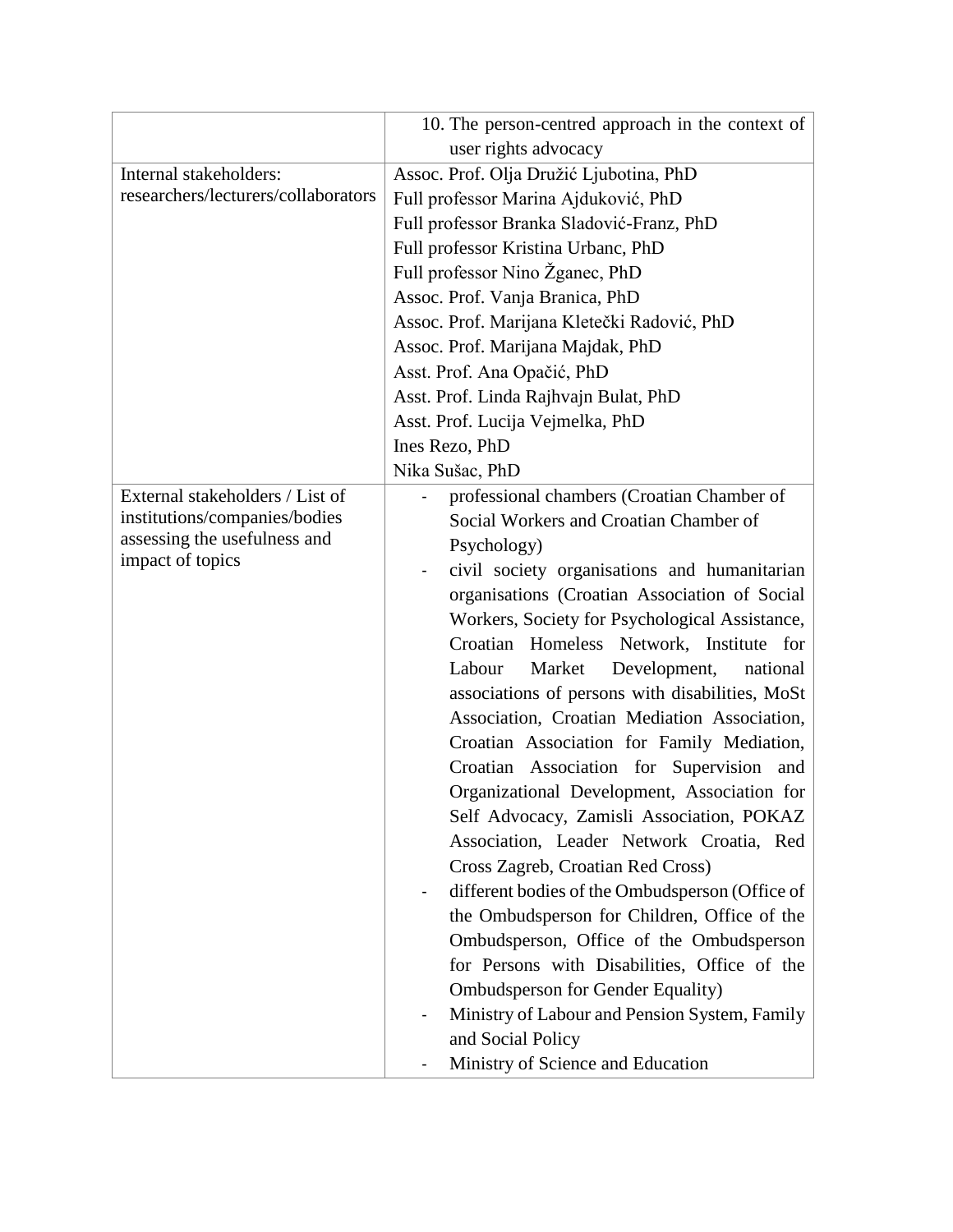|                                  | social welfare institutions (social work centres,                         |
|----------------------------------|---------------------------------------------------------------------------|
|                                  | senior citizen residences)                                                |
|                                  | Child Protection Centre of Zagreb                                         |
|                                  | Zagreb City Office for Health<br>$\overline{\phantom{0}}$                 |
|                                  | Sestre milosrdnice University Hospital Centre,                            |
|                                  | other general hospitals, and University Hospital                          |
|                                  | Centre                                                                    |
|                                  | <b>UNICEF</b>                                                             |
|                                  | <b>Croatian Employment Service</b>                                        |
|                                  | municipal courts                                                          |
|                                  | <b>Education and Teacher Training Agency</b>                              |
|                                  | rehabilitation centres                                                    |
| <b>Chair</b>                     | <b>Chair of Social Work Sphere</b>                                        |
| <b>Research Areas and Topics</b> | People with disabilities in society<br>1.                                 |
|                                  | Social work for the benefit of families of<br>2.                          |
|                                  | persons with disabilities                                                 |
|                                  | 3. Formal support system for persons with                                 |
|                                  | disabilities                                                              |
|                                  | 4. Children with developmental disabilities, early                        |
|                                  | intervention, and parenting – perspectives and<br>support                 |
|                                  | 5. The role of student counselling centres and the                        |
|                                  | formal support system in higher education -                               |
|                                  | stakeholder perspectives                                                  |
|                                  | 6. Human rights and social work (sub-theme:                               |
|                                  | green social work and environmental                                       |
|                                  | awareness; COVID-19 pandemic)<br>7. Analysis of the current situation and |
|                                  | improvement of services for adoptive and                                  |
|                                  | foster families                                                           |
|                                  | Analysis of different challenges/problems in<br>8.                        |
|                                  | partner and family relations, opportunities for                           |
|                                  | improvement and effects of support and                                    |
|                                  | assistance methods (counselling, support                                  |
|                                  | groups) (subtopic: impact of new ICT<br>technologies on family life)      |
|                                  | 9. Children growing up in specific family                                 |
|                                  | circumstances and the role of parents (divorce,                           |
|                                  | wealth culture)                                                           |
|                                  | 10. Professional challenges and ethical dilemmas                          |
|                                  | in dealing with families facing multiple risks                            |
|                                  | 11. Social and educational risks in primary and                           |
|                                  | secondary school pupils                                                   |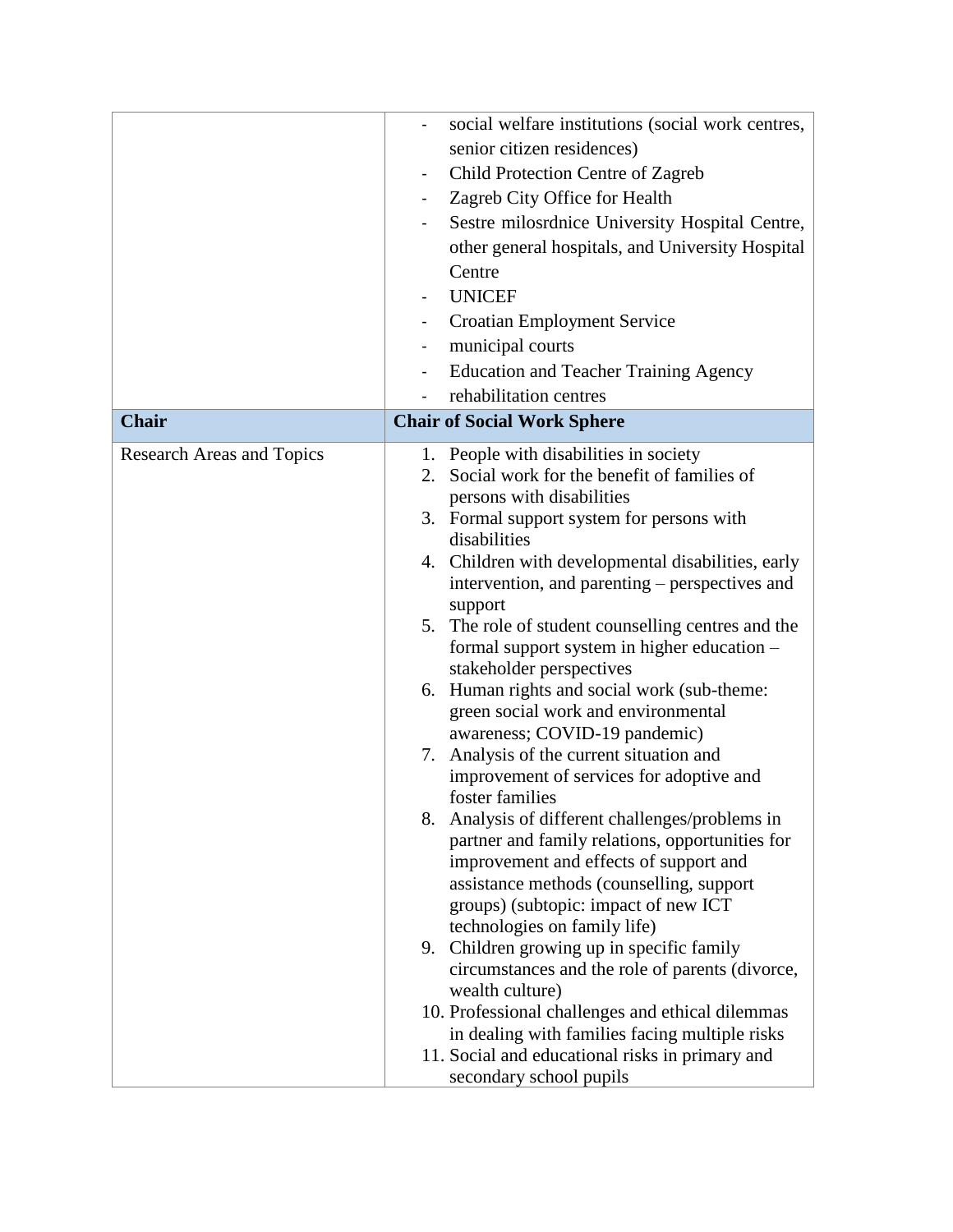| Internal stakeholders:              | Assoc. Prof. Gordana Berc, PhD                                                             |  |  |  |
|-------------------------------------|--------------------------------------------------------------------------------------------|--|--|--|
| researchers/lecturers               | Full professor Zdravka Leutar, PhD                                                         |  |  |  |
|                                     | Full professor Slavica Blažeka Kokorić, PhD                                                |  |  |  |
|                                     | Assoc. Prof. Maja Laklija, PhD                                                             |  |  |  |
|                                     | Assoc. Prof. Marina Milić Babić, PhD                                                       |  |  |  |
|                                     | Asst. Prof. Marko Buljevac, PhD                                                            |  |  |  |
| External stakeholders / List of     | organisations of persons with disabilities                                                 |  |  |  |
| institutions/companies/bodies       | centres for education and rehabilitation                                                   |  |  |  |
| assessing the usefulness and        | social welfare institutions intended for people                                            |  |  |  |
| impact of topics                    | with disabilities                                                                          |  |  |  |
|                                     | <b>Croatian Chamber of Social Workers</b><br><b>Croatian Association of Social Workers</b> |  |  |  |
| <b>Chair</b>                        | <b>Chair of Social Policy</b>                                                              |  |  |  |
|                                     |                                                                                            |  |  |  |
| <b>Research Areas and Topics</b>    | 1. Potentials of social entrepreneurship and social                                        |  |  |  |
|                                     | economy in social policy                                                                   |  |  |  |
|                                     | 2. Current trends in civil society development and                                         |  |  |  |
|                                     | combined social policy                                                                     |  |  |  |
|                                     | 3. Combined social policy and the role of                                                  |  |  |  |
|                                     | employers in social protection                                                             |  |  |  |
|                                     | 4. Social innovation and development of non-                                               |  |  |  |
|                                     | institutional social services                                                              |  |  |  |
|                                     | 5. Care deficit for children and elderly people,                                           |  |  |  |
|                                     | changes in welfare regimes and their effects                                               |  |  |  |
|                                     | 6. Socioeconomic and socio-demographic change,                                             |  |  |  |
|                                     | crises and transformations of the welfare state                                            |  |  |  |
|                                     | and effects on gender and social inequalities                                              |  |  |  |
|                                     | 7. Challenges and perspectives of housing policy                                           |  |  |  |
|                                     | in Croatia                                                                                 |  |  |  |
|                                     | The perspective of social investment and social                                            |  |  |  |
|                                     | innovation in the context of the new challenges                                            |  |  |  |
|                                     | of the welfare state in Croatia                                                            |  |  |  |
|                                     | Intergenerational transmission of poverty in the<br>9.                                     |  |  |  |
|                                     | Republic of Croatia: how to break the vicious                                              |  |  |  |
|                                     | cycle of poverty                                                                           |  |  |  |
|                                     | 10. Causes and extent of non-use of the right to                                           |  |  |  |
|                                     | social welfare benefits                                                                    |  |  |  |
| Internal stakeholders:              | Full professor Zdenko Babić, PhD                                                           |  |  |  |
| researchers/lecturers/collaborators | Full professor Gojko Bežovan, PhD                                                          |  |  |  |
|                                     | Full professor Zoran Šućur, PhD                                                            |  |  |  |
|                                     | Assoc. Prof. Ivana Dobrotić, PhD                                                           |  |  |  |
|                                     | Asst. Prof. Danijel Baturina, PhD                                                          |  |  |  |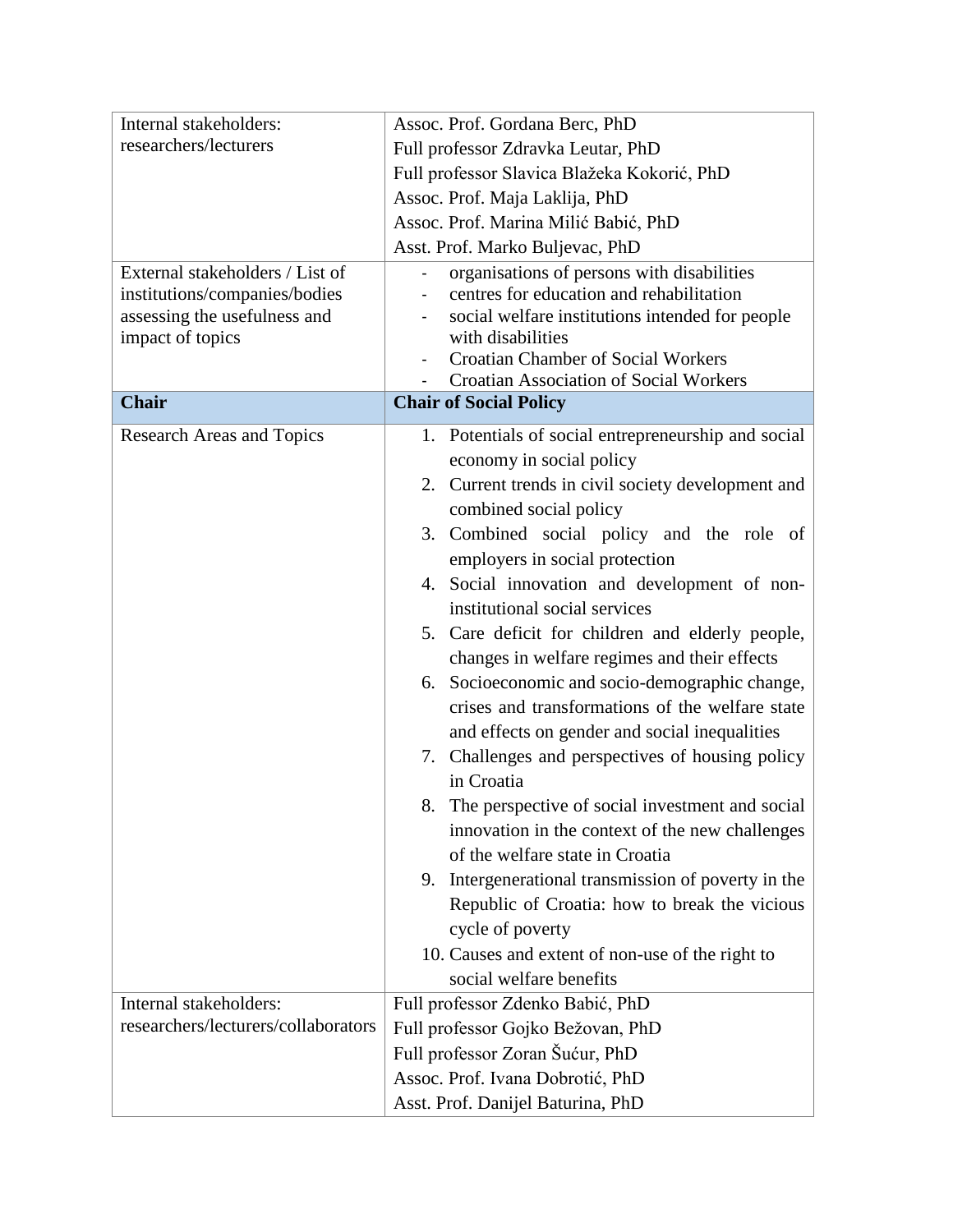|                                                                                                                      | Asst. Prof. Jelena Matančević, PhD                                                                                                                                                                                                                                                                                                                                                                                                                                                                                                                                                                                                                                                                                                                                                                                                                                                             |  |  |  |
|----------------------------------------------------------------------------------------------------------------------|------------------------------------------------------------------------------------------------------------------------------------------------------------------------------------------------------------------------------------------------------------------------------------------------------------------------------------------------------------------------------------------------------------------------------------------------------------------------------------------------------------------------------------------------------------------------------------------------------------------------------------------------------------------------------------------------------------------------------------------------------------------------------------------------------------------------------------------------------------------------------------------------|--|--|--|
|                                                                                                                      | Josip Pandžić, PhD                                                                                                                                                                                                                                                                                                                                                                                                                                                                                                                                                                                                                                                                                                                                                                                                                                                                             |  |  |  |
| External stakeholders / List of<br>institutions/companies/bodies<br>assessing the usefulness and<br>impact of topics | Ministry of Labour and Pension System, Family<br>and Social Policy<br><b>Croatian Employment Service</b><br>Office for Cooperation with NGOs<br>Government of the Republic of Croatia<br>National<br>Foundation<br>Civil<br>for<br>Society<br>Development<br>Croatian Employers' Association<br><b>UNICEF</b><br>Central State Office for Demography and Youth<br>Agency for Transactions and Mediation in<br><b>Immovable Properties</b><br>Zagreb Architects Society                                                                                                                                                                                                                                                                                                                                                                                                                         |  |  |  |
| <b>Chair</b>                                                                                                         | <b>Chair of Gerontology</b>                                                                                                                                                                                                                                                                                                                                                                                                                                                                                                                                                                                                                                                                                                                                                                                                                                                                    |  |  |  |
| <b>Research Areas and Topics</b>                                                                                     | The position of the elderly and the quality of<br>1.<br>care in senior citizen residences<br>2. Needs of professionals in dealing with the<br>elderly in crises<br>3. Position and needs of family caregivers in the<br>care of people suffering from psychiatric<br>diseases<br>4. Care for people with Alzheimer's disease from<br>the perspective of family members and experts<br>Discrimination against the elderly in times of<br>5.<br>crisis<br>6. Possibilities of cooperation between different<br>stakeholders in the community in caring for the<br>elderly<br>Experiences of the elderly in dealing with crises<br>7.<br>- the role of providers and recipients of various<br>services<br>Exposure of the elderly to family, institutional,<br>8.<br>and societal violence<br>9. Challenges of end-of-life care<br>10. Education of the elderly in the use of new<br>technologies |  |  |  |
| Internal stakeholders:<br>researchers/lecturers                                                                      | Full professor Ana Štambuk, PhD                                                                                                                                                                                                                                                                                                                                                                                                                                                                                                                                                                                                                                                                                                                                                                                                                                                                |  |  |  |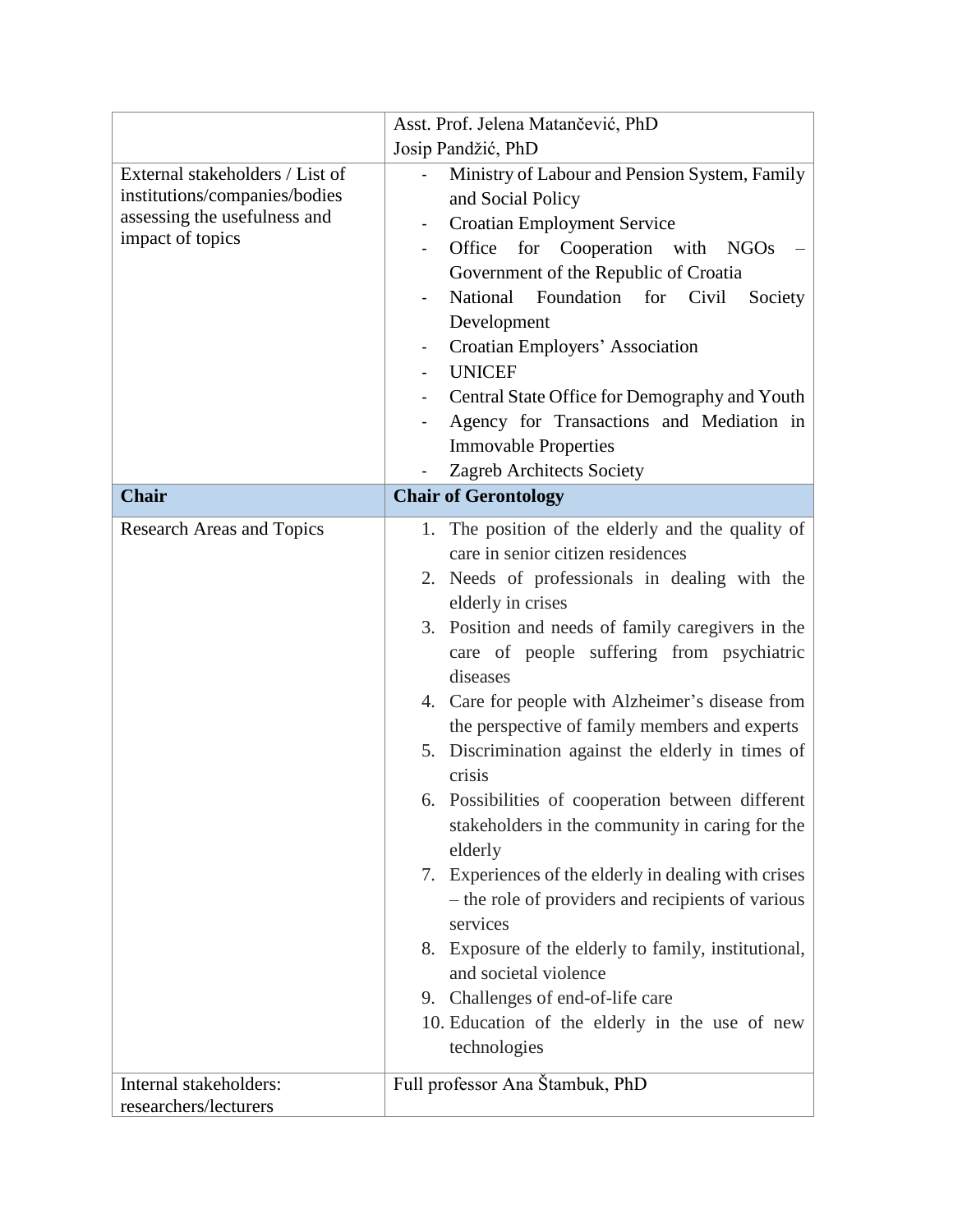|                                                                                                                      | Full professor Silvia Rusac, PhD                                                                                                                                                                                                                                                    |  |  |  |
|----------------------------------------------------------------------------------------------------------------------|-------------------------------------------------------------------------------------------------------------------------------------------------------------------------------------------------------------------------------------------------------------------------------------|--|--|--|
| External stakeholders / List of<br>institutions/companies/bodies<br>assessing the usefulness and<br>impact of topics | City Office for Social Protection and People<br>with Disabilities<br>- senior citizen residences<br><b>Red Cross</b><br>Croatian Institute of Public Health<br>- University Psychiatric Hospital Vrapče<br>Technical School "Ruđer Bošković"<br><b>Zagreb Pensioner Association</b> |  |  |  |

# **7. Strategic goals of scientific research for the period 2021–2025**

**The main strategic goal** of the Faculty in terms of scientific research is to **increase the scope and raise the quality** of scientific research to a level that ensures **international recognition, competitiveness, and visibility of the Faculty in the European Research Area and the European Higher Education Area**. Within this general goal, four specific goals of the scientific research programme for the period 2021–2025 have been defined in accordance with the conducted SWOT analysis and highlighted priority research areas:

- 1. encouraging excellence in scientific research
- 2. improving the quality of postgraduate university (doctoral) study programmes
- 3. encouraging international research activities and international recognition of the Faculty's scientific activities
- 4. improving systematic cooperation and transferring knowledge and skills acquired through (doctoral) research.

### **1. Encouraging excellence in scientific research**

**Activities 1.1.** Improving the support system for scientific and research excellence and innovative research at the Faculty, increasing the number of scientific projects and programmes.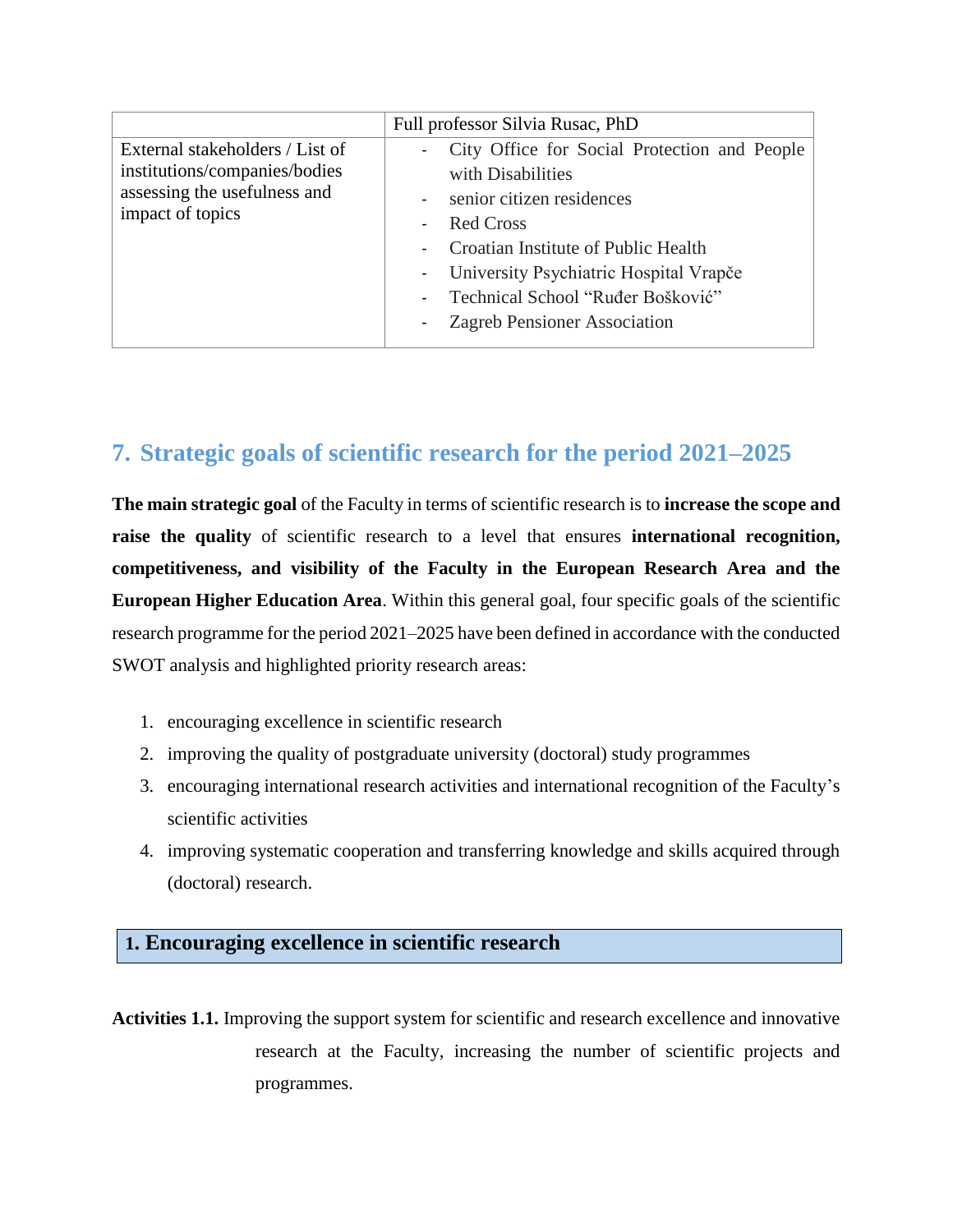- **Activities 1.2.** Encouraging the advancement of employees to scientific and scientific-teaching ranks by regularly monitoring their scientific and teaching activities and motivating them to acquire new scientific competencies.
- **Activities 1.3.** Improving the system of collecting data on the scientific research activities of the Faculty and creating a database.
- **Activities 1.4.** Continuously increasing the number and quality of scientific papers.
- **Activities 1.5**. Continuously improving and monitoring the quality of scientific journals of the Faculty of Law.
- **Activities 1.6.** Developing and fostering an interdisciplinary research environment.
- **Activities 1.7.** Increasing the number of research projects and improving administrative support for the application and implementation of projects.
- **Activities 1.8.** Regularly organising and participating in scientific workshops, colloquia, seminars, conferences.
- **Activities 1.9.** Using projects and programmes to continuously update scientific and research equipment.

## **2. Improving the quality of postgraduate university (doctoral) study programmes**

**Activities 2.1.** Implementing a new doctoral study programme in legal sciences

- **Activities 2.2.** Continuously improving doctoral study programmes at the Faculty according to international quality standards.
- **Activities 2.3.** Periodically evaluating doctoral study programmes.
- **Activities 2.4.** Raising the quality of mentoring at doctoral studies by organising lectures and involving potential mentors in the University of Zagreb mentoring workshop.
- **Activities 2.5.** Increasing doctoral students' active participation in scientific projects and presenting research in the context of study programmes, at conferences, and in scientific journals.
- **Activities 2.6.** Encouraging doctoral students to actively participate in national and international scientific conferences.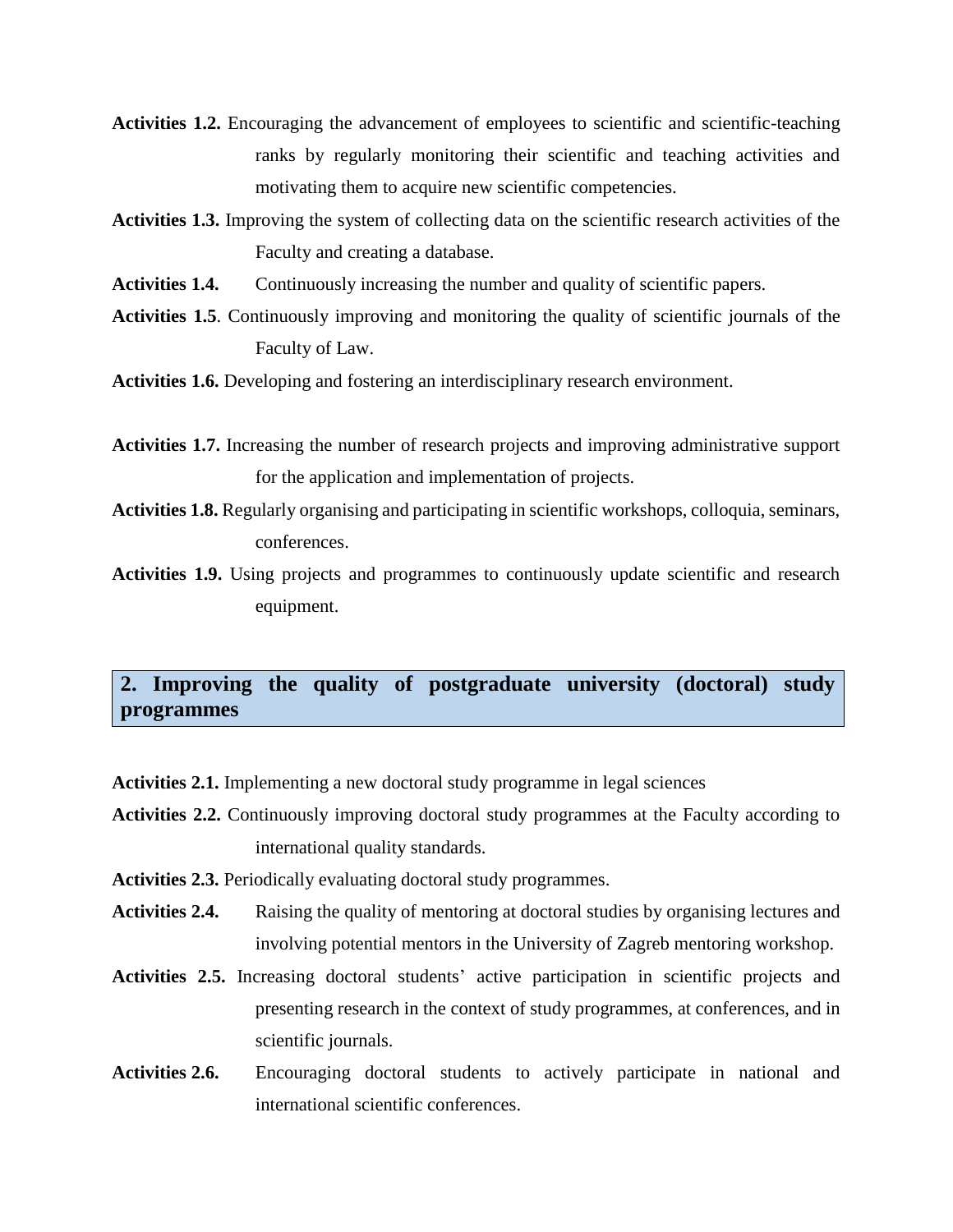- **Activities 2.7.** Promoting regular participation in scientific and professional lectures organised at the Faculty.
- **Activities 2.8.** Promoting doctoral study programmes among graduate students and employees of public, economic, and other scientific institutions.
- **Activities 2.9.** Implementing the system of enrollment in doctoral studies that enables the selection of the best doctoral students and quality selection of research topics and mentors.
- **Activities 2.10.** Ensuring freedom of scientific research and academic integrity.
- **Activities 2.11.** Acquiring generic (transferable) skills and learning outcomes in doctoral study programmes in accordance with the qualification system of the European Higher Education Area.

### **3. Encouraging international research activities and international recognition of the Faculty's scientific activities**

- **Activities 3.1**. Encouraging lecturer and doctoral student mobility, encouraging young researchers (doctoral students) to participate in the post-doctoral specialisation as part of international programmes and projects, which, in addition to the immediate benefit of gaining experience and knowledge, would also help establish interinstitutional cooperation.
- **Activities 3.2.** Improving international mobility of doctoral students and encouraging foreign candidates to enrol in the Faculty's doctoral study programme.
- **Activities 3.3.** Increasing the number of visiting researchers at the Faculty and encouraging Faculty professors to participate in activities of other internationally recognisable higher education and research institutions.
- **Activities 3.4.** Increasing the number of international conferences, seminars, workshops at the Faculty: organising new/existing scientific consultations, symposia, or conferences in co-organisation with major international, national, or regional related scientific institutions or organisations.
- **Activities 3.5.** Encouraging doctoral students to actively participate in national and international scientific conferences.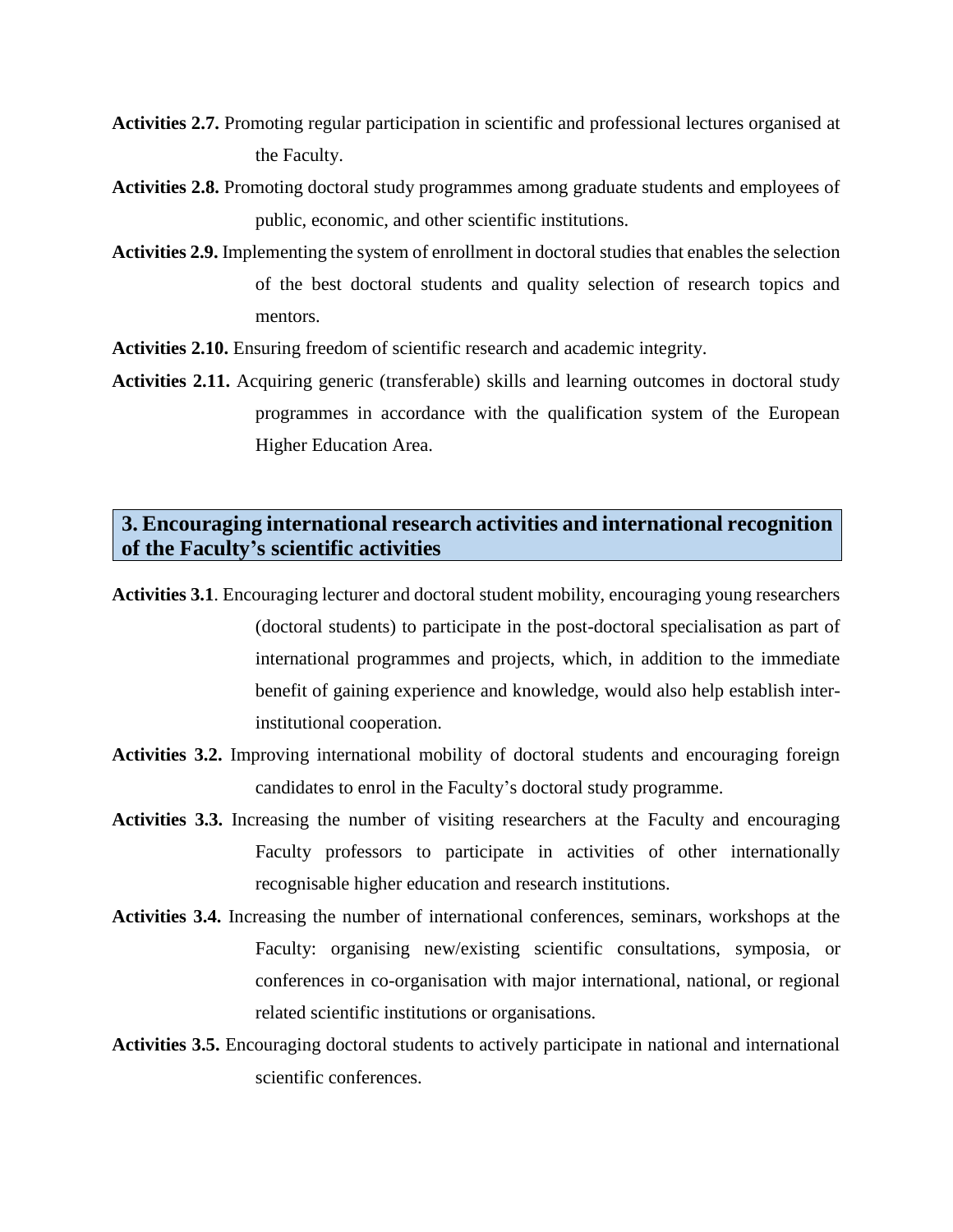- **Activities 3.6.** Intensifying the application to international projects, training researchers on how to apply, and developing administrative support to researchers in applying to such projects.
- **Activity 3.7.** Increasing the number of new contracts or agreements on international cooperation (mobility).
- **Activity 3.8.** Encouraging employees to participate in scientific and organisational committees of international scientific conferences, editorial boards of scientific journals and governing bodies of international, regional, and national institutions, associations, and companies related to scientific research.

### **4. Improving systematic cooperation and transferring knowledge and skills acquired through (doctoral) research**

- **Activities 4.1.** Enhancing cooperation with external stakeholders by linking the research activities of the Faculty with the needs of the labour market.
- **Activities 4.2.** Improving the quality of enrollment policy: enrollment quotas and the selection of research topics for doctoral students are related to scientific, social, economic, and other needs in accordance with the research areas and topics listed in this document.
- **Activities 4.3.** Increasing the number of research projects with a more immediate application.
- **Activities 4.4.** Propelling a more significant number of the Alumni Club members to participate in various scientific research activities of the Faculty.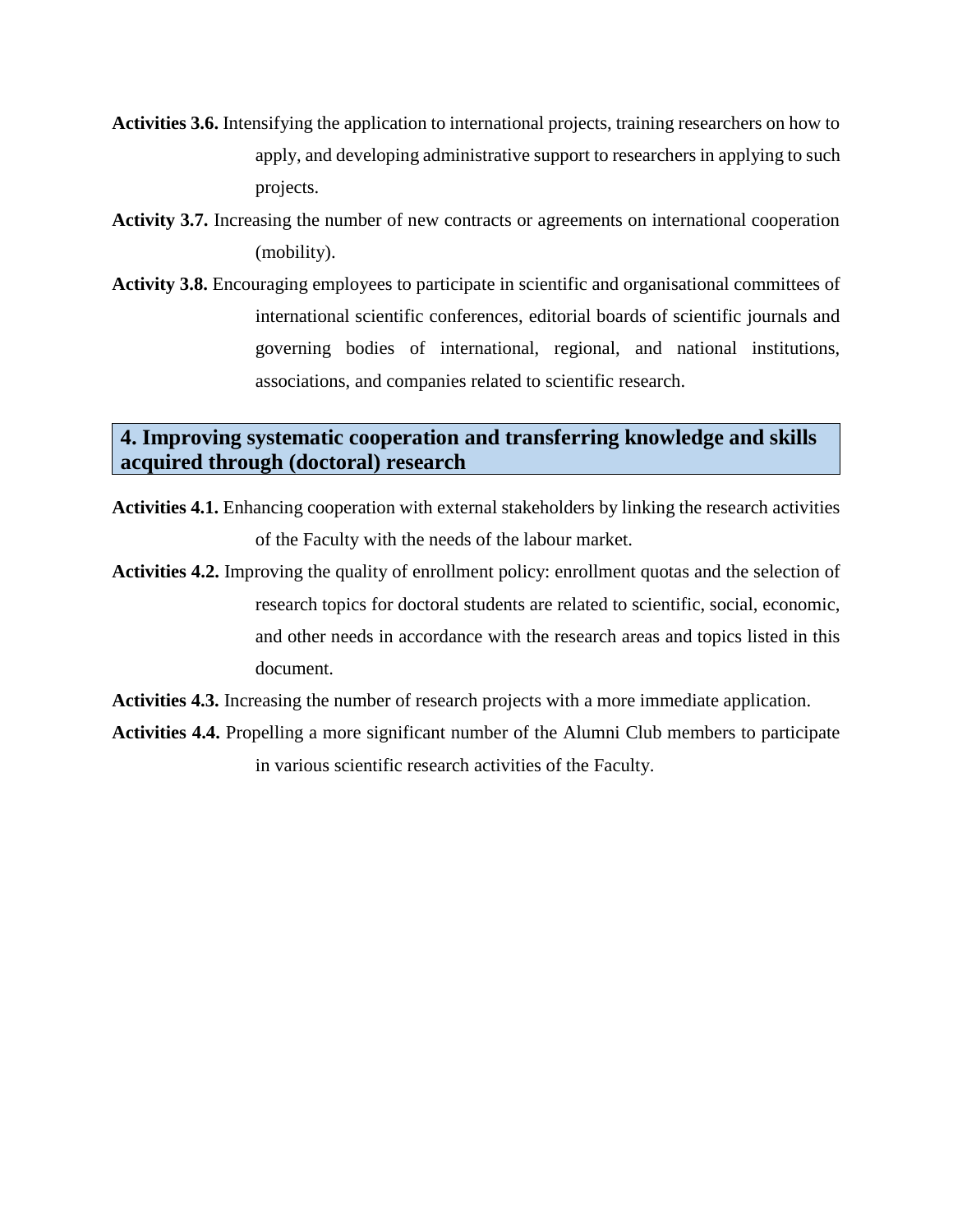# **8. Performance indicators for the implementation of strategic goals of scientific activity of the University of Zagreb Faculty of Law**

| <b>Activities</b> | <b>Key indicators</b>                             | <b>Quality monitoring</b>                  | <b>Entities/persons</b>     | Implementation |
|-------------------|---------------------------------------------------|--------------------------------------------|-----------------------------|----------------|
|                   |                                                   | improvement<br>and                         | responsible                 | deadline       |
|                   |                                                   | procedures                                 |                             |                |
| 1.1.              | Number<br>of<br>active<br>scientific projects and | Comparison with the<br>previous period     | Vice-Dean<br>for<br>Science | Every 5 years  |
|                   | funded<br>programmes                              |                                            |                             |                |
|                   | at the national level                             |                                            |                             |                |
|                   | number<br>and<br>of                               |                                            |                             |                |
|                   | European<br>and                                   |                                            |                             |                |
|                   | international projects                            |                                            |                             |                |
| 1.2.              | Realised<br>employee                              | Comparison with the                        | Faculty                     | Continuous     |
|                   | advancements                                      | previous period                            | management                  |                |
| 1.3.              | An established                                    | An established<br>database on              | Faculty                     | Continuous     |
|                   | quality system of<br>collecting data on           | scientific research                        | management                  |                |
|                   | scientific research<br>activities of the          | activities and a                           |                             |                |
|                   | Faculty and creating<br>a database                | monitoring system                          |                             |                |
| 1.4.              | Number of published                               | Comparison with the<br>previous 5-year     | <b>Faculty Council</b>      | Every 5 years  |
|                   | papers                                            | period                                     |                             |                |
| 1.5.              | Number of journal                                 | Number and type of                         | Journal editorial           | Continuous     |
|                   | volumes published                                 | published papers in<br>journals, frequency | boards                      |                |
|                   |                                                   | of citation                                |                             |                |
|                   |                                                   |                                            |                             |                |

**Specific goal 1: Encouraging excellence in scientific research**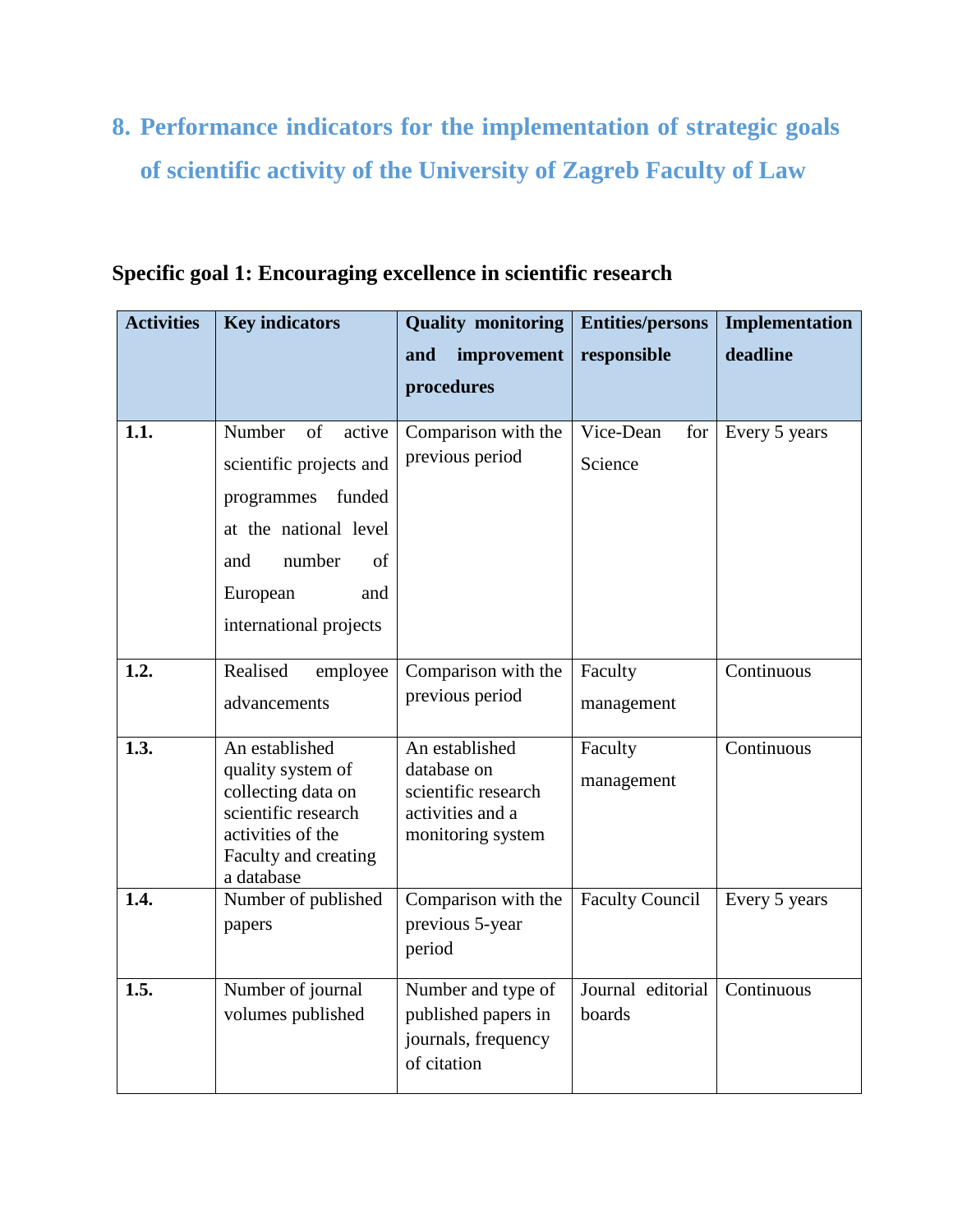| 1.6. | Number of                               | Comparison with the                   | Faculty          | Every 5 years |
|------|-----------------------------------------|---------------------------------------|------------------|---------------|
|      | applied/approved                        | previous 5-year                       | management       |               |
|      | interdisciplinary                       | period                                |                  |               |
|      | projects                                |                                       |                  |               |
| 1.7. | Number of                               | Comparison with the                   | Vice-Dean<br>for | Every 5 years |
|      | applied/approved<br>scientific research | previous period;<br>records of to the | Science / Vice-  |               |
|      | projects; number of                     | above activities                      | for<br>Dean      |               |
|      | organised events<br>(workshops,         |                                       | International    |               |
|      | colloquia, round                        |                                       | Cooperation      |               |
|      | tables) related to                      |                                       |                  |               |
|      | project applications                    |                                       |                  |               |
| 1.8. | Number of                               | Comparison with the                   | Faculty          | Every 5 years |
|      | conferences,                            | previous period;                      | management       |               |
|      | seminars, forums,                       | records of activities                 |                  |               |
|      | workshops held                          | carried out                           |                  |               |
| 1.9. | List/record of the                      | Comparison with the                   | for<br>Vice-Dean | Once a year   |
|      | financial value of                      | previous period                       | Finance          |               |
|      | scientific research                     |                                       |                  |               |
|      | equipment procured                      |                                       |                  |               |
|      | through projects and                    |                                       |                  |               |
|      | programmes (national                    |                                       |                  |               |
|      | and international                       |                                       |                  |               |
|      | sources of financing)                   |                                       |                  |               |

# **Specific goal 2: Improving the quality of postgraduate university (doctoral) study programmes**

| <b>Activities</b> | <b>Key indicators</b>                                                        | Quality<br>monitoring and<br>improvement<br>procedures | <b>Entities/persons</b><br>responsible | Implementation<br>deadline |
|-------------------|------------------------------------------------------------------------------|--------------------------------------------------------|----------------------------------------|----------------------------|
| 2.1.              | Implementing<br>a<br>doctoral<br>new<br>study programme<br>in legal sciences | Determined<br>by<br>study<br>the<br>programme          | <b>Faculty Council</b>                 | End of 2021                |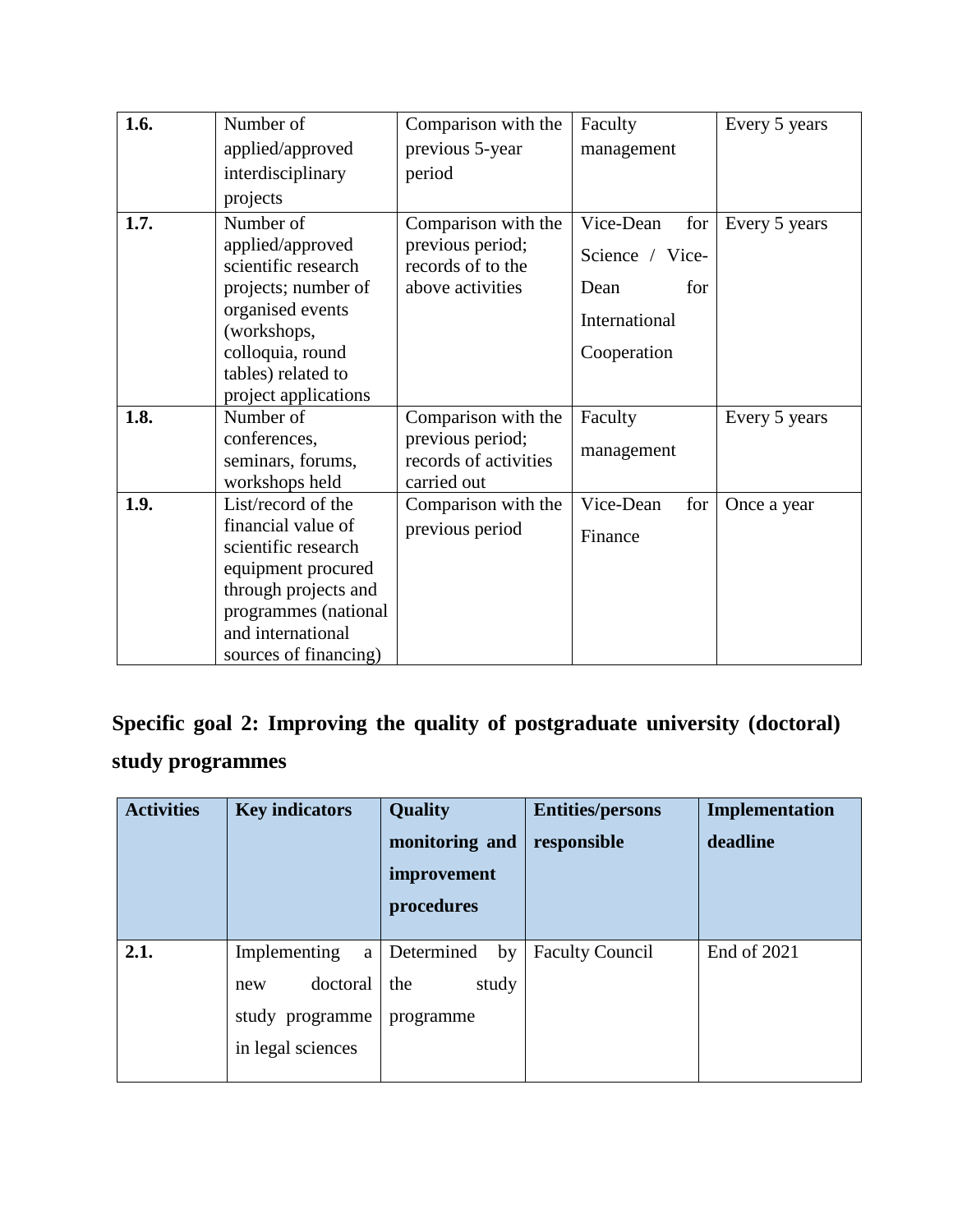| 2.2. | Performance of all | Implementation     | <b>Faculty Council</b>  | Once a year          |
|------|--------------------|--------------------|-------------------------|----------------------|
|      | activities         | of surveys and     |                         |                      |
|      | provided for in    | adoption<br>of     |                         |                      |
|      | doctoral<br>study  | reports on work    |                         |                      |
|      | programmes         | provided for in    |                         |                      |
|      |                    | study              |                         |                      |
|      |                    | programmes         |                         |                      |
| 2.3. | Scientific         | Publishing         | Faculty council/head    | Every five years /   |
|      | productivity<br>of | papers, regularly  | doctoral<br>of<br>study | in accordance with   |
|      | mentors<br>and     | conducting         | programme               | the internal quality |
|      | doctoral students, | surveys,           |                         | system<br>assurance  |
|      | monitoring<br>the  | submitting         |                         | of each doctoral     |
|      | student pass rate  | annual<br>reports  |                         | study programme      |
|      | during the study,  | that<br>monitor,   |                         |                      |
|      | mentors', doctoral | other<br>among     |                         |                      |
|      | students',<br>and  | things, the pass   |                         |                      |
|      | external           | and completion     |                         |                      |
|      | stakeholders'      | of<br>the<br>rates |                         |                      |
|      | feedback on the    | studies,           |                         |                      |
|      | study programme    | proposing          |                         |                      |
|      | and employment     | for<br>measures    |                         |                      |
|      |                    | improving<br>the   |                         |                      |
|      |                    | quality of PhD     |                         |                      |
|      |                    | studies based on   |                         |                      |
|      |                    | received           |                         |                      |
|      |                    | feedback           |                         |                      |
| 2.4. | Number<br>of       | Number<br>of       | Head of the doctoral    | Once a year          |
|      | workshops          | employees who      | study programme         |                      |
|      | doctoral<br>study  | participated<br>in |                         |                      |
|      |                    | workshops<br>the   |                         |                      |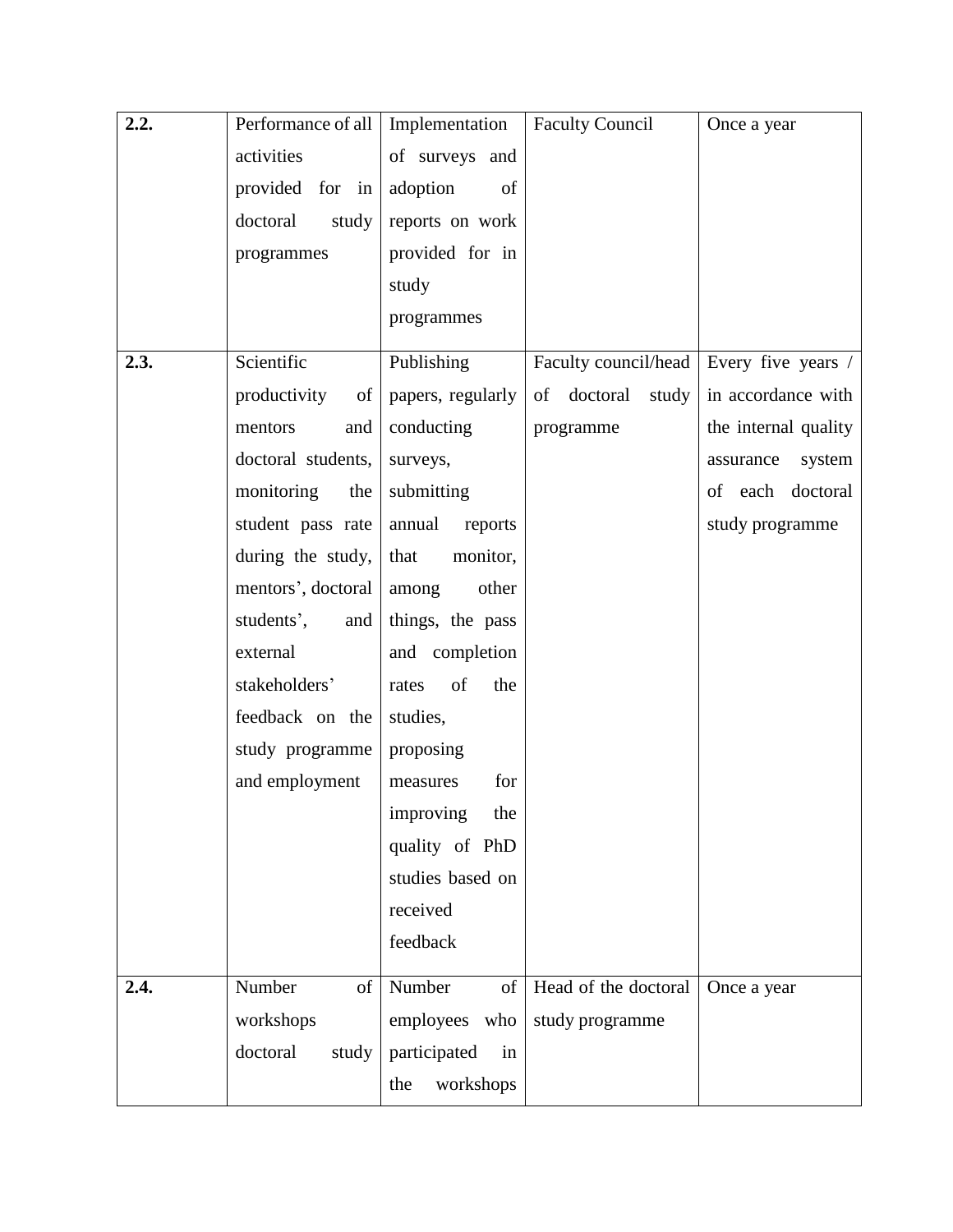|      | mentors held and                     | developing<br>on                   |                        |                      |
|------|--------------------------------------|------------------------------------|------------------------|----------------------|
|      | visited                              | the                                |                        |                      |
|      |                                      | competencies of                    |                        |                      |
|      |                                      | mentors                            |                        |                      |
|      |                                      |                                    |                        |                      |
| 2.5. | Number of PhD                        | Doctoral                           | <b>Faculty Council</b> | Every five years /   |
|      | students                             | students'                          |                        | in accordance with   |
|      | participating<br>in                  | successes<br>at                    |                        | the internal quality |
|      | projects; doctoral                   | mentoring<br>and                   |                        | system<br>assurance  |
|      | students'<br>papers                  | doctoral                           |                        | each doctoral<br>of  |
|      | published                            | conferences;                       |                        | study programme      |
|      |                                      | evaluation                         |                        |                      |
|      |                                      | through surveys                    |                        |                      |
|      |                                      |                                    |                        |                      |
| 2.6. | Frequency<br>of                      | Data<br>the<br>on                  | Head of the doctoral   | Every five years /   |
|      | participation<br>in                  | participation of                   | study programme        | in accordance with   |
|      | scientific                           | doctoral students                  |                        | the internal quality |
|      | conferences                          |                                    |                        | system<br>assurance  |
|      |                                      |                                    |                        | each doctoral<br>of  |
|      |                                      |                                    |                        | study programme      |
|      |                                      |                                    |                        |                      |
| 2.7. | Number of                            | Records of these                   | Head of the doctoral   | Every five years /   |
|      | activities related<br>to encouraging | activities and<br>invitations sent | study programme        | in accordance with   |
|      | doctoral students                    | out to doctoral                    |                        | the internal quality |
|      | to participate in                    | students (via                      |                        | system<br>assurance  |
|      | scientific and                       | email or notice                    |                        | of<br>each doctoral  |
|      | professional                         | board on the                       |                        | study programme      |
|      | lectures organised                   | Faculty website)                   |                        |                      |
|      | by the Faculty                       |                                    |                        |                      |
| 2.8. | Number of                            | Records of                         | Faculty management     | Once a year          |
|      | activities related                   | participation in                   |                        |                      |
|      | to the promotion                     | activities/created                 |                        |                      |
|      | of postgraduate<br>(doctoral) study  | promotional<br>materials           |                        |                      |
|      |                                      |                                    |                        |                      |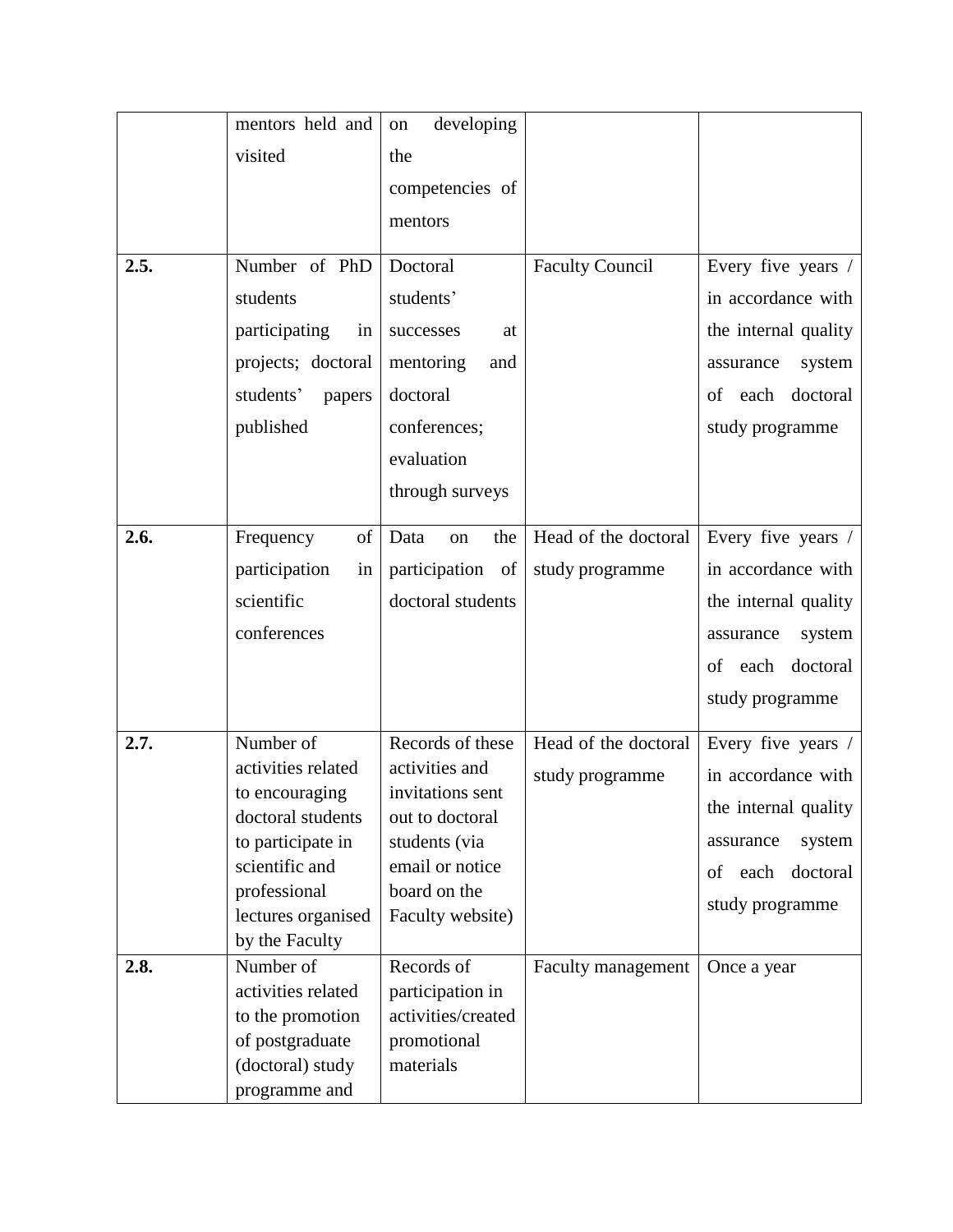|       | number of          |                   |                        |               |
|-------|--------------------|-------------------|------------------------|---------------|
|       | participants       |                   |                        |               |
| 2.9.  | Admission          | Monitoring the    | Head<br>of<br>doctoral | Continuous    |
|       | criteria are       | research          | studies/Faculty        |               |
|       | prescribed by the  | development of    |                        |               |
|       | call for           | doctoral students | Council                |               |
|       | admission; the     | through annual    |                        |               |
|       | criteria for the   | reports and       |                        |               |
|       | evaluation of      | annual personal   |                        |               |
|       | candidates         | research          |                        |               |
|       | include            | development       |                        |               |
|       | interviewing the   | plan              |                        |               |
|       | candidates,        |                   |                        |               |
|       | evaluating their   |                   |                        |               |
|       | previous           |                   |                        |               |
|       | academic           |                   |                        |               |
|       | achievements,      |                   |                        |               |
|       | interest in        |                   |                        |               |
|       | scientific         |                   |                        |               |
|       | research,          |                   |                        |               |
|       | published papers,  |                   |                        |               |
|       | recommendations    |                   |                        |               |
|       | of professors,     |                   |                        |               |
|       | potential mentors, |                   |                        |               |
|       | and their doctoral |                   |                        |               |
|       | research           |                   |                        |               |
|       | proposals (for the |                   |                        |               |
|       | doctoral study     |                   |                        |               |
|       | programme in       |                   |                        |               |
|       | legal sciences)    |                   |                        |               |
| 2.10. | List of selected   | Selected or       | Faculty                | Every 5 years |
|       | research topics,   | defended topics   | management/Faculty     |               |
|       | clear and          | are publicly      | Council                |               |
|       | transparent        | available in      |                        |               |
|       | selection of       | accordance with   |                        |               |
|       | research area, the | regulations;      |                        |               |
|       | introduction of a  | application of    |                        |               |
|       | plagiarism         | programs and      |                        |               |
|       | prevention         | other procedures  |                        |               |
|       | programme          | for the           |                        |               |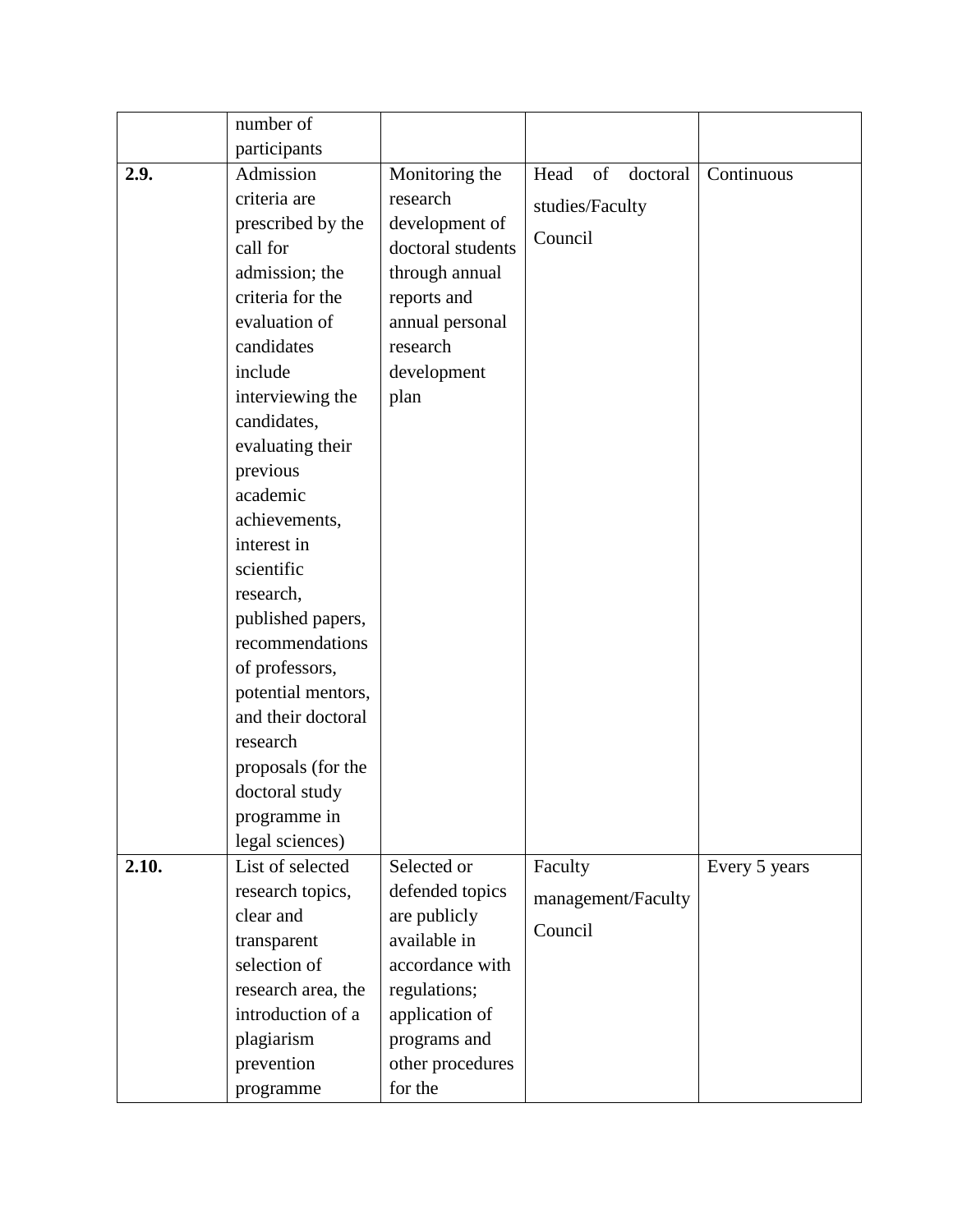|       |                                  | prevention of<br>illicit forms of |                          |                      |
|-------|----------------------------------|-----------------------------------|--------------------------|----------------------|
|       |                                  | behaviour                         |                          |                      |
| 2.11. | Holding                          | Evaluations of                    | doctoral<br>Head<br>- of | Every five years /   |
|       | methodological                   | conferences held                  | studies/Faculty          | in accordance with   |
|       | and doctoral<br>conferences, and | during the study<br>programme,    | Council                  | the internal quality |
|       | organising                       | evaluation of                     |                          | system<br>assurance  |
|       | workshops on                     | activities                        |                          | each doctoral<br>of  |
|       | transferable skills              | through a survey                  |                          | study programme      |
|       | for doctoral                     |                                   |                          |                      |
|       | students                         |                                   |                          |                      |

# **Specific goal 3: Encouraging international research activities and international recognition of the Faculty's scientific activities**

| <b>Activities</b> | <b>Key indicators</b>                                                                                                                  | <b>Quality</b>                                                              | <b>Entities/persons</b>                                                                | Implementation |
|-------------------|----------------------------------------------------------------------------------------------------------------------------------------|-----------------------------------------------------------------------------|----------------------------------------------------------------------------------------|----------------|
|                   |                                                                                                                                        | monitoring and                                                              | responsible                                                                            | deadline       |
|                   |                                                                                                                                        | improvement                                                                 |                                                                                        |                |
|                   |                                                                                                                                        | procedures                                                                  |                                                                                        |                |
| 3.1.              | Number<br>of<br>outgoing<br>and<br>incoming<br>mobility<br>programmes the<br>employees<br>and<br>doctoral students<br>participated in  | Comparison<br>with the<br>previous period;<br>records of held<br>activities | Vice-Dean<br>for<br>International<br>Relations                                         | Every 5 years  |
| 3.2.              | Number of<br>foreign doctoral<br>students at the<br>doctoral study<br>programme,<br>postdoctoral<br>students, and<br>researchers; list | Comparison<br>with the<br>previous period                                   | Doctoral<br>Head<br>of<br>Studies,<br>Vice-Dean<br>International<br>for<br>Cooperation | Every 5 years  |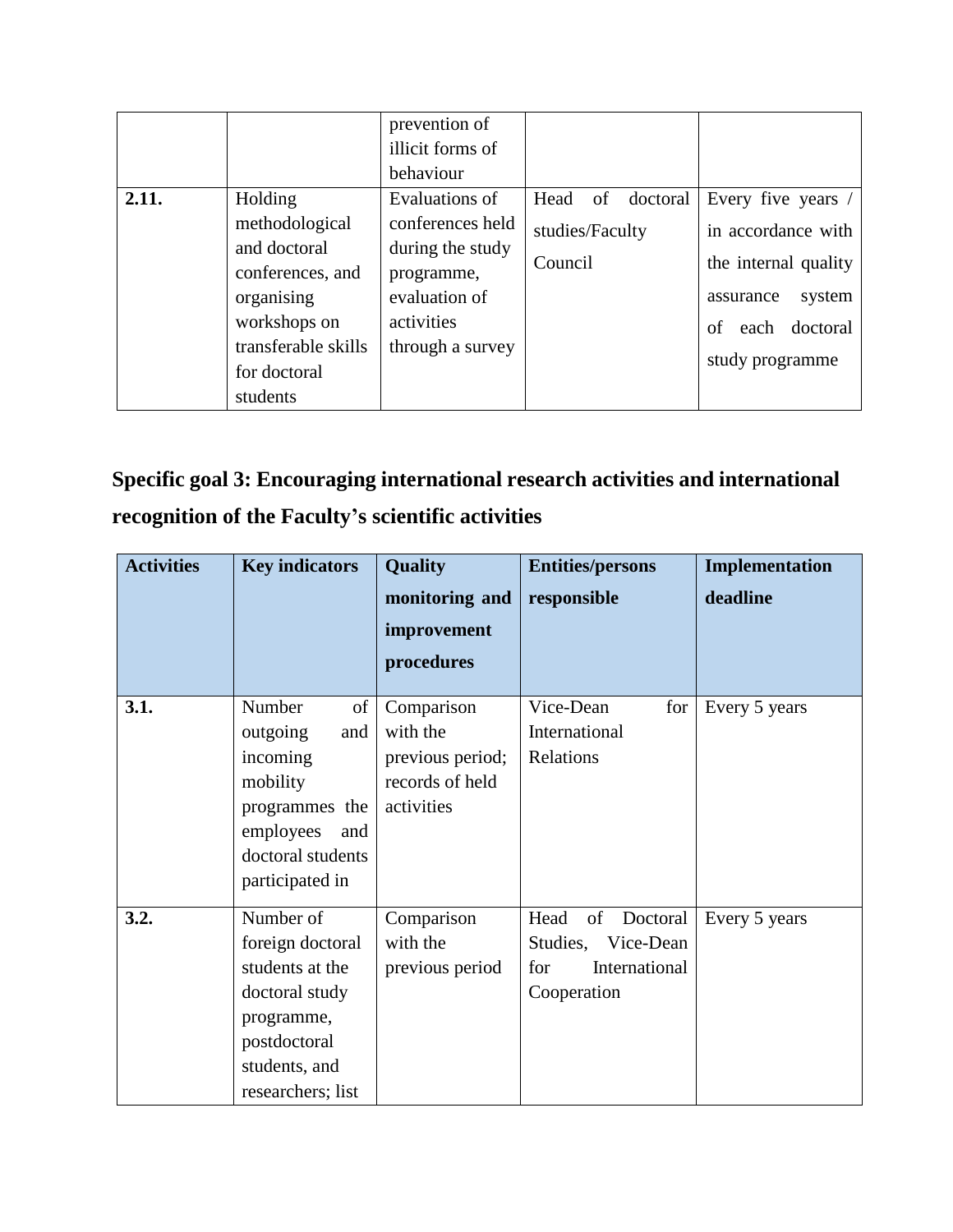|      | of doctoral       |                  |                        |                       |
|------|-------------------|------------------|------------------------|-----------------------|
|      | study             |                  |                        |                       |
|      | programme         |                  |                        |                       |
|      | activities        |                  |                        |                       |
|      | conducted in      |                  |                        |                       |
|      | English           |                  |                        |                       |
| 3.3. | Number of         | Comparison       | Vice-Dean<br>for       | Every 5 years         |
|      | visiting          | with the         | International          |                       |
|      | lecturers/researc | previous period  | Relations              |                       |
|      | hers; number of   |                  |                        |                       |
|      | Faculty           |                  |                        |                       |
|      | employees'        |                  |                        |                       |
|      | visits to         |                  |                        |                       |
|      | international     |                  |                        |                       |
|      | higher education  |                  |                        |                       |
|      | institutions      |                  |                        |                       |
| 3.4. | List of           | Comparison       | Vice-Dean<br>for       | Every 5 years         |
|      | international     | with the         | International          |                       |
|      | conferences/sem   | previous period  | Cooperation; Faculty   |                       |
|      | inars/workshops   |                  | Council                |                       |
|      | held              |                  |                        |                       |
| 3.5. | Regularly         | Data on the      | Doctoral<br>Head<br>of | Every five years / in |
|      | informing         | international    | Studies,<br>Vice-Dean  | accordance with the   |
|      | doctoral          | mobility of      | International<br>for   | quality<br>internal   |
|      | students about    | doctoral         | Cooperation            | assurance system of   |
|      | international     | students,        |                        | each doctoral study   |
|      | mobility          | participation in |                        | programme             |
|      | programs and      | international    |                        |                       |
|      | encouraging       | conferences/sem  |                        |                       |
|      | them to           | inars/workshops  |                        |                       |
|      | participate,      |                  |                        |                       |
|      | participating in  |                  |                        |                       |
|      | international     |                  |                        |                       |
|      | conferences,      |                  |                        |                       |
|      | participating in  |                  |                        |                       |
|      | guest lectures    |                  |                        |                       |
|      | held by           |                  |                        |                       |
|      | internationally   |                  |                        |                       |
|      | recognised        |                  |                        |                       |
|      | experts,          |                  |                        |                       |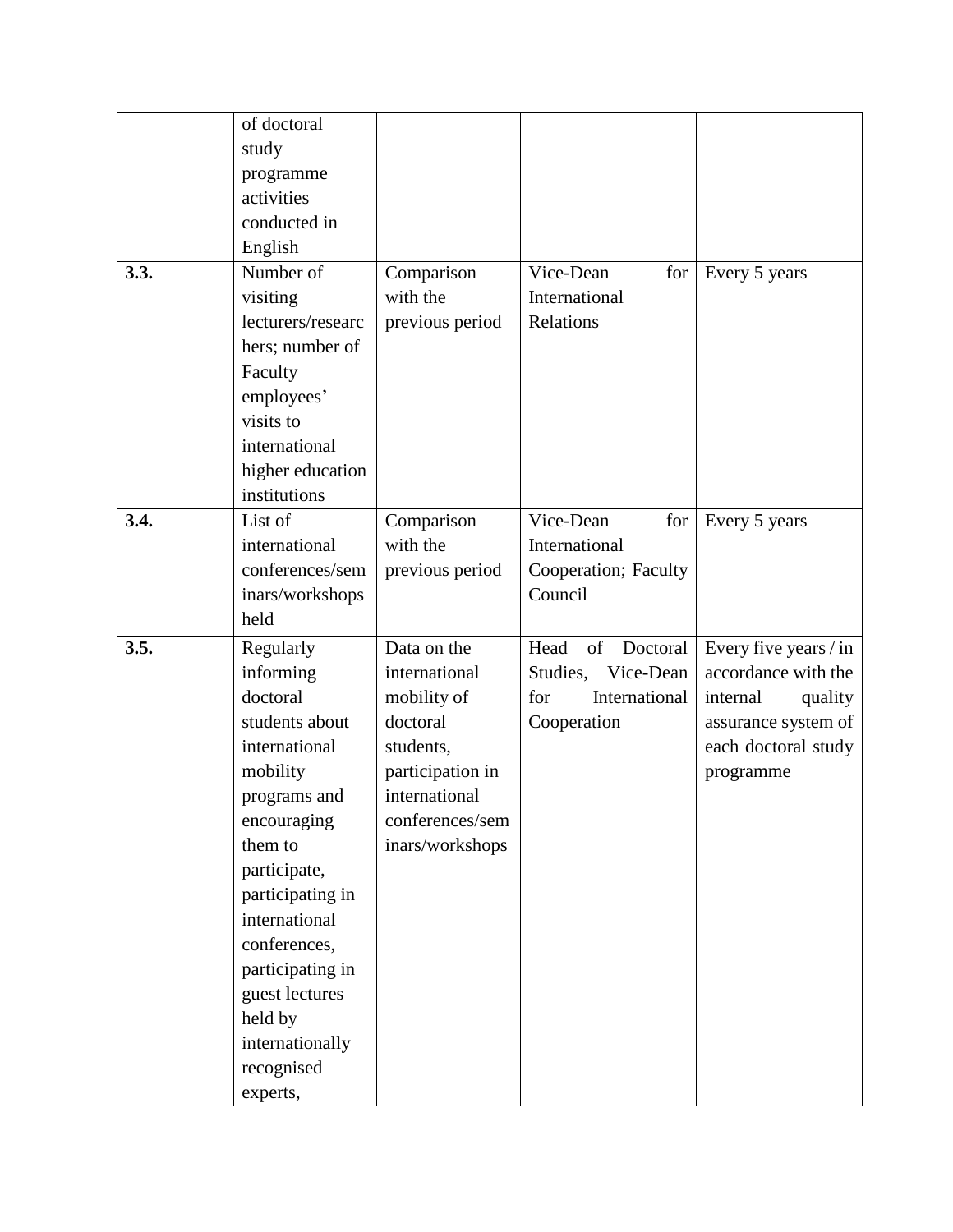|      | participating in      |                        |                      |               |
|------|-----------------------|------------------------|----------------------|---------------|
|      | international         |                        |                      |               |
|      | research              |                        |                      |               |
|      | projects,             |                        |                      |               |
|      | drafting              |                        |                      |               |
|      | projects, the         |                        |                      |               |
|      | possibility of        |                        |                      |               |
|      | writing a             |                        |                      |               |
|      | doctoral              |                        |                      |               |
|      | dissertation in a     |                        |                      |               |
|      | foreign               |                        |                      |               |
|      | language, the         |                        |                      |               |
|      | possibility of        |                        |                      |               |
|      | taking the            |                        |                      |               |
|      | Research              |                        |                      |               |
|      | Methodology in        |                        |                      |               |
|      | <b>Legal Sciences</b> |                        |                      |               |
|      | course in             |                        |                      |               |
|      | English               |                        |                      |               |
| 3.6. | Number of             | Comparison             | Vice<br>Dean<br>for  | Every 5 years |
|      | projects applied      | with previous          | International        |               |
|      | for; number of        | period; list of        | Cooperation /Faculty |               |
|      | workshops held        | projects and           | management           |               |
|      |                       | records of             |                      |               |
|      |                       | activities on          |                      |               |
|      |                       | administrative         |                      |               |
|      |                       | support for            |                      |               |
|      |                       | project                |                      |               |
|      |                       | applications           |                      |               |
| 3.7. | Number of             | Comparison             | Faculty management   | Every 5 years |
|      | signed                | with the               |                      |               |
|      | international         | previous period;       |                      |               |
|      | cooperation           | list of                |                      |               |
|      | agreements            | agreements             |                      |               |
| 3.8. | Number of             | Comparison<br>with the | Vice-Dean<br>for     | Every 5 years |
|      | employees             |                        | International        |               |
|      | participating in      | previous period;       | Relations            |               |
|      | committees of         | records on the         |                      |               |
|      | international         | participation of       |                      |               |
|      | conferences,          | employees              |                      |               |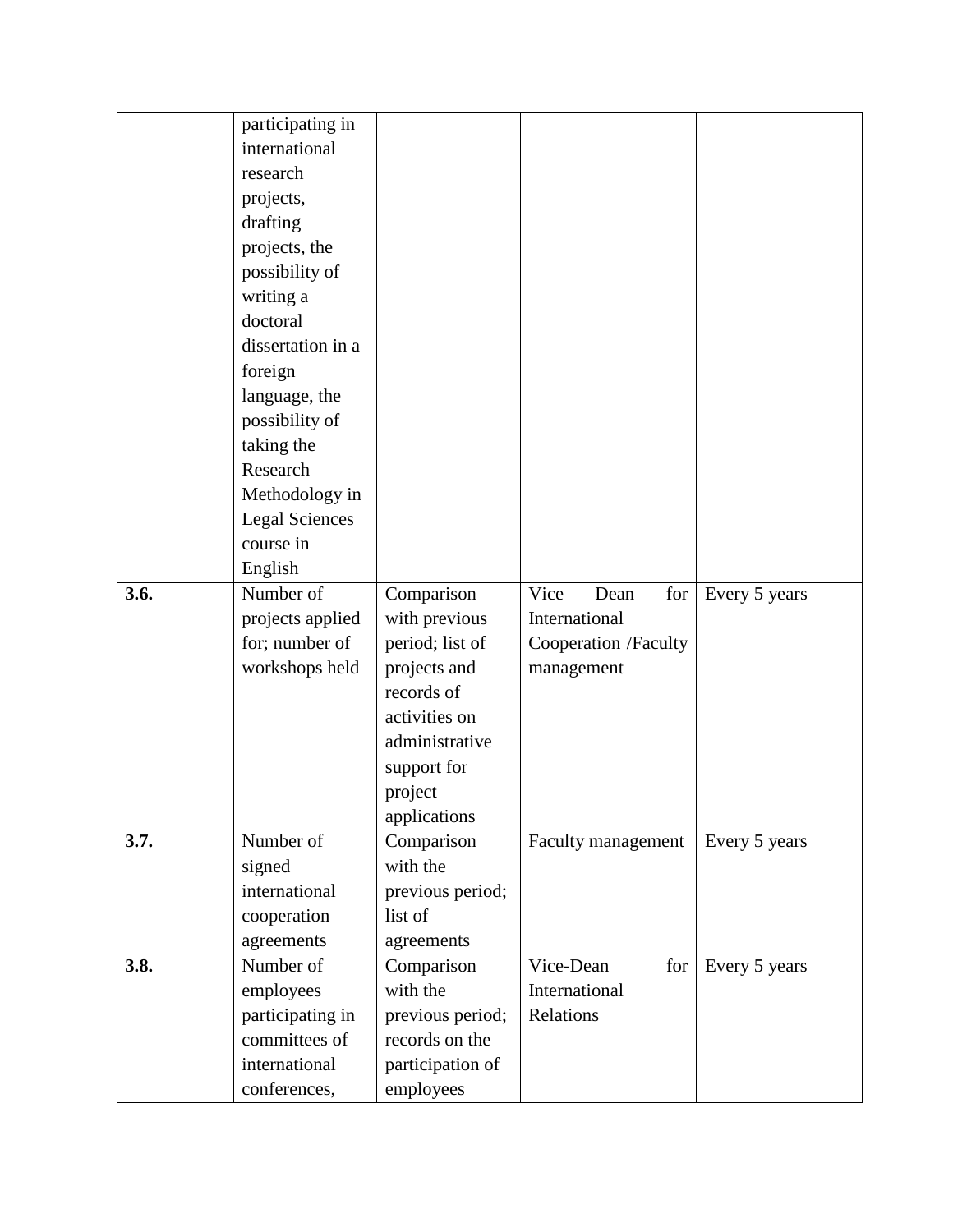| editorial boards |  |  |
|------------------|--|--|
| of scientific    |  |  |
| journals and     |  |  |
| governing        |  |  |
| bodies of        |  |  |
| international,   |  |  |
| regional, and    |  |  |
| national         |  |  |
| institutions,    |  |  |
| associations,    |  |  |
| companies, and   |  |  |
| organisations    |  |  |
| related to       |  |  |
| scientific       |  |  |
| research         |  |  |

# **Specific goal 4: Improving systematic cooperation and transferring knowledge and skills acquired through (doctoral) research**

| <b>Activities</b> | <b>Key</b>                                                                                                                                                                | <b>Quality</b>                                                                                                                                                       | <b>Entities/persons</b> | Implementation                                                                                                                   |
|-------------------|---------------------------------------------------------------------------------------------------------------------------------------------------------------------------|----------------------------------------------------------------------------------------------------------------------------------------------------------------------|-------------------------|----------------------------------------------------------------------------------------------------------------------------------|
|                   | indicators                                                                                                                                                                | monitoring                                                                                                                                                           | responsible             | deadline                                                                                                                         |
|                   |                                                                                                                                                                           | and                                                                                                                                                                  |                         |                                                                                                                                  |
|                   |                                                                                                                                                                           | improvement                                                                                                                                                          |                         |                                                                                                                                  |
|                   |                                                                                                                                                                           | procedures                                                                                                                                                           |                         |                                                                                                                                  |
| 4.1.              | Number<br>of<br>signed<br>cooperation<br>agreements<br>with external<br>stakeholders,<br>number<br>of  <br>doctoral<br>students<br>who<br>do not pursue<br>academic<br>an | Comparison<br>with the<br>previous<br>period;<br>evaluating the<br>achieved<br>learning<br>outcomes<br>based on the<br>"labour market"<br>requirements"<br>criterion | <b>Faculty Council</b>  | Every five years $/$ in<br>accordance with the<br>internal<br>quality<br>assurance system of<br>each doctoral study<br>programme |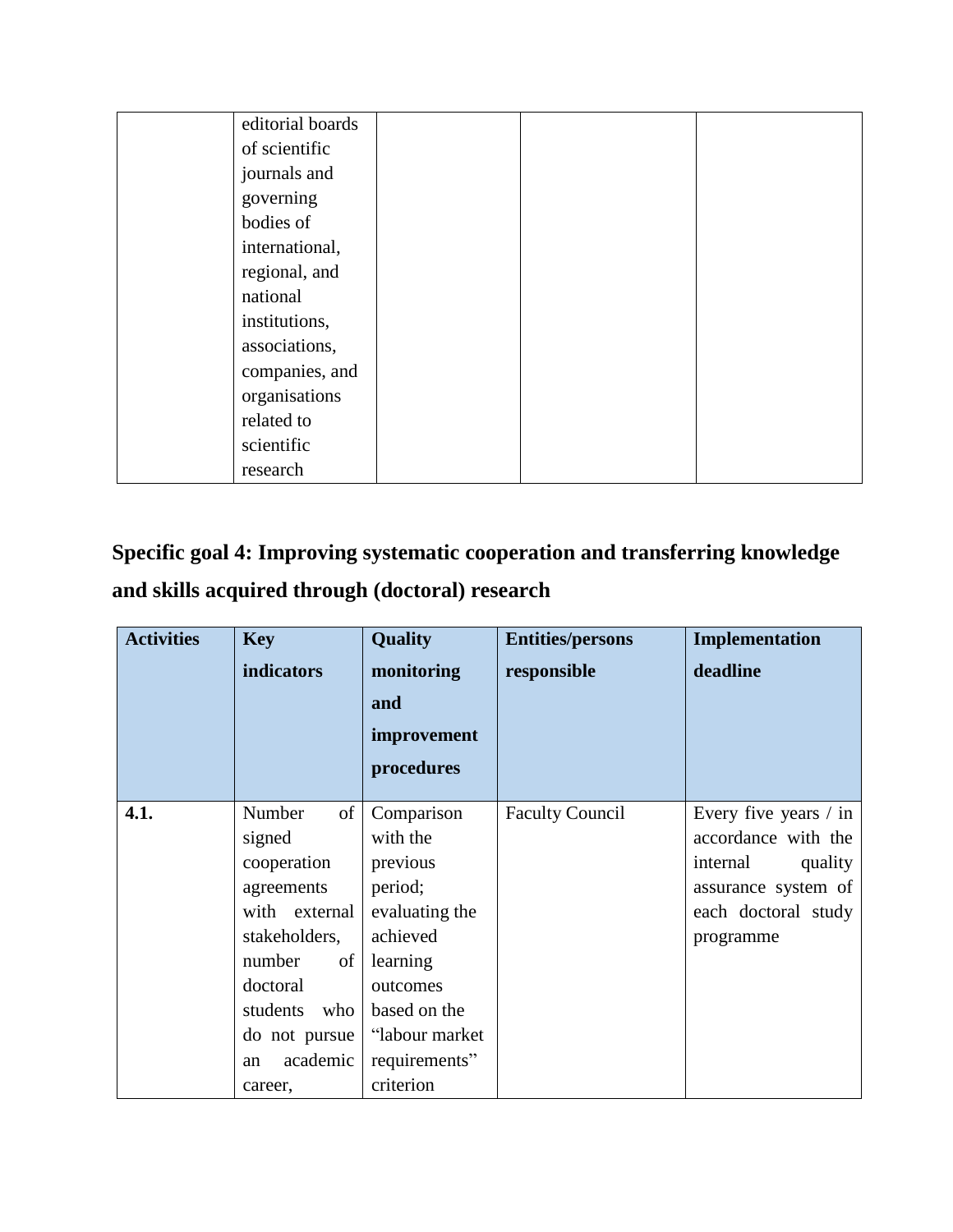|      | meetings with<br>external<br>stakeholders,<br>participation<br>of<br>external<br>stakeholders in<br>the Faculty's<br>working<br>bodies |                                                                                                                                                                                                                                                                                                                                                                                             |                                                                      |                                                                                                                                |
|------|----------------------------------------------------------------------------------------------------------------------------------------|---------------------------------------------------------------------------------------------------------------------------------------------------------------------------------------------------------------------------------------------------------------------------------------------------------------------------------------------------------------------------------------------|----------------------------------------------------------------------|--------------------------------------------------------------------------------------------------------------------------------|
| 4.2. | List<br>of<br>doctoral<br>students'<br>research topics                                                                                 | Projects that<br>help provide<br>funding for<br>doctoral<br>students<br>highlight the<br>scientific<br>needs, while<br>topics and<br>projects that<br>doctoral<br>students who<br>pursue a non-<br>academic<br>career<br>emphasise<br>social and<br>economic<br>needs;<br>comparison of<br>doctoral<br>dissertation<br>topics with<br>topics and<br>areas<br>highlighted for<br>this period | Faculty Council/Head<br>Doctoral<br>of<br><b>Studies/Chair Heads</b> | Every five years / in<br>accordance with the<br>internal<br>quality<br>assurance system of<br>each doctoral study<br>programme |
| 4.3. | Number<br>of<br>research<br>conducted                                                                                                  | Comparison<br>with the<br>previous period                                                                                                                                                                                                                                                                                                                                                   | <b>Faculty Council</b>                                               | Every 5 years                                                                                                                  |